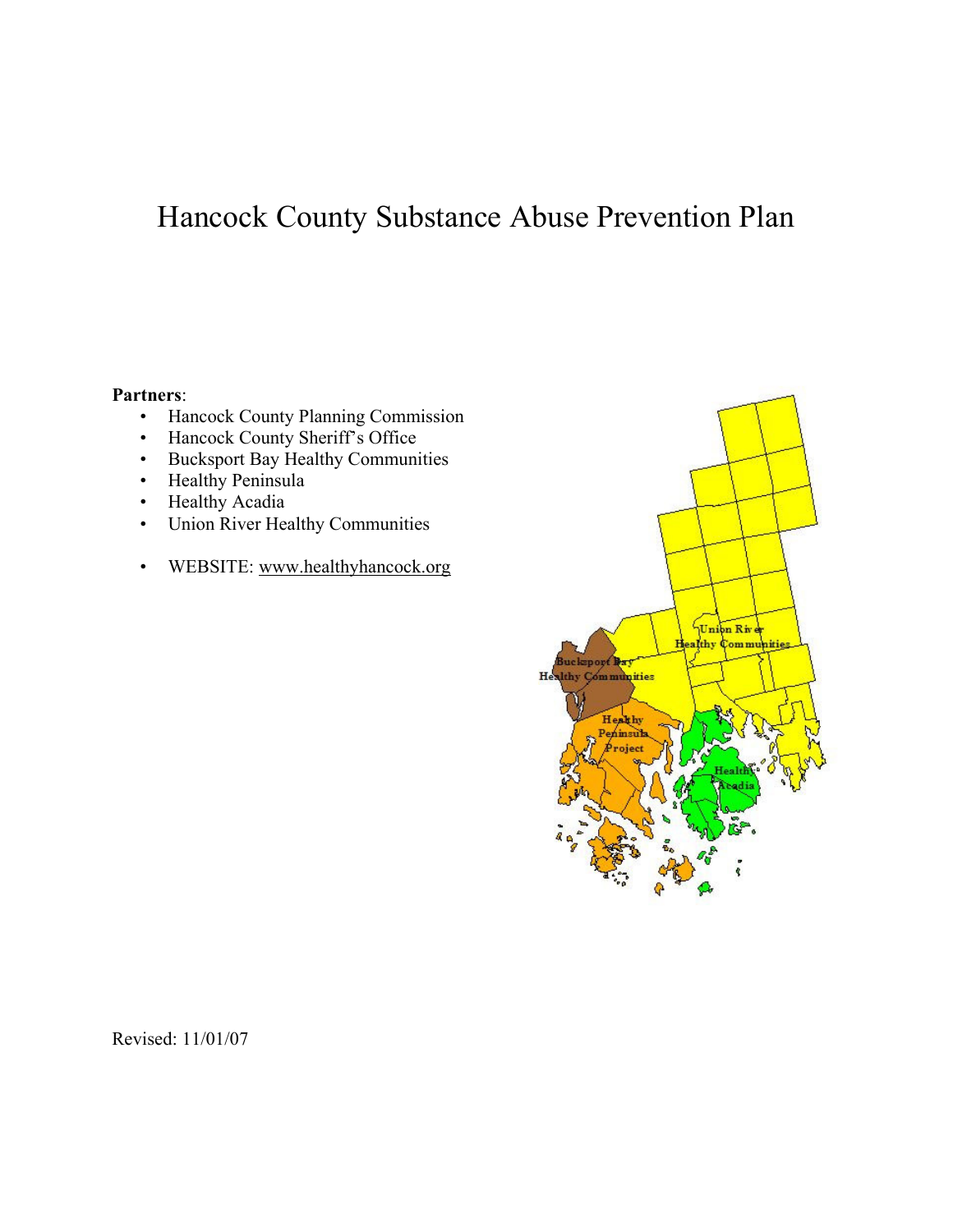## **Table of Contents**

| Indicators and Correlates of Substance Abuse - Youth to Young Adults 17 |  |
|-------------------------------------------------------------------------|--|
|                                                                         |  |
|                                                                         |  |
|                                                                         |  |
|                                                                         |  |
|                                                                         |  |
|                                                                         |  |
|                                                                         |  |
|                                                                         |  |
|                                                                         |  |
|                                                                         |  |
|                                                                         |  |
|                                                                         |  |
|                                                                         |  |
|                                                                         |  |
|                                                                         |  |
|                                                                         |  |
|                                                                         |  |
|                                                                         |  |
|                                                                         |  |
|                                                                         |  |
|                                                                         |  |
|                                                                         |  |
|                                                                         |  |
|                                                                         |  |
|                                                                         |  |
|                                                                         |  |
|                                                                         |  |
|                                                                         |  |
|                                                                         |  |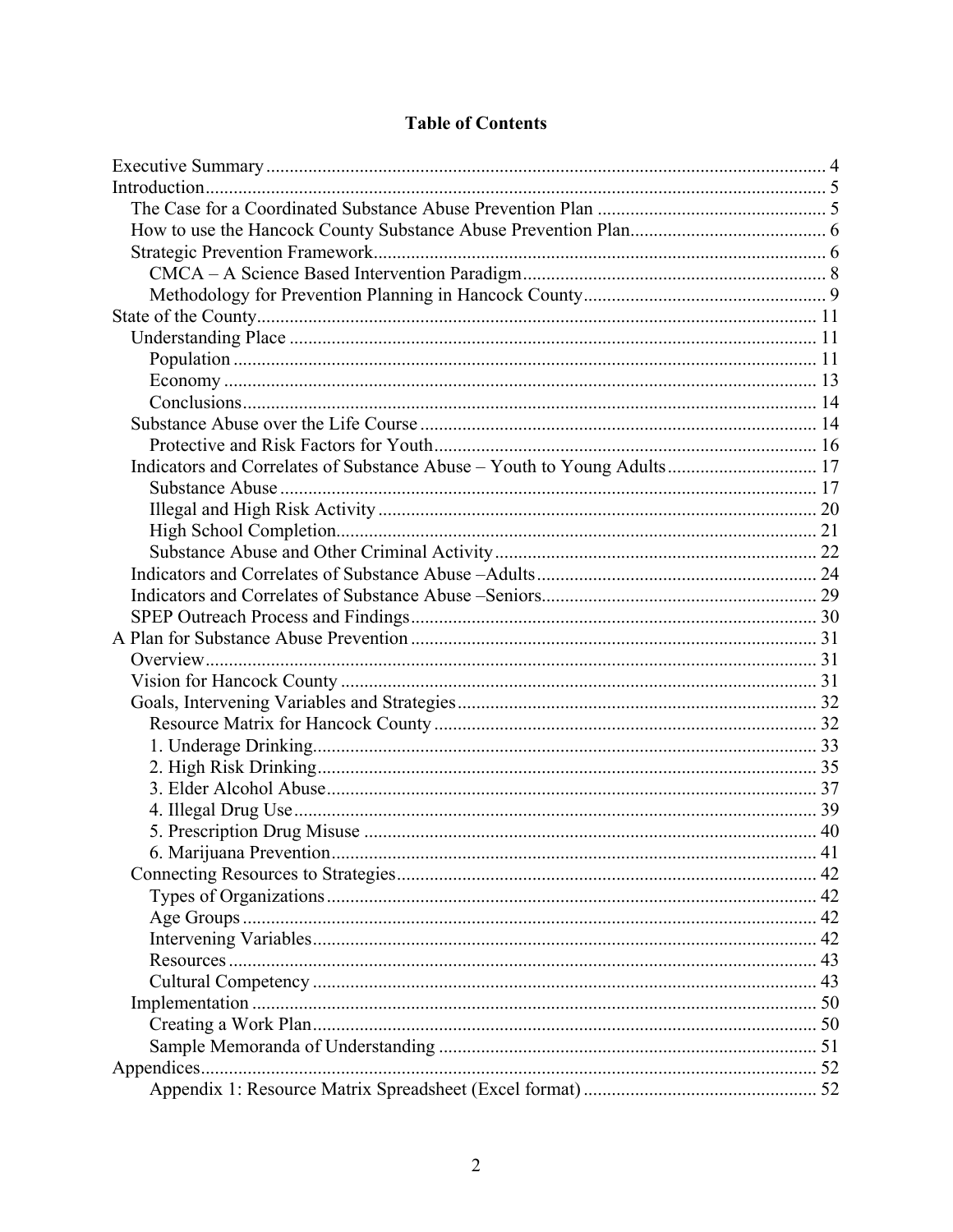| Appendix 4: Healthy Hancock (Circ. 2005 – Major organizational changes in 2007 are not |  |
|----------------------------------------------------------------------------------------|--|
|                                                                                        |  |
|                                                                                        |  |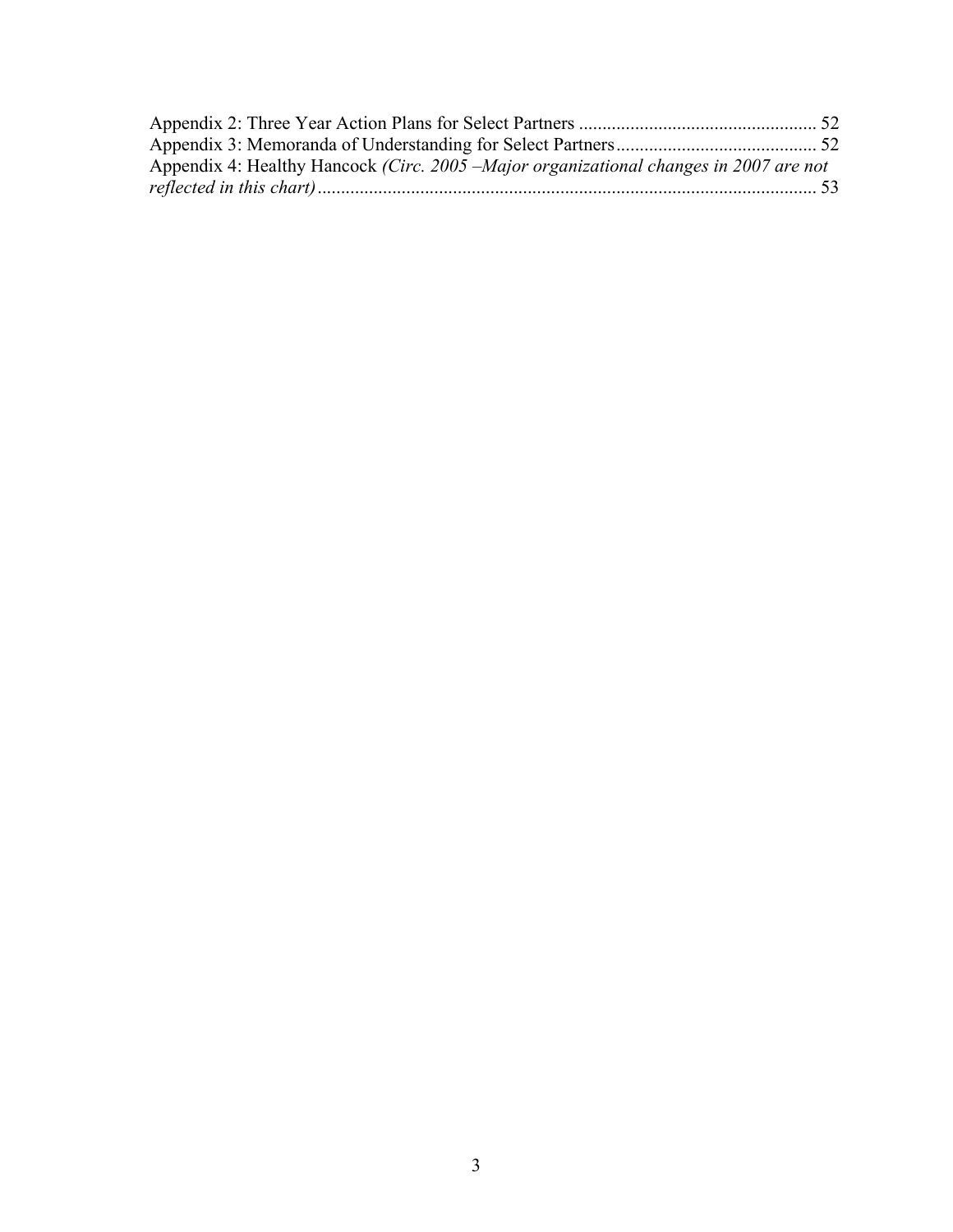# Executive Summary

Hancock County faces serious challenges and opportunities as we grapple with substance abuse and the epidemic of underage drinking. Everyone is affected directly or indirectly by drug and alcohol abuse. Abusers face a myriad of problems, but so do their families, friends and wider communities.

The Hancock County Substance Abuse Prevention Plan (HC-SAPP) provides readers with an overview of the problems we are confronting, a snap shot of people and programs that are working to prevent and resolve problems associated with substance abuse and strategies for reducing problems in the future.

Readers are encouraged to join in the prevention effort. To this end, the plan offers model voluntary agreements that will help us to structure our efforts to prevent substance abuse in the future.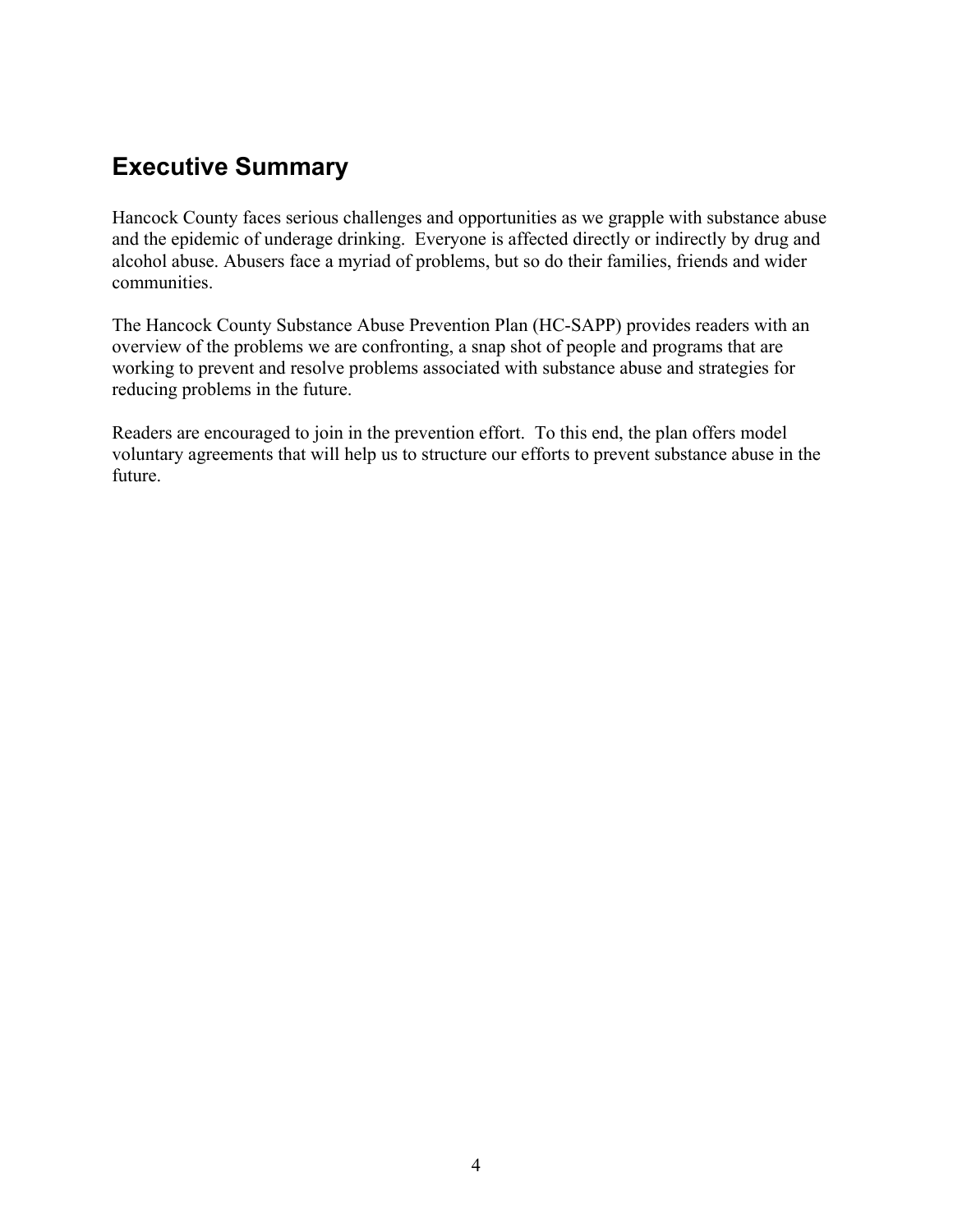# **Introduction**

## The Case for a Coordinated Substance Abuse Prevention Plan

This Substance Abuse Prevention Plan for Hancock County brings together an assessment of our current situation and proposes six major goals addressing a diverse range of concerns:

- 
- Underage Drinking Illegal drug use<br>• High risk substance abuse Prescription Dru
- Elderly Substance Abuse Marijuana Abuse
- 
- Prescription Drug Abuse
	-

A comprehensive substance abuse intervention plan should include elements of prevention, interdiction, enforcement and treatment. This plan is focused primarily on prevention, but endorses techniques, such as consistent enforcement of laws that have effects beyond prevention.

Hancock County has great needs and many assets to prevent substance abuse. The data presented in the plan suggest that substance abuse, school dropout rates and crime have been increasing in Hancock County. Concentrated local enforcement efforts such as targeting underage drinking parties are effective, but problems often emerge in new locations or new forms.

Even a casual look at the local news points to the regional nature of the substance abuse problem. Drug arrests, often occurring in Ellsworth, involve residents of multiple outlying towns as well as visitors from other states. The supply chain for drugs and alcohol often begins far away, but most often ends where there is a critical mass of customers. Each drug or form of alcoholic beverage has a unique supply chain.

Recognizing that substance abuse is a statewide problem with regional and local consequences, the Maine Office of Substance Abuse is working with the Maine Center for Disease Control to develop regional public health infrastructure to assist local, county and state agencies through coordinated prevention efforts.

The 2006–2010 Maine Substance Abuse Prevention Plan states,

"The goal of this grant is ambitious - to prevent the onset and reduce the progression of substance abuse across the lifespan by taking a public-health approach. To meet these goals, the SPF-SIG is based on outcomes-based prevention efforts that focus at the population-level on the consumption of alcohol and other drugs and their consequences. (OSA SPF, 2006)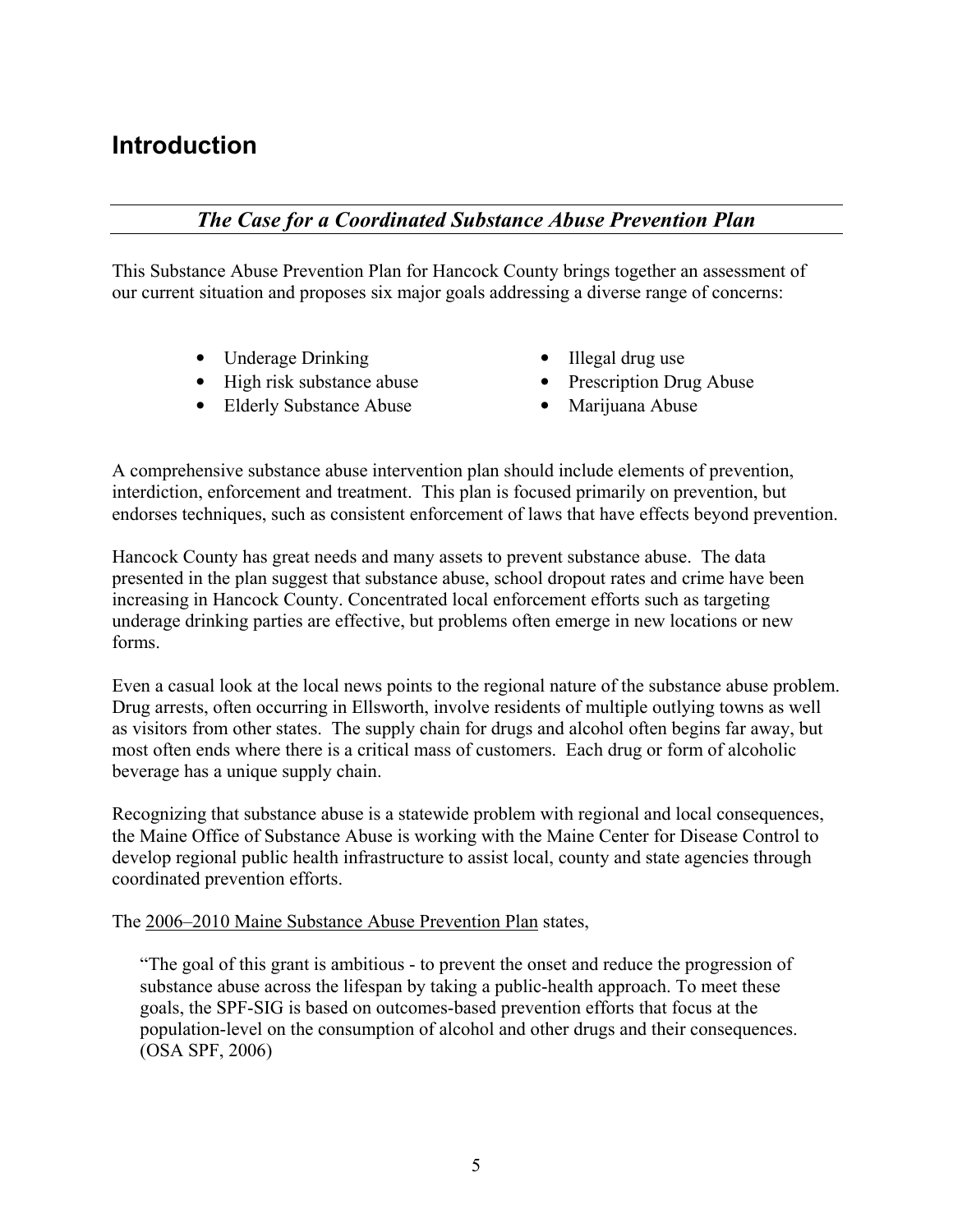# How to use the Hancock County Substance Abuse Prevention Plan

This plan is directed to a wide audience. We are all affected by substance abuse and we all have a role in prevention. Local leaders play a particularly important role in creating an open and collaborative atmosphere. Leaders come from many domains, including state and local government, schools, health care, private voluntary organizations, businesses and families. This plan engaged people who work every day in related fields, including substance abuse treatment, law enforcement, community health promotion and substance abuse treatment. While the plan identifies issues, intervening variables and general strategies, it does not prescribe specific actions for all stake holders. We encourage people who are engaged in "doing" this good work to take time to see how their work can fit into the goals, objectives and strategies described here.

Section 1: The State of the County identifies substance abuse trends in Hancock County and related patterns such as crime, education and health. We also consider existing regional programs that are engaged in the effort to prevent substance abuse and reduce the negative consequences where they occur. Where possible, this analysis is presented in relationship to the population "at risk" of substance abuse. This analysis looks at children and teens, young adults, middle age adults and seniors separately where applicable.

Section 2: Programs for Substance Abuse Prevention describes how the public is involved in creating a healthier future. Community and school leaders, community health advocates, business and law enforcement are collaborating to create new programs and better coordinate existing programs to prevent substance abuse. Public participation is a key to understanding the cultural factors related to substance abuse and building our regional cultural competence.

Section 3: Vision, Goals, Objectives and Strategies is a plan for our communities to work together to prevent and reduce substance abuse. The plan concludes with voluntary agreements or memorandum of understanding (MOU) that will help us to structure our efforts to prevent substance abuse in the future.

## Strategic Prevention Framework

The Maine Strategic Prevention Framework (SPF) Plan is being implemented through a series of state level initiatives supported at the local level through Strategic Investment Grants (SIG). The Maine Office of Substance Abuse led the effort to write the 2006 Substance Abuse Prevention Strategic Prevention Framework Plan. This plan adopts intermediate and long term outcomes. The SPF provides a framework for local and regional initiatives, but does not prescribe detailed solutions.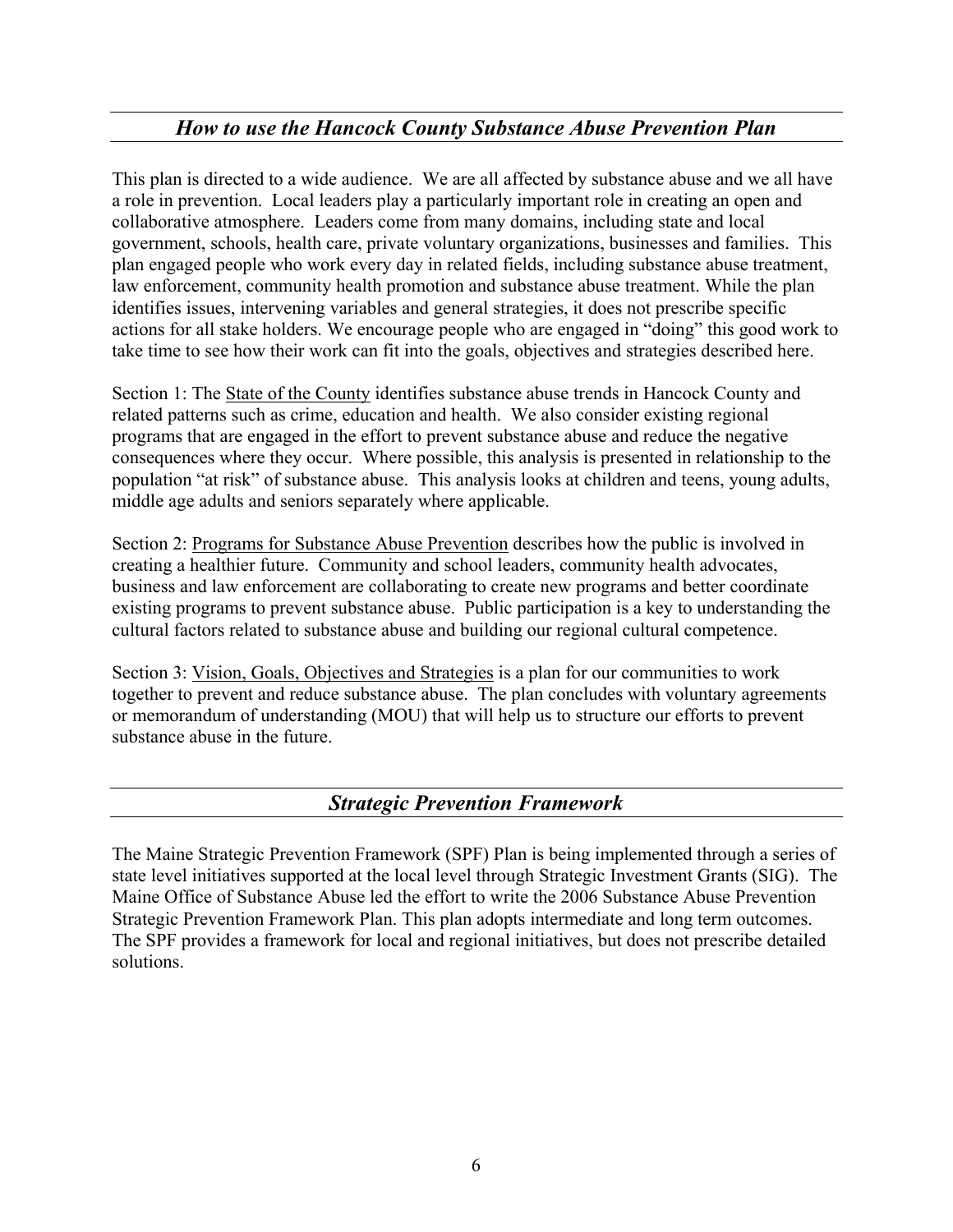Major Outcomes Expected to Result from Strategic Plan

Intermediate Outcomes

- $\triangleright$  Strengthen state level substance abuse prevention infrastructure
- $\triangleright$  Strengthen local level substance abuse prevention infrastructure
- $\triangleright$  Primary and secondary prevention efforts result in positive changes in skills, beliefs, knowledge, attitudes, perceptions and norms within the communities

Long Term Outcomes

- $\triangleright$  Decrease in alcohol and other drug abuse, including: high risk drinking, marijuana, prescription medications, and methamphetamine
- $\triangleright$  Decrease in morbidity, mortality, injury, and disability related to substance use/abuse

(source: OSA SPF, 2006)

The state plan stresses scientifically measurable goals and objectives stated as a series of outcomes. The matrix that follows provides a summary of adopted strategies, short-term, intermediate and long term outcomes.

The State Plan targets consumption outcomes:

- 1. Reduce high-risk drinking among Maine youth (12-17).
- 2. Reduce high-risk drinking among Maine young adults (18-25).
- 3. Reduce marijuana use, abuse of prescription medications, and use of other drugs among Maine youth (12 -17)
- 4. Reduce marijuana use, abuse of prescription medications, and use of other drugs among Maine young adults (18-25)
- 5. Slow the spread and reduce the use of methamphetamines in Maine. (While Maine's SPF SIG will not be funding prevention initiatives around Meth, they will collaborate with other programs to address this)

State-level priorities:

- $\triangleright$  Enhance data infrastructure and epidemiological analysis capacity
- $\triangleright$  Coordinate funding streams
- $\triangleright$  Strengthen the substance abuse prevention workforce
- $\triangleright$  Integrate substance abuse and other public health prevention efforts

#### Local-level priorities:

- $\triangleright$  Conduct county-wide needs assessment; mobilize and builds capacity; and develop a strategic plan
- $\triangleright$  Implement culturally appropriate evidence-based primary and secondary prevention programs and services
- $\triangleright$  Monitor and evaluate the process and effectiveness of local grantees
- $\triangleright$  Train and strengthen a skilled and culturally-competent prevention workforce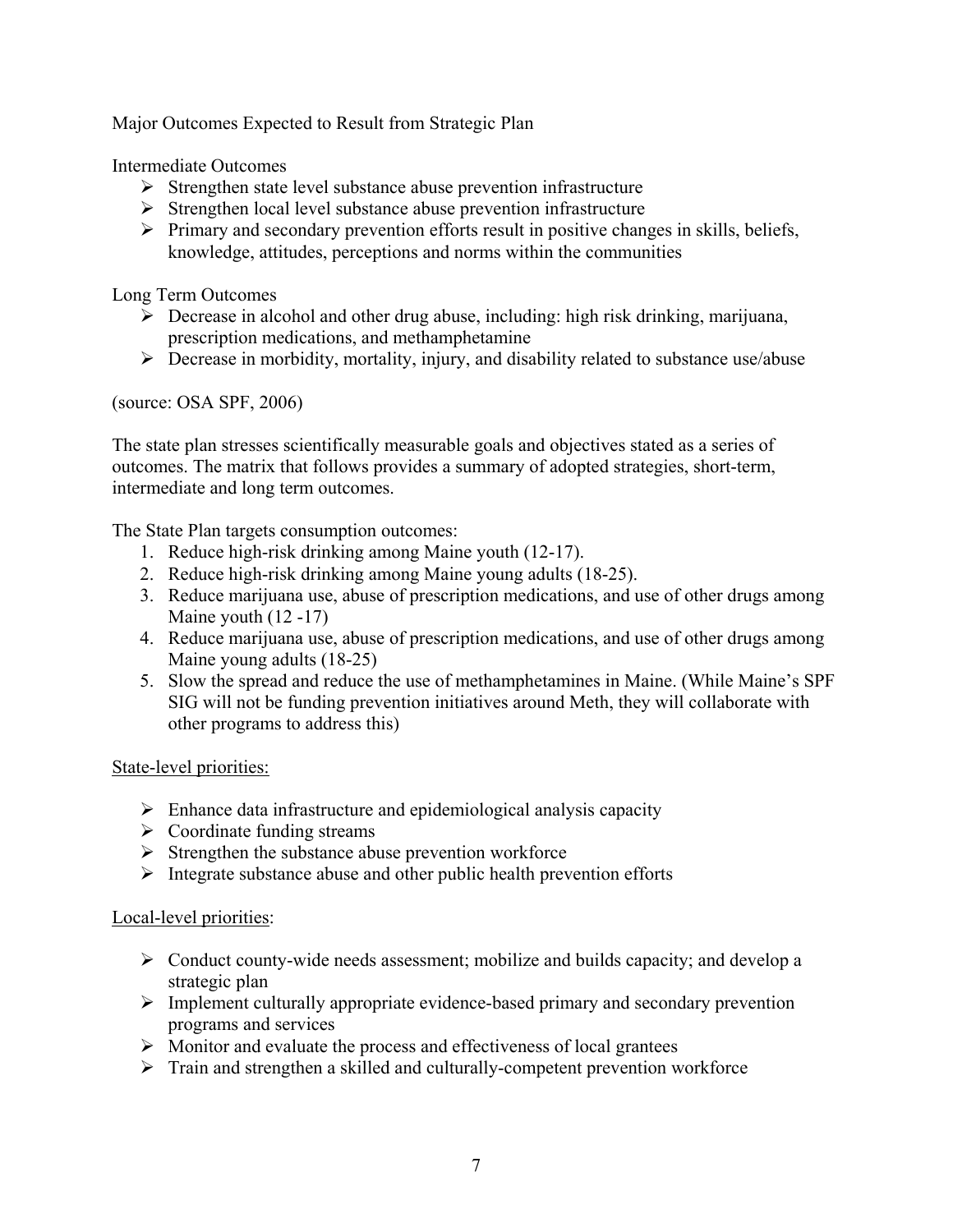#### CMCA – A Science Based Intervention Paradigm

The Maine Office of Substance Abuse (OSA) engages several science based programs, on of which is known as Communities Mobilizing for Change on Alcohol (CMCA). The CMCA paradigm presented below identifies examples of measurement and intervention for three behavioral and three attitudinal intervention strategies. This paradigm is reflected in goals, intervening variables and strategies presented in this prevention plan.

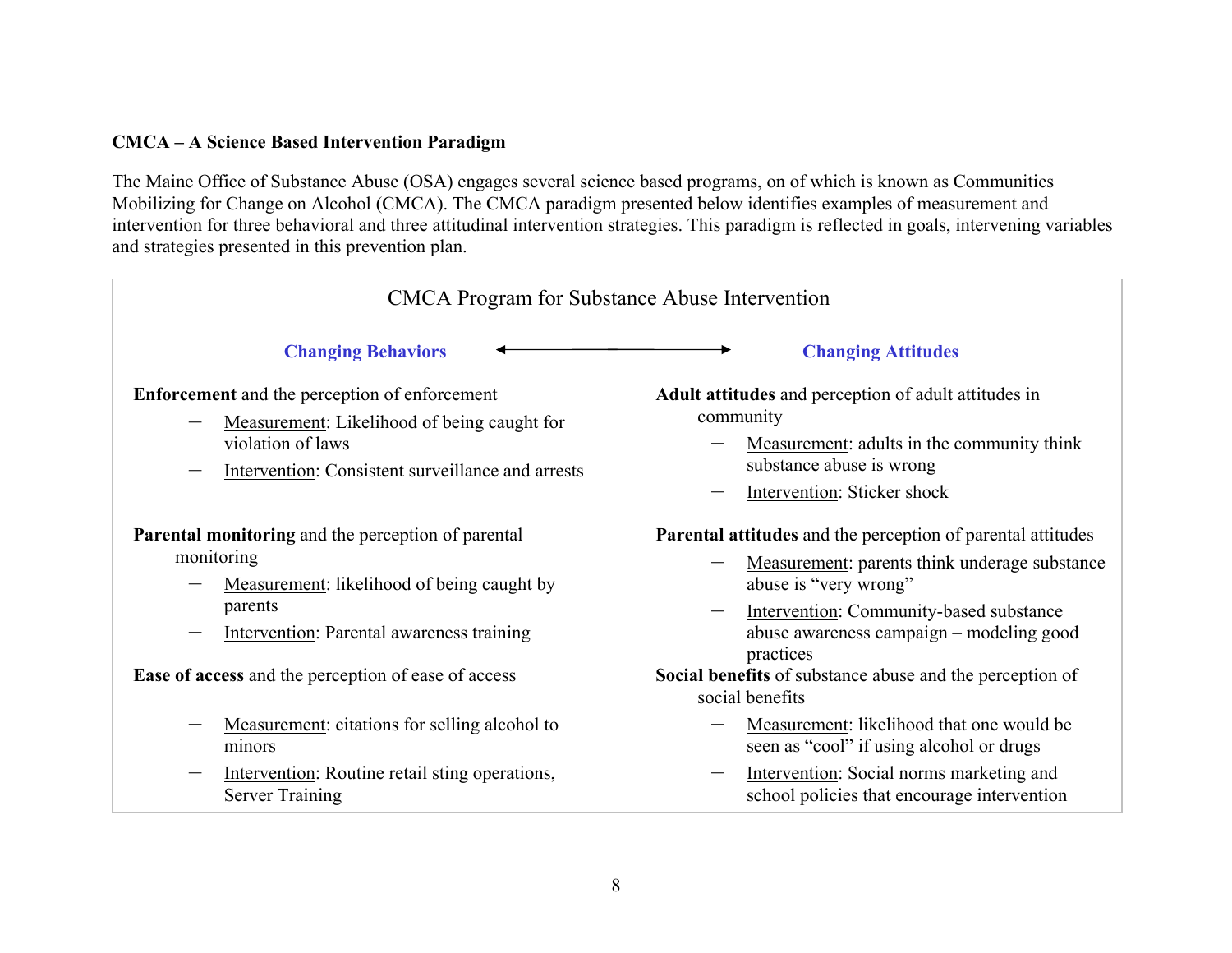#### Methodology for Prevention Planning in Hancock County

The five step process for preparing this plan included:

1. Assessment

The goal of assessment is to define the scope of substance abuse problems in Hancock County, identifying some causes and consequences. A list of risk factors and protective factors was examined in this context.

- Risk Factors individual, familial and environmental factors that increase the risk that someone will use drugs.
- Protective Factors individual, familial and environmental factors that decrease the risk that someone will use drugs.
- 2. Build Capacity

This participatory planning process was designed to bring together organizations engaged in substance abuse prevention and build their capacity through better information, coordination and new resources. Regional prevention programs will depend on greater investment in county and local prevention initiatives. Hancock County is experience significant cultural change placing new demands for cultural competency, such as communicating in multiple languages and reaching new and relatively isolated populations.

3. Plan

Regional plans assist county and local organizations to set priorities. This plan is designed to fit within state priorities and address cross-county issues.

#### 4. Implement

The participatory process can leverage existing substance abuse prevention programs and partners to implement priority goals, objectives and strategies. Plans have little impact if left on the shelf.

5. Evaluate

This plan identifies measurable concerns and measurable objectives. Each objective is a milestone to the long term goal of preventing substance abuse. Completion of objectives and measurement of reductions in substance abuse are the key elements for evaluating this plans effectiveness.

The Maine Strategic Prevention Framework (SPF) employs a logic model (pictured below) that seeks to achieve long-term outcomes through strategic actions leading to short-term and intermediate outcomes.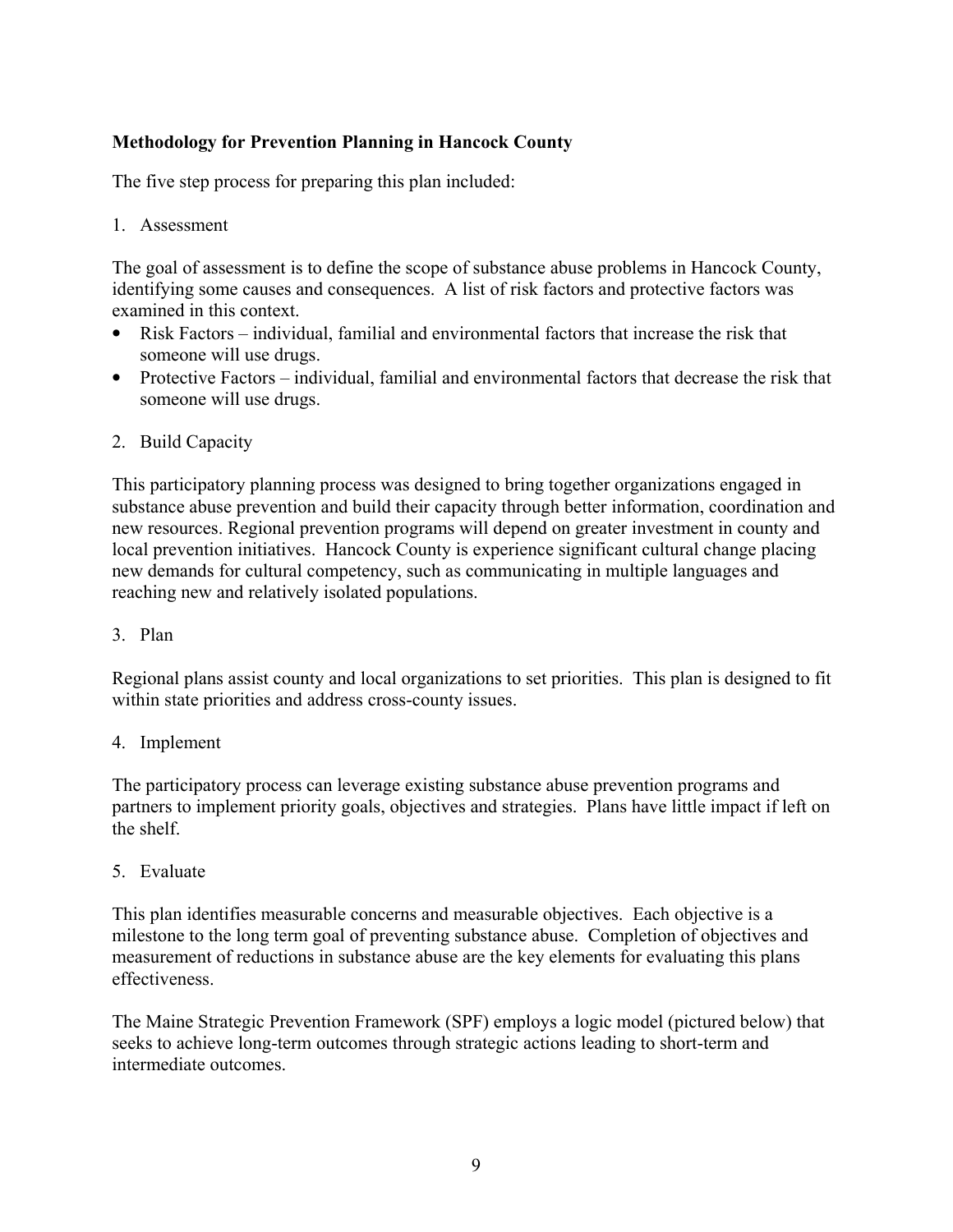# Maine Strategic Prevention Framework (SPF) Logic Model



Evaluation (step 5) & Data-Driven Decisions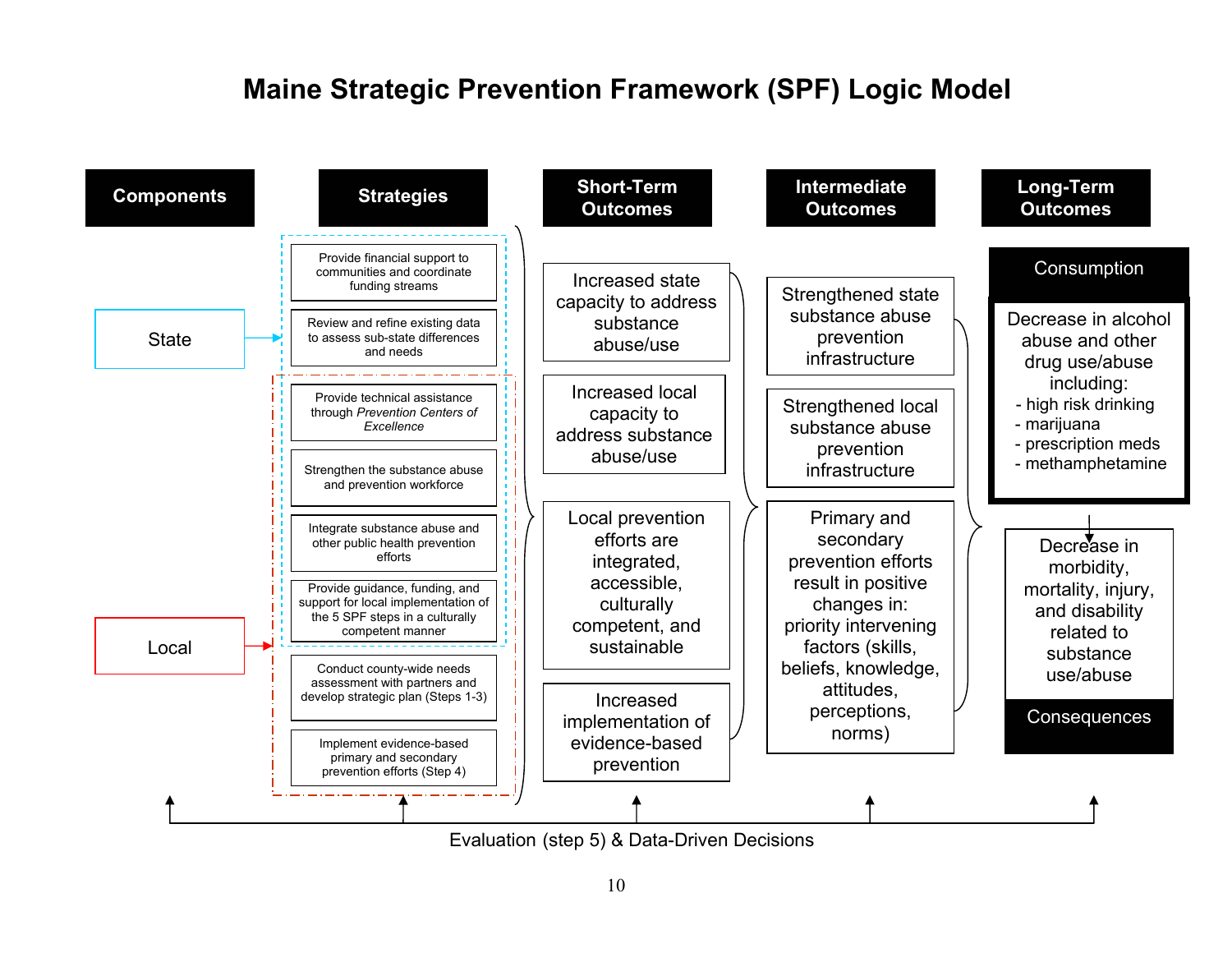# State of the County

# Understanding Place

The unique geography of Hancock County underlies the way we live. The rugged coastline with ready access to rich fisheries, spruce forests, granite quarries and wild blueberry lands formed the basis of a natural-resource based economy for more than two centuries. While these resources continue to provide opportunities for multigenerational families, they are subject to cycles of growth and decline, as well as the more predictable seasonal cycles. As opportunities in traditional jobs recede, alternatives emerged in manufacturing and then in a variety of service occupations. The decline of many traditional



Figure 1Hancock County's Scenic Beauty Draws Tourists and Drives the Economy

occupations, the rise of the service sector, the growing presence of seasonal housing and the inmigration of retirees contribute to a sense of social and economic dualism. There is gathering evidence that the county will experience an accelerating rate of change.

Hancock County is characterized by diverse geographic and cultural communities. While many county statistics are close to those for Maine as a whole, a closer look reveals stark contrasts among and even within Hancock County's towns. Understanding place is essential to designing appropriate substance abuse prevention programs.

#### Population

The population of Hancock County is *growing* at an annual rate of 1%, more than double the rate for Maine as a whole.

- Population in 2000 was 51,560, up from 46,948 in 1990.
- Migration is driving growth, social and economic change. We are gaining retirees, but continue to lose young adults.
- Seasonal residents and tourists dramatically increase Hancock County's summer population and workforce.

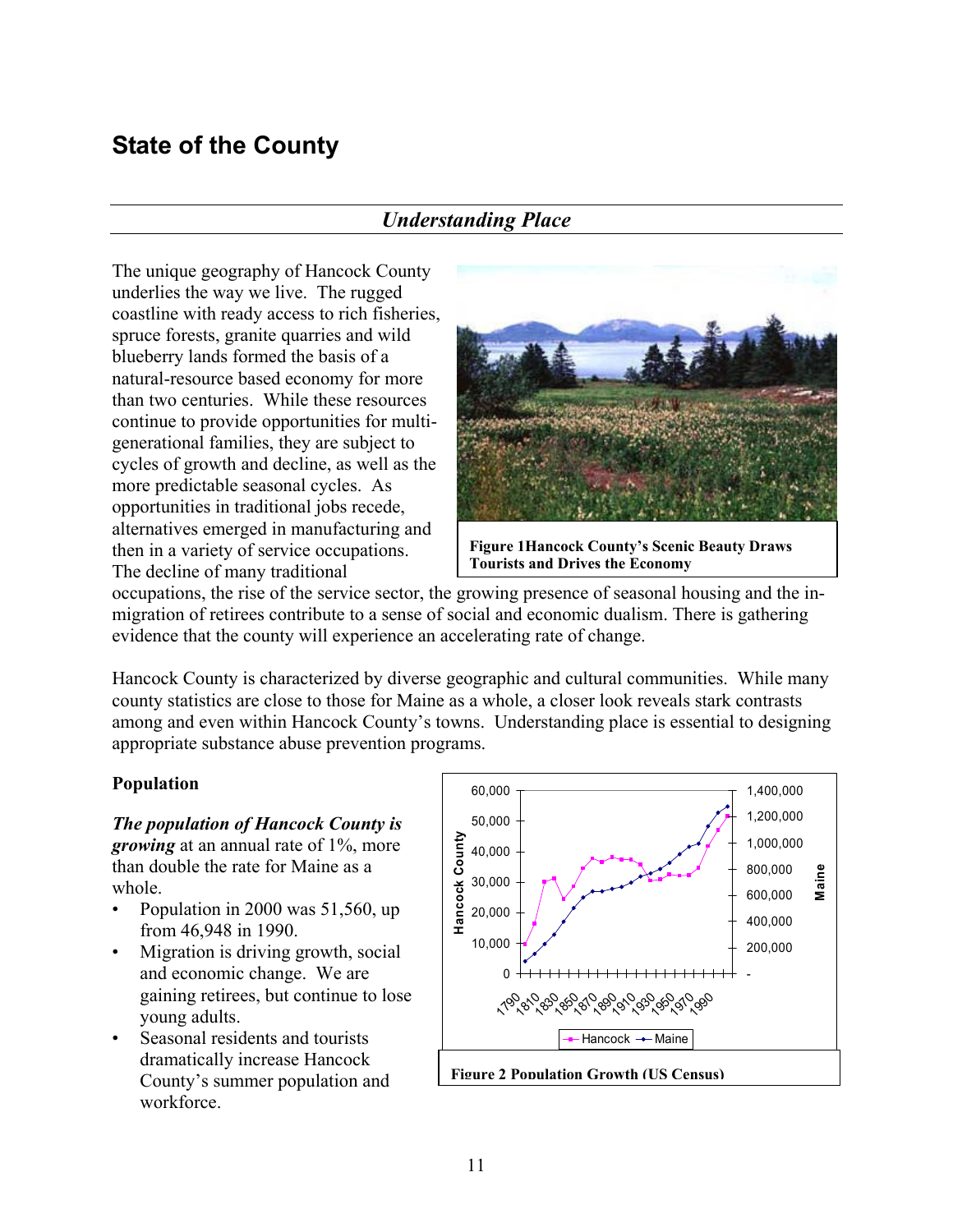#### Hancock County is "aging"

- Aging boomers and inmigration contribute to a record setting population of elderly.
- The children of the baby boom are now adults.
- A second echo of the baby boom is starting as boomer grandchildren are born. Outmigration of young adults to colleges and other labor markets over the last 15 years is expected to reduce the size of the second echo.

#### Implications

- Population growth is expected to increase substance abuse, though not necessarily the rate.
- Migration introduces change, potentially adding to the diversity of substance abuse patterns. A large proportion of

people moving to Hancock County are relatively prosperous retirees that have not increased levels of illegal drug use perceptibly.

#### Schools Enrollments are Flat or Declining

Hancock County, like most of Maine, is seeing significant declines in school enrolment. The largest declines have already occurred in primary schools while high schools will lose enrollment for several years into the future.

#### Hancock County is (sub)urbanizing:

The following development maps contrast Hancock County in 1960 when most towns were classified as primarily rural with a



Figure 3 1990 Population Pyramid for Hancock County

0 1,000 2,000 3,000 4,000 5,000 6,000 7,000 8,000 1998 1999 2000 2001 2002 2003 2004 2005

#### Figure 4Enrollment in all Hancock County Public Schools

projection to 2050 at which time most towns will be classified as emerging suburban or suburban/urban.

Hancock County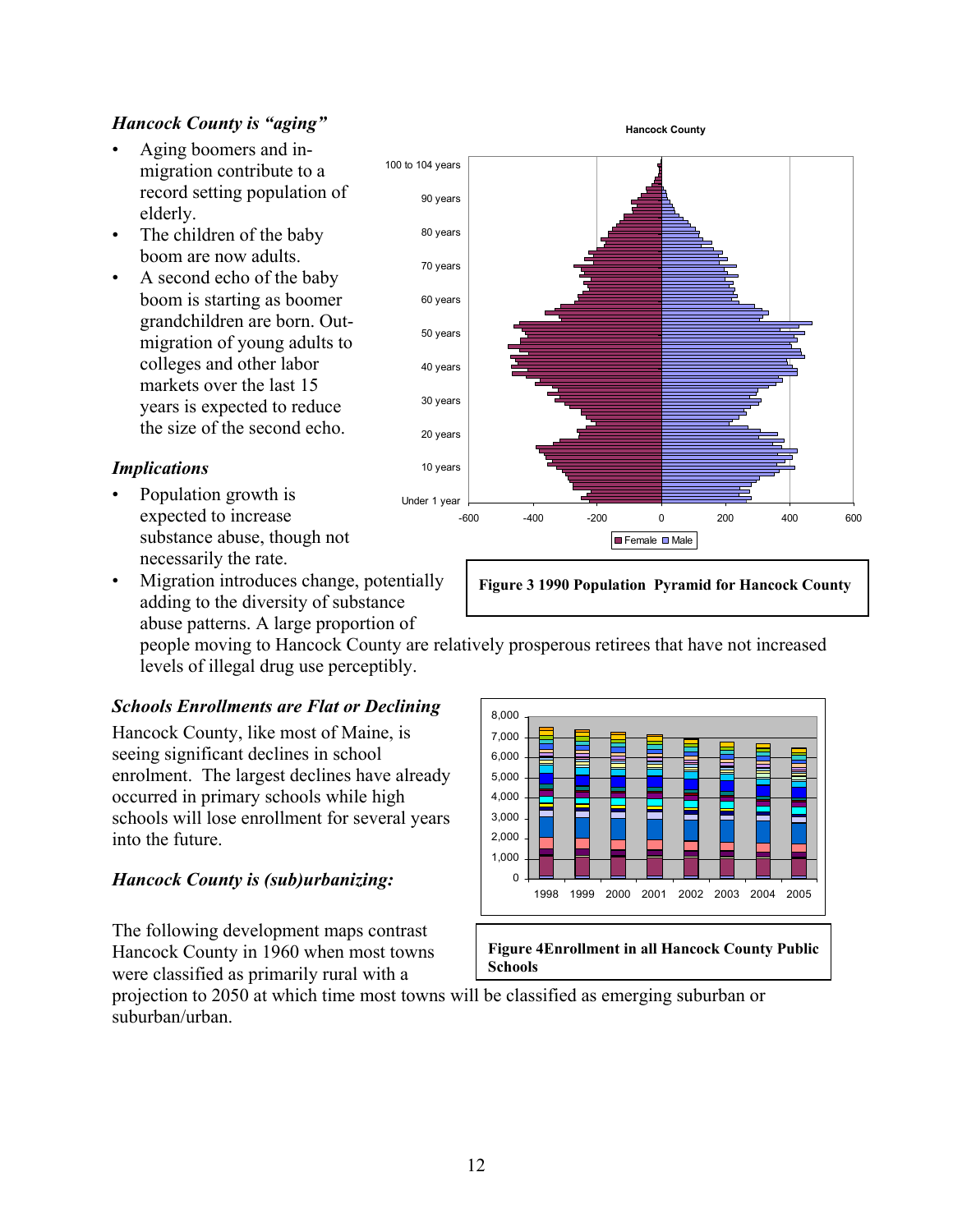

Figure 5 State Planning Office Land Use Analysis

- National population growth since the 1960s has shifted from urban to rural areas. Many rural areas are losing their historic character as housing subdivisions and commercial development overtake the countryside.
- High costs for land and housing are pushing affordable housing into Hancock County's interior and into Washington County.
- Enclaves of higher-priced shorefront homes are more likely to be occupied only seasonally.

#### **Implications**

- Interior communities of Hancock County have very limited local resources to cope with problems associated with substance abuse.
- Not all drug problems are "urban" illegal methamphetamine labs are often located in remote rural places.
- Hancock County's long and complex shoreline is also a potential entry point for smugglers.

#### Economy

#### Hancock County is Prosperous but Highly Seasonal

Hancock County's economy is growing as it transitions from resource-based fishing, farming, forestry and mining to service and retail. Seasonality has been a constant throughout. Tourism is particularly important in the new economy, with more than three million visits to Acadia National Park and growth along the coast from Castine to Gouldsboro. Demand for labor on Mount Desert Island increases dramatically during the summer and early autumn then plummets for the winter and spring months. Year-round employment is also increasing, particularly in health care, real estate and professional services.

- County Median Household Income has increased by 17% from \$30,700 in 2000 to \$36,000 in 2006. Incomes are highest on the coast.
- Hancock County and particularly Mount Desert Island have highly seasonal patterns economic activity driven by summer tourism and summer residents
- Seasonal economic tides result in labor shortages every summer and significant unemployment and under employment during the "off-season."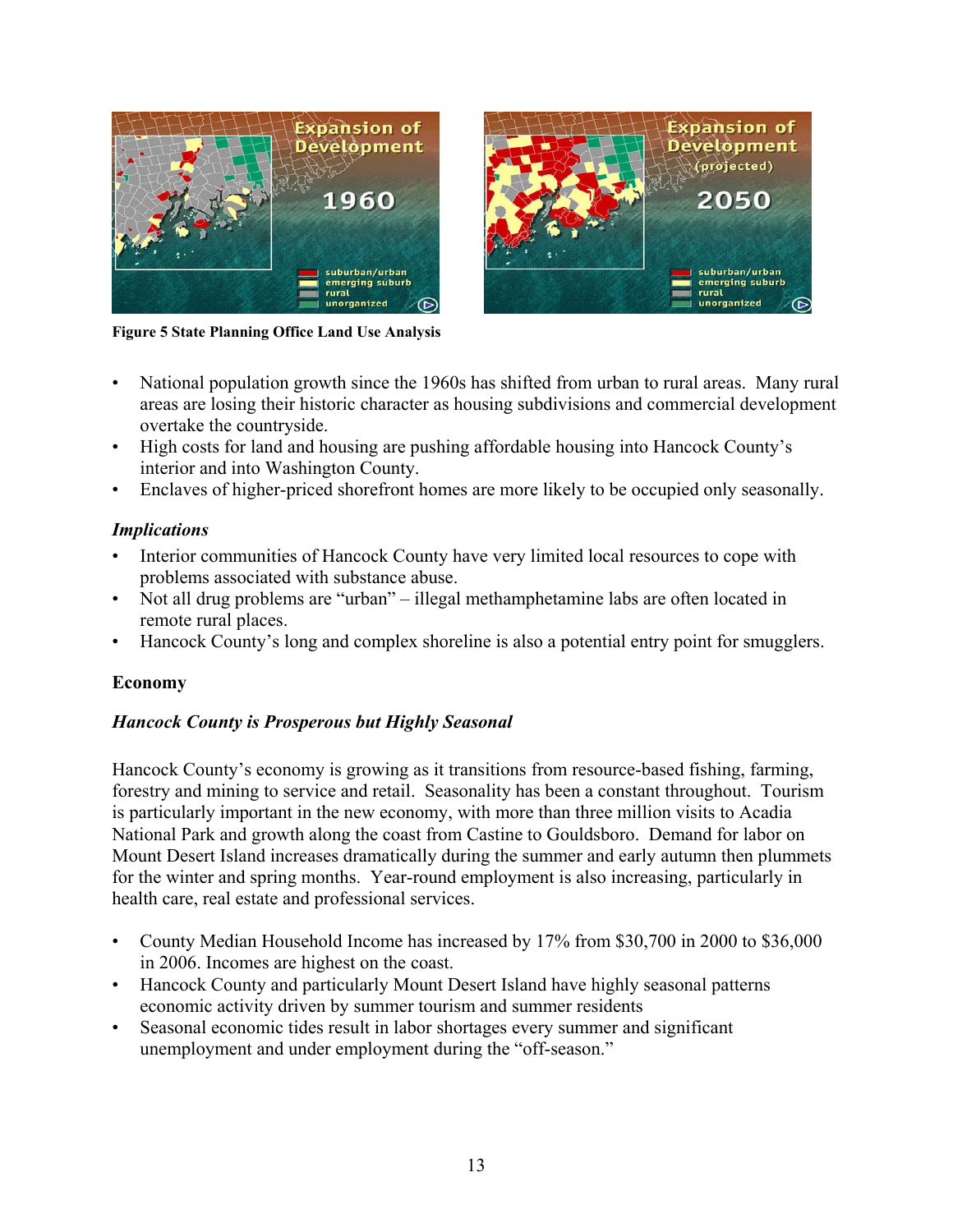

#### Implications

- Rising incomes provide communities with resources to pay for schools, after school programs, community buildings and special events for all ages.
- Expanding economies offer employment opportunities and opportunities for recreation and entertainment that provide alternatives to substance abuse.
- Seasonality can contribute to substance abuse among the unemployed and marginally employed, particularly during extended periods of unemployment.
- Seasonal, temporary and part time employees are far less likely to have health insurance, access to employee assistance programs (EAP) and programs that treat substance abuse.
- The seasonal tourism creates demands for bars, exposing local children to alcohol promotions and use.

#### Conclusions

Hancock County is in transition with a growing, but aging population. The economy, once anchored by the production of blueberries, wood and wood products, granite and marine fisheries, has moved swiftly to being service-based with tourism, health care and research showing strong employment gains. Seasonality continues to be a challenge, with strong, even hectic, summer peaks in activity to long winters with relatively high unemployment rates. Growth is changing our communities, with more housing. As growth is driven by migration and primarily by migration of retirees, our substance abuse concerns cover the full life course.

# Substance Abuse over the Life Course

We will now review risk and protective factors and substance abuse patterns over the life course. We will consider patterns for youth, adults and retirees as data permit. Each section will summarize factors that have been found to increase (risk) or reduce (protective) substance abuse and provide local and regional data indicating the current state of the county.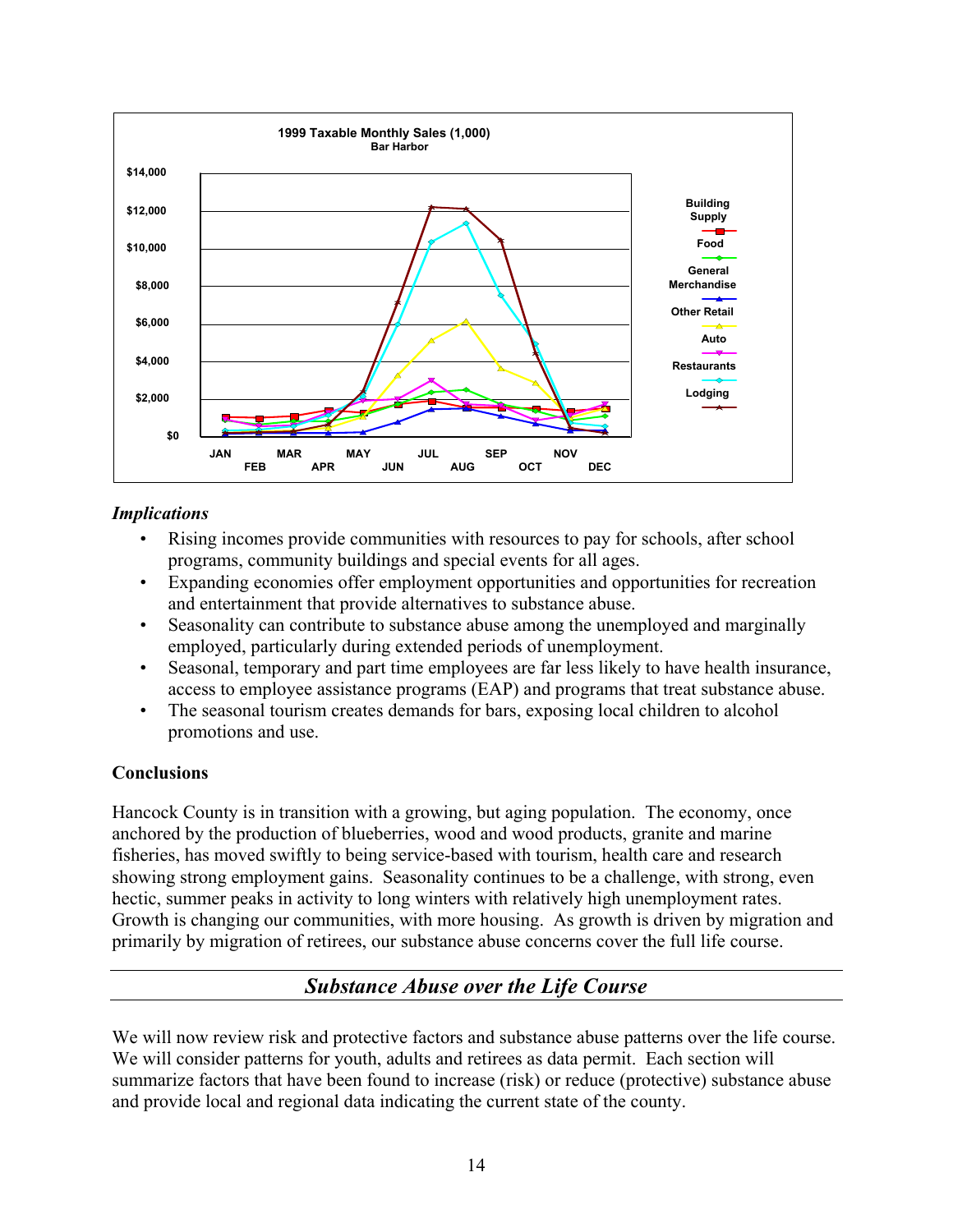# Youth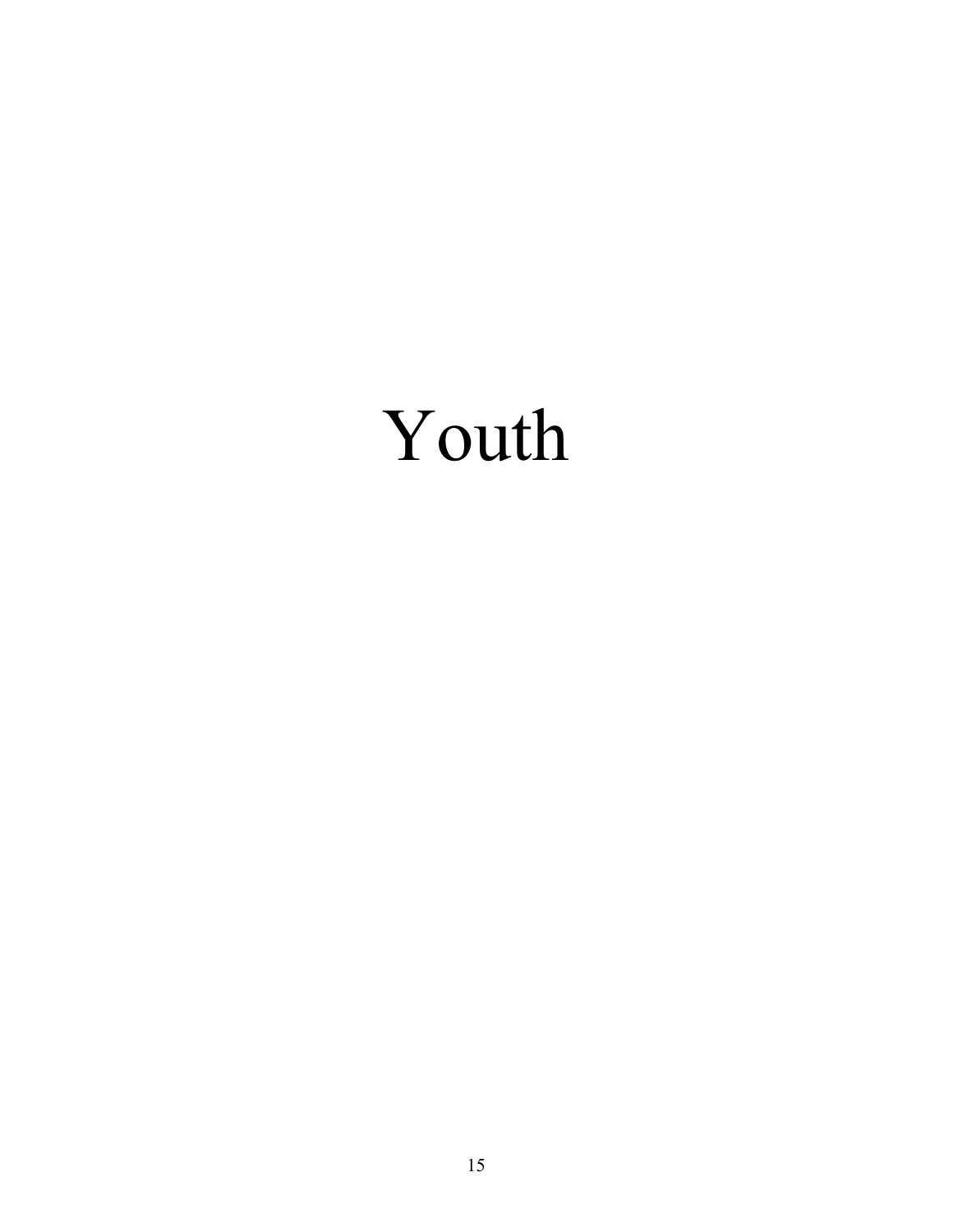#### Protective and Risk Factors for Youth

Hancock County's youth are in most respects similar to youth throughout Maine. Our rural and small town environment reduces somewhat their exposure to high risk behaviors associated with illegal drug use and crime. Most have the opportunity to attend small primary and secondary schools with favorable student to teacher ratios. Even in this environment, however, youth are at risk. The following table summarizes protective and risk factors gleaned from national research and adapted to the Hancock County environment.

| Increase risk of substance abuse,<br>particularly for this age group                       |
|--------------------------------------------------------------------------------------------|
|                                                                                            |
|                                                                                            |
|                                                                                            |
|                                                                                            |
| Not interested in schoolwork or school                                                     |
|                                                                                            |
|                                                                                            |
| Lower academic achievement                                                                 |
|                                                                                            |
| Person who lives in home who uses                                                          |
|                                                                                            |
| Parental attitudes favorable to antisocial                                                 |
|                                                                                            |
|                                                                                            |
| New factors emerge by grade 10                                                             |
|                                                                                            |
| Friends' use of drugs/alcohol                                                              |
| Intention to use drugs/alcohol                                                             |
| Perceived risk of drug use low                                                             |
| Early initiation of drug/alcohol use                                                       |
| Laws and norms favorable to drug use                                                       |
| Sources: A Parent's Guide to: Your Infants and Child's Resilience, Protection, and Threats |
|                                                                                            |
|                                                                                            |
| Low commitment to school                                                                   |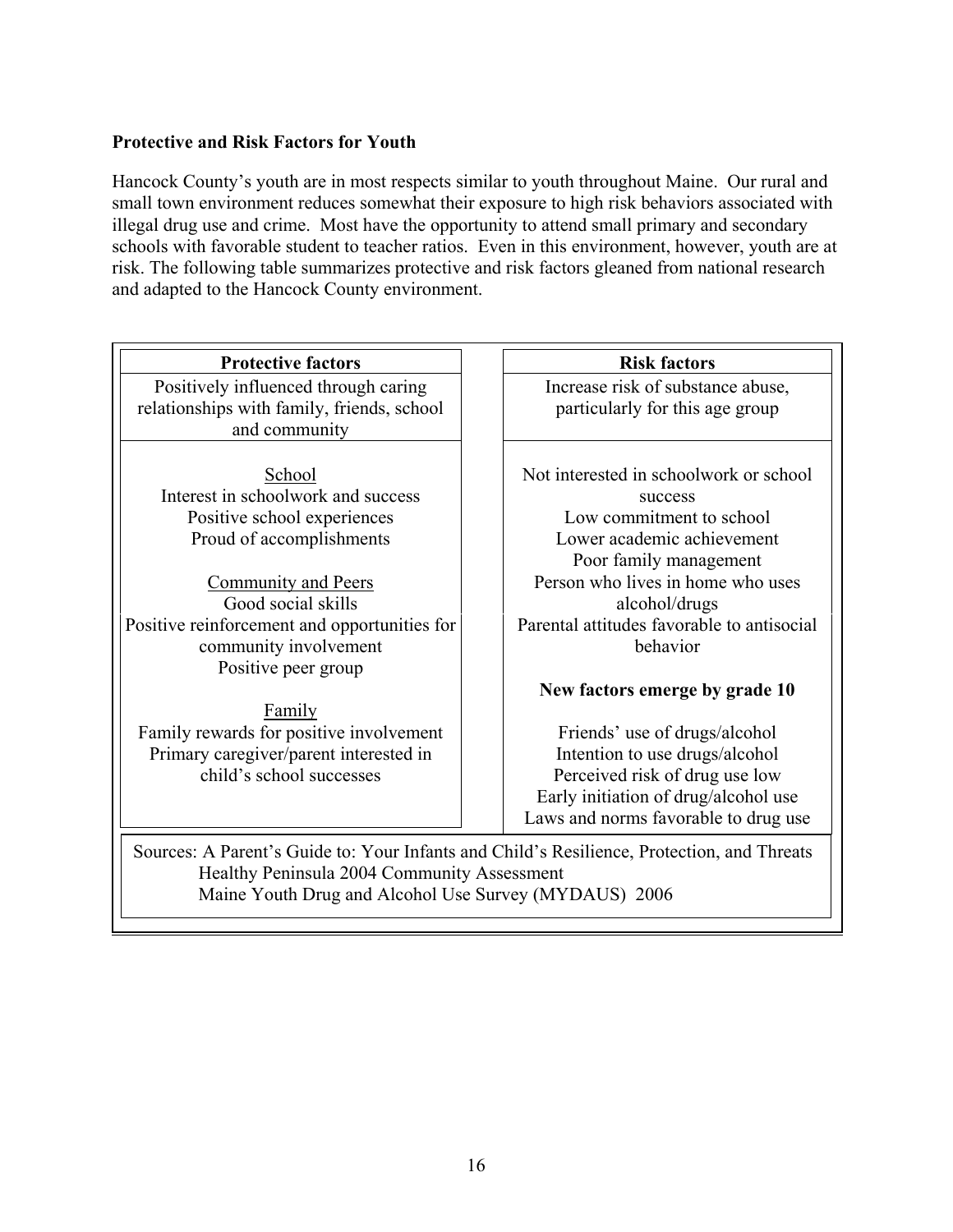## Indicators and Correlates of Substance Abuse – Youth to Young Adults

Recent data suggest there is reason to be concerned in Hancock County about substance abuse and related problems.

#### Substance Abuse



#### **Summary of SUBSTANCE USE** Hancock County vs Maine, Grades 6 - 12, 2006

#### Figure 6Source: MYDAUS, 2006

Recent studies indicate that unsafe and illegal consumption of drugs and alcohol is flat or even rising after many years of decline. (MYDAUS) The 2006 Maine Youth Drug and Alcohol Use Survey (MYDAUS) indicates that that over 13% of students in grades six to twelve have engaged in binge drinking and / or use of illegal drugs, very similar to the state as a whole. Use of tobacco and marijuana is higher in Hancock County that the state.

Hancock County closely mirrors state incidence of binge drinking, with rates rising from onset in sixth grade to a peak in twelfth grade. Significant increases occur between  $8<sup>th</sup>$  grade and  $9<sup>th</sup>$ grade (7%), and 10<sup>th</sup> grade and  $11<sup>th</sup>$  grade (9%). The first jump reflects the move of many Hancock County students into High School in  $9<sup>th</sup>$  grade. The second jump may reflect increasing freedom associated with attaining driver's licenses.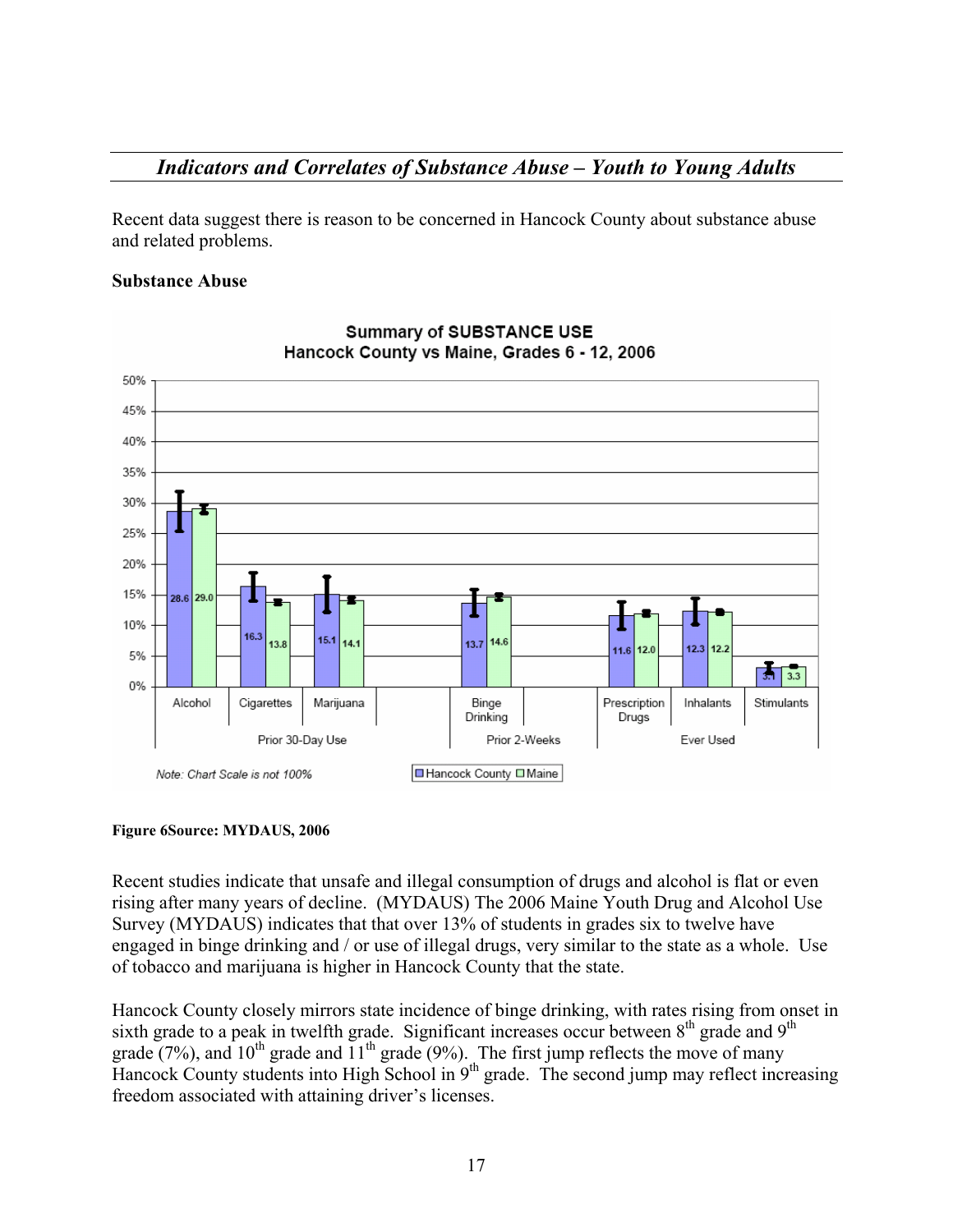

**BINGE DRINKING - Prior 2 Weeks** Hancock County vs Maine, by Grade, 2006

ALCOHOL - Prior 30-Day Use Hancock County vs Maine, by Grade, 2006



Source: MYDAUS, 2006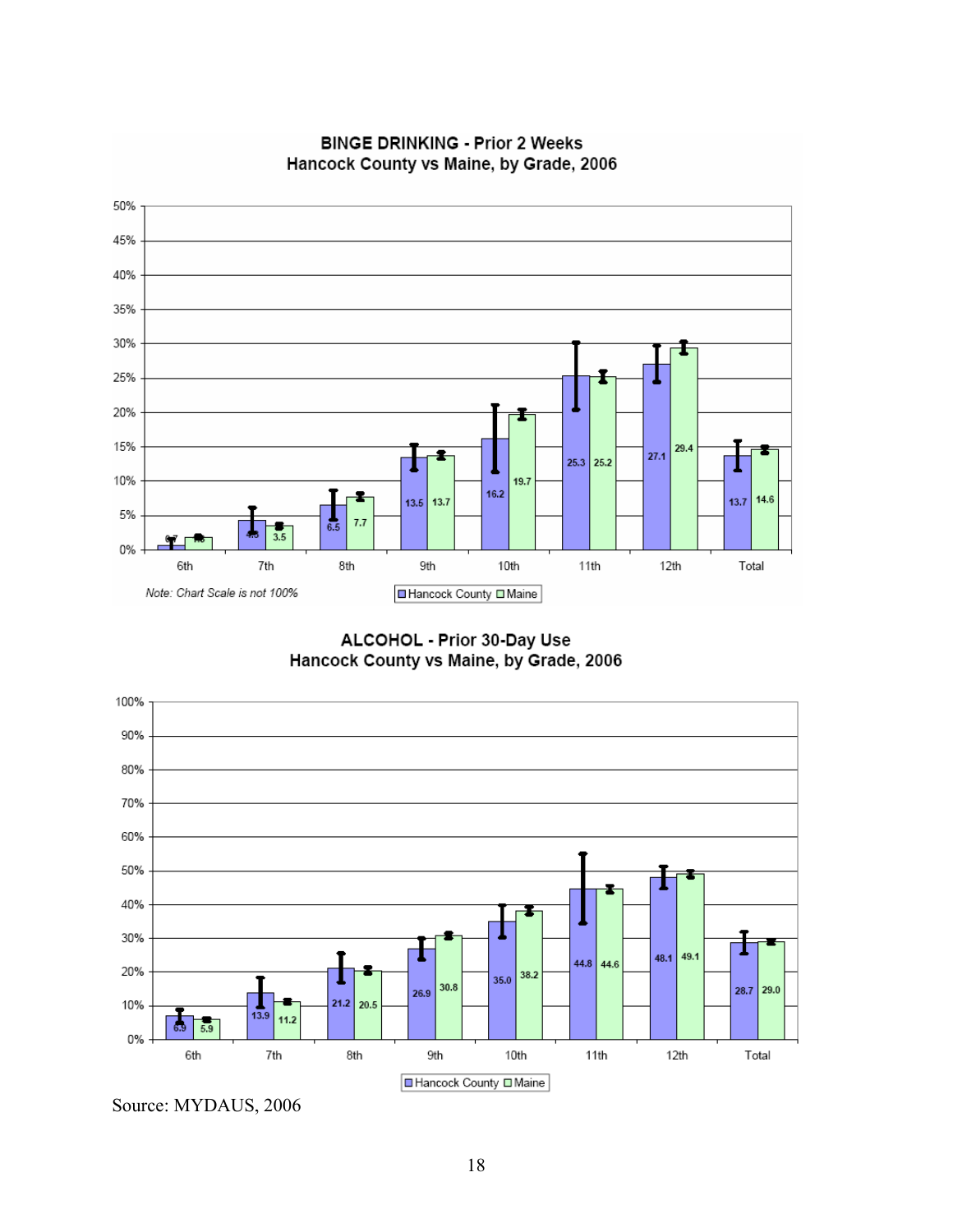

**MARIJUANA - Prior 30-Day Use** Hancock County vs Maine, by Grade, 2006

Hancock County reported use of marijuana among high school students appears to mirror the state, with an unusual spike in reported use by  $11^{th}$  grade students. Reported use increases significantly almost every year. The 15% increase in reported use mirrors a significant increase in reports of binge drinking between  $10^{th}$  and  $11^{th}$  grades. The decline in reported use by  $12^{th}$ graders is not common suggesting that the spike in  $11<sup>th</sup>$  grade reported use may be a statistical anomaly. Whether or not this is the case, prevention efforts at all ages and all grades appear to be justified.

Source: MYDAUS, 2006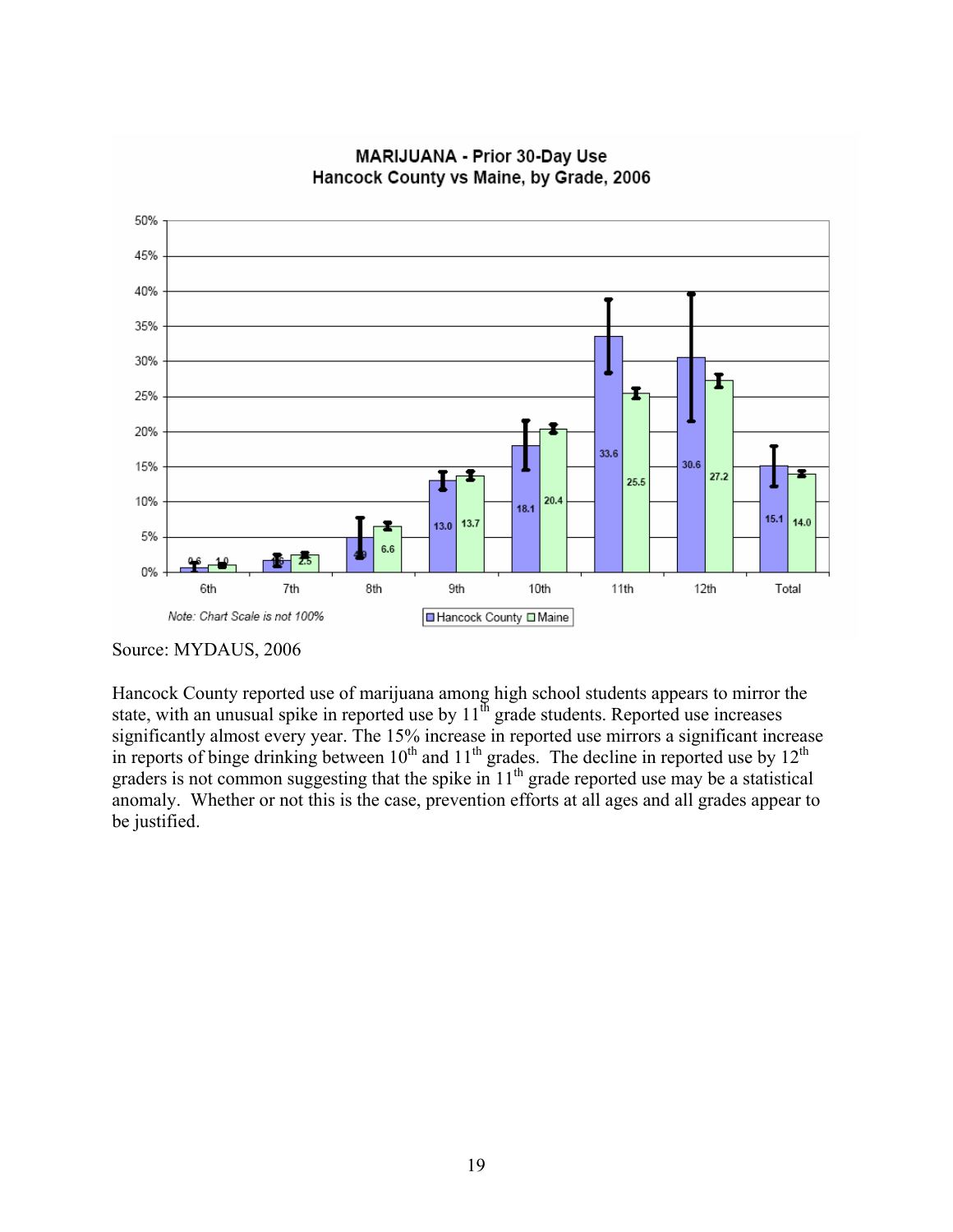#### Illegal and High Risk Activity



PROHIBITED BEHAVIORS, Prevalence during Prior Year Hancock County vs Maine, Grades 6-12, 2006

Survey data suggest that Hancock County youth are engaging in high risk activities at rates similar to the state as a whole. Responses to the 2006 MYDAUS. Hancock County youth slightly exceed state averages for going to school under the influence of alcohol or drugs, violent behavior, drug related behavior and other crimes.

Figure 7 Source: MYDAUS, 2006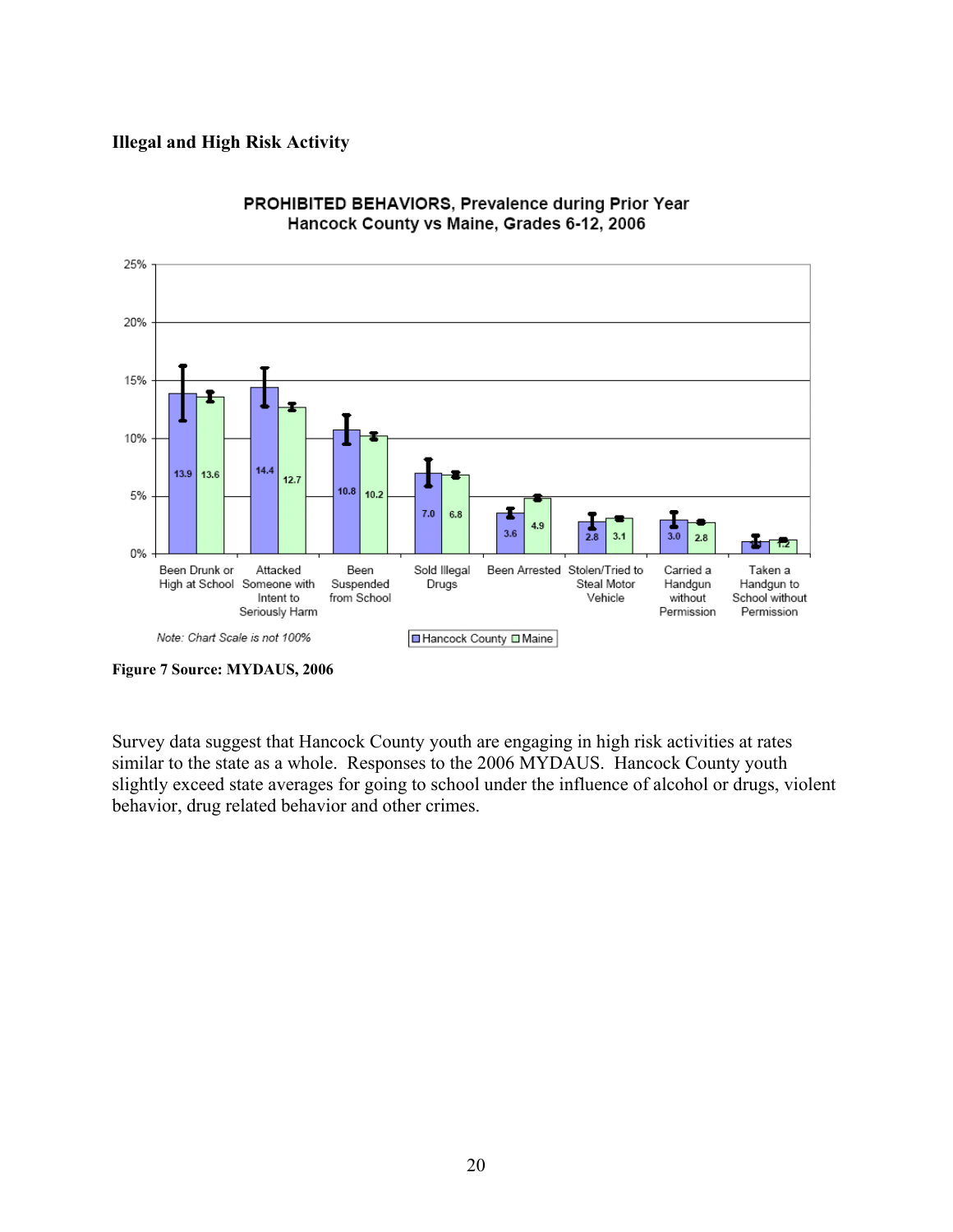#### High School Completion

Concerns about student performance are supported by the data.

- Dropout rates in Hancock County high schools have remained 25% higher than state averages for the last decade.
- Hancock County high school Completion Rates (76%) are the lowest in Maine.
- Completion rates vary over time and across high schools. Among Hancock County's seven schools that report completion rates, only Bucksport exceeded the state average.
- The connection between dropping out and substance abuse is cumulative, with substance abuse contributing to poor academic performance and dropping out in turn can contribute to substance abuse.



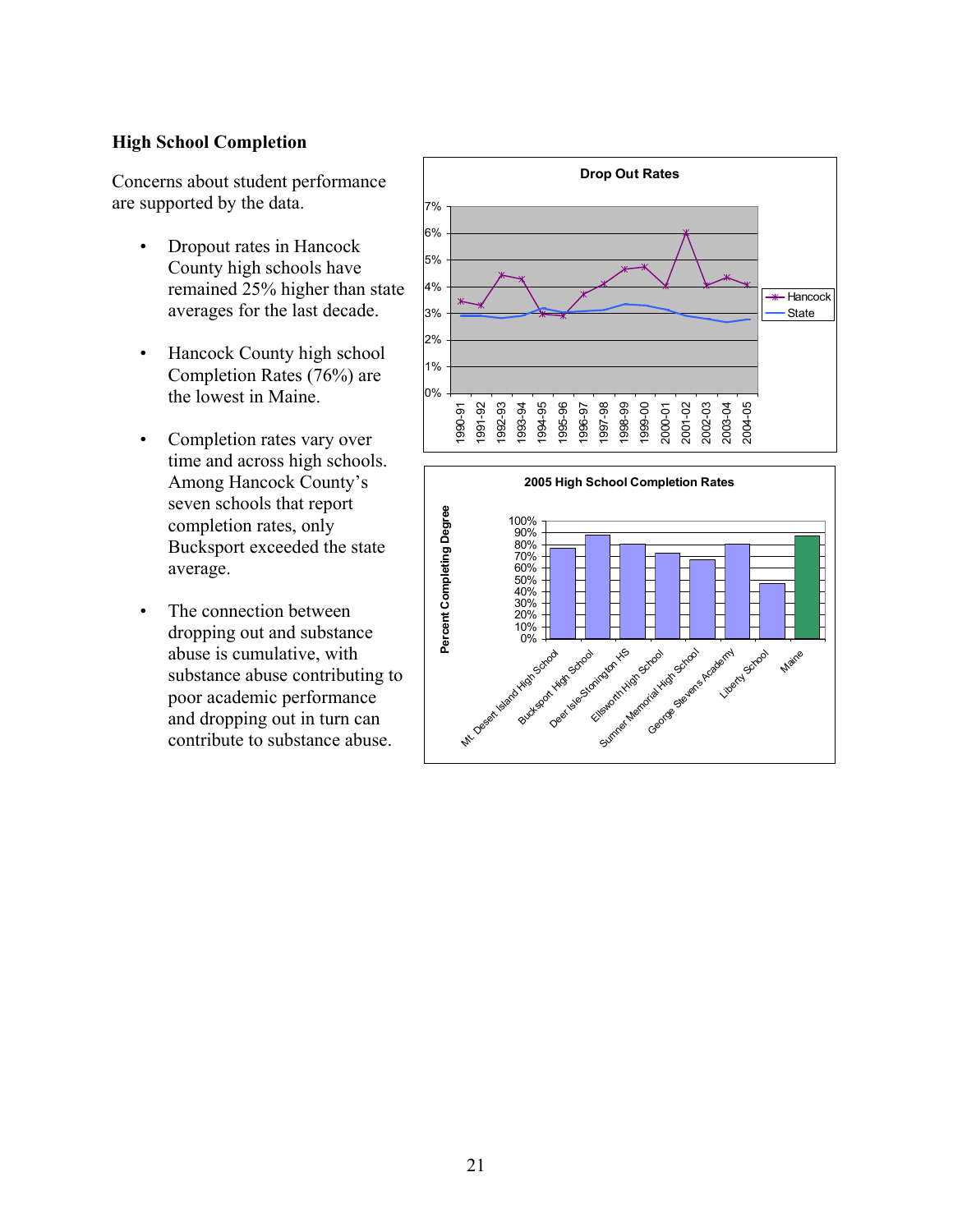#### Substance Abuse and Other Criminal Activity

Crime reports for Hancock County suggest that problems with substance abuse were rising over the past decade. Additional effort on the part of law enforcement through the Substance Abuse Task Force in recent years contributed to higher arrest rates and may thus overstate actual substance abuse rates. In the long run, greater emphasis on enforcement is expected to prevent substance abuse and other high risk behaviors.

- Youth drug and alcohol arrests increased between 1991 and 2002
- A retail sales compliance check in Hancock County found that eight out of eight retailers sold alcohol to minors.



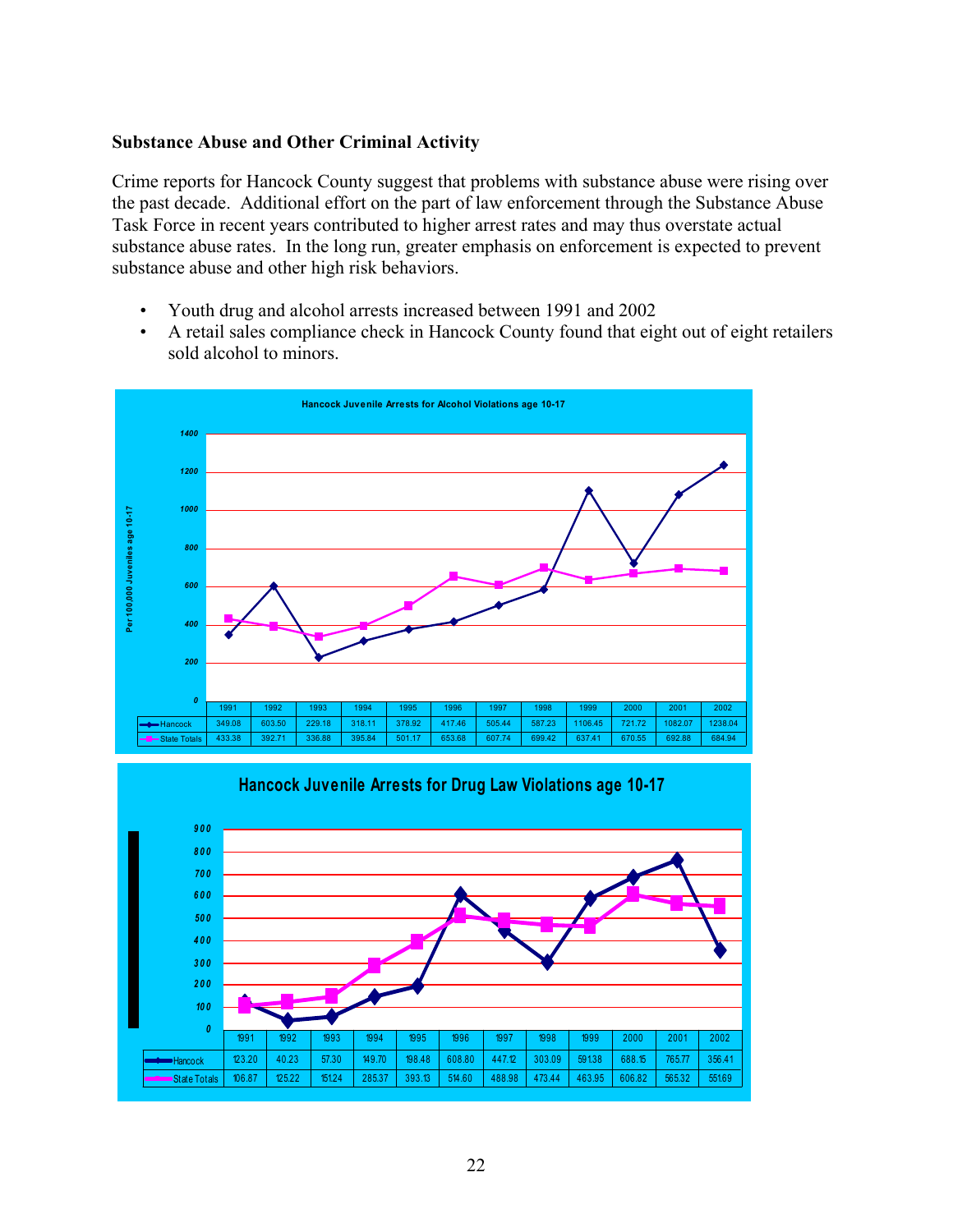# Adults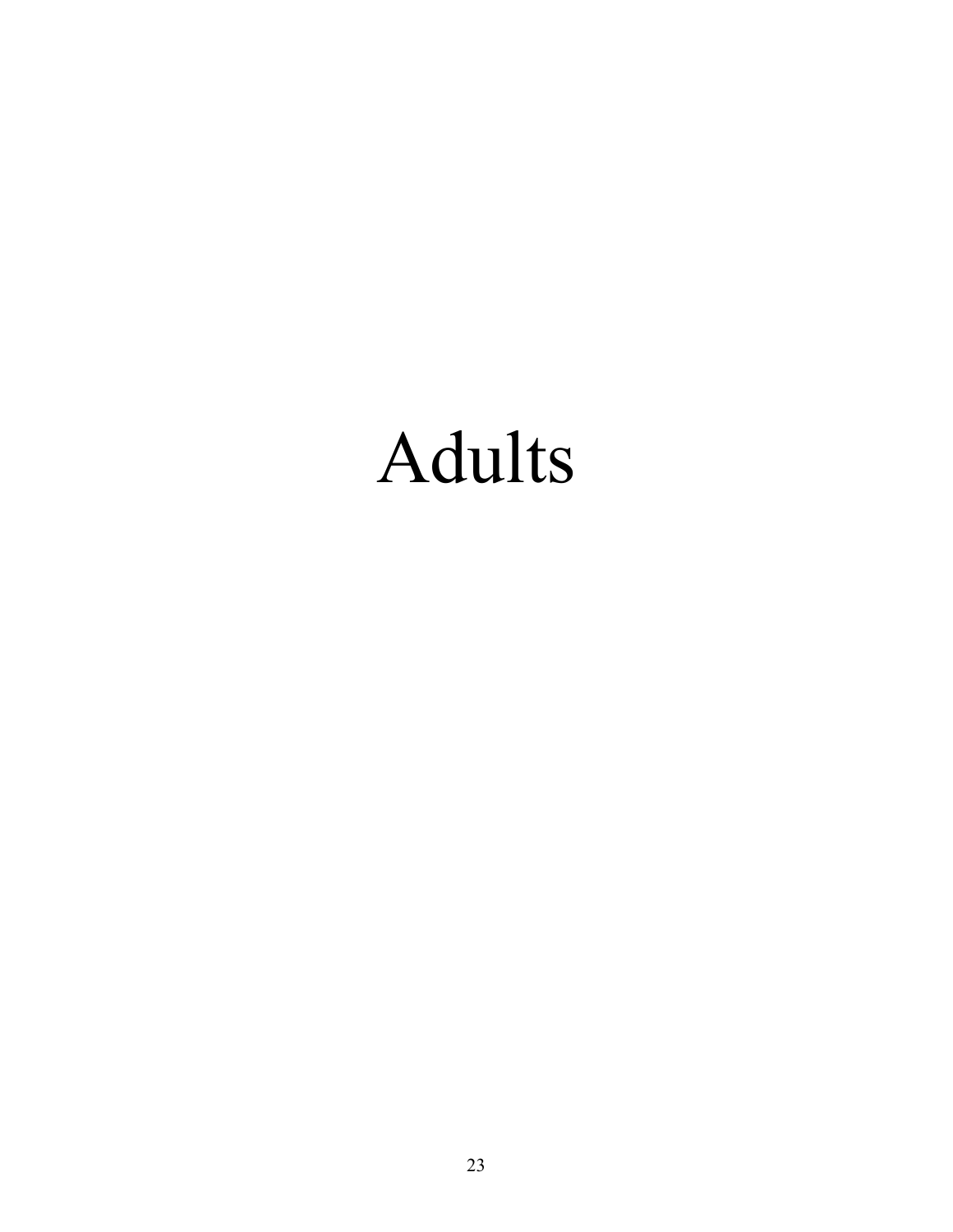### Protective and Risk Factors Adult (19+)

The Hancock County Team identified protective and risk factors for adults and summarize these below. As with youth, household stability is a key factor influencing adult substance abuse. A majority of adults spend a large portion of their time in the workplace. Employment instability is also a significant risk factor. For employed individuals, the workplace is also an important venue for prevention activities.

| <b>Protective Factors</b>                                                                                                                                        | <b>Risk Factors</b>                                                                                                                                                                                                                                                                             |  |  |  |  |  |  |  |
|------------------------------------------------------------------------------------------------------------------------------------------------------------------|-------------------------------------------------------------------------------------------------------------------------------------------------------------------------------------------------------------------------------------------------------------------------------------------------|--|--|--|--|--|--|--|
| Supportive family<br>Supportive peer group<br>Beliefs/attitudes about alcohol-self/peers<br>Consequences for misuse impact decision<br>making when using alcohol | Separation/divorce<br>Loss of spouse/partner<br>Change in Social Economic Status<br>Loss of or interruption of employment<br>Continuation of adverse effects from<br>childhood<br>Beliefs/attitudes about alcohol-self/peers<br>Alcohol/drugs are easily accessible in<br>home<br>High exposure |  |  |  |  |  |  |  |
| Source: Adapted from: Monitoring the Future National Survey Results On Drug Use, 1975–<br>2005                                                                   |                                                                                                                                                                                                                                                                                                 |  |  |  |  |  |  |  |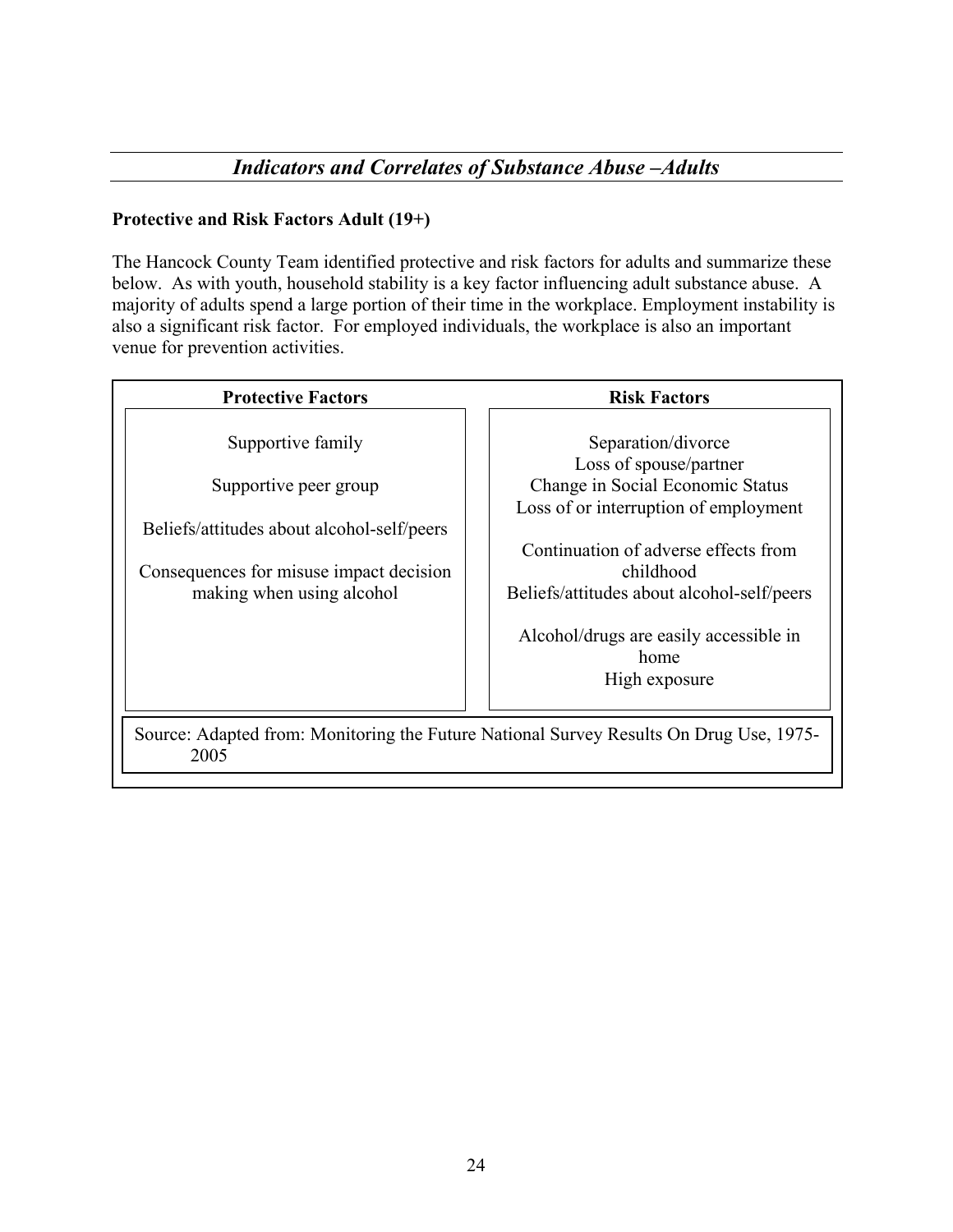Whereas data collected in high schools through MYDAUS, YRBS and other surveys provide detailed information about the knowledge, attitudes and practices of students, much less information is available specific to adult knowledge and attitudes.

We do know that substance abuse patterns are related to age, though much variation exists. Arrest and treatment data show a steady shift toward alcohol as a drug of choice with aging, though illegal drug use is persistent among persons who develop a chemical dependency, particularly for opiates.

| <b>Alcohol Dependence/Abuse 12-17</b> |       | $18 - 25$ | 26 or Older |
|---------------------------------------|-------|-----------|-------------|
| in the past year                      |       |           |             |
| National                              | 5.92  | 17.31     | 6.22        |
| Maine                                 | 5.90  | 17.59     | 5.83        |
| Region 7*                             | 5.87  | 16.81     | 5.50        |
| Any Drug Use Past Month**             |       |           |             |
| National                              | 11.19 | 19.81     | 5.67        |
| Maine                                 | 13.71 | 25.01     | 6.33        |
| Region $(H, W, A, P)$                 | 12.67 | 21.24     | 5.59        |
| Marijuana Use in Past Year            |       |           |             |
| National                              | 5.11  | 28.56     | 7.00        |
| Maine                                 | 18.23 | 36.56     | 7.84        |
| Region 7                              | 15.66 | $(* - *)$ | 6.35        |
| <b>Cocaine in Past Year</b>           |       |           |             |
| National                              | 1.81  | 6.66      | 1.82        |
| Maine                                 | 2.19  | 8.91      | 1.48        |
| Region 7                              | 2.38  | 7.71      | 1.30        |
| Non-medical pain relievers            |       |           |             |
| National                              | 7.53  | 11.76     | 3.16        |
| Maine                                 | 7.36  | 13.72     | 2.86        |
| Region 7                              | 6.73  | 12.23     | 2.96        |

#### Percent of Population Reporting Use

\* Region 7 includes Hancock, Washington, Aroostook and Piscataquis Counties

\*\* Any Illicit Drug includes marijuana/hashish, cocaine (including crack), heroin, hallucinogens, inhalants, or any prescription-type psychotherapeutic used nonmedically.

Source: SAMSA 2002-2004 SubState Report of Substance Use & Serious Psychological Distress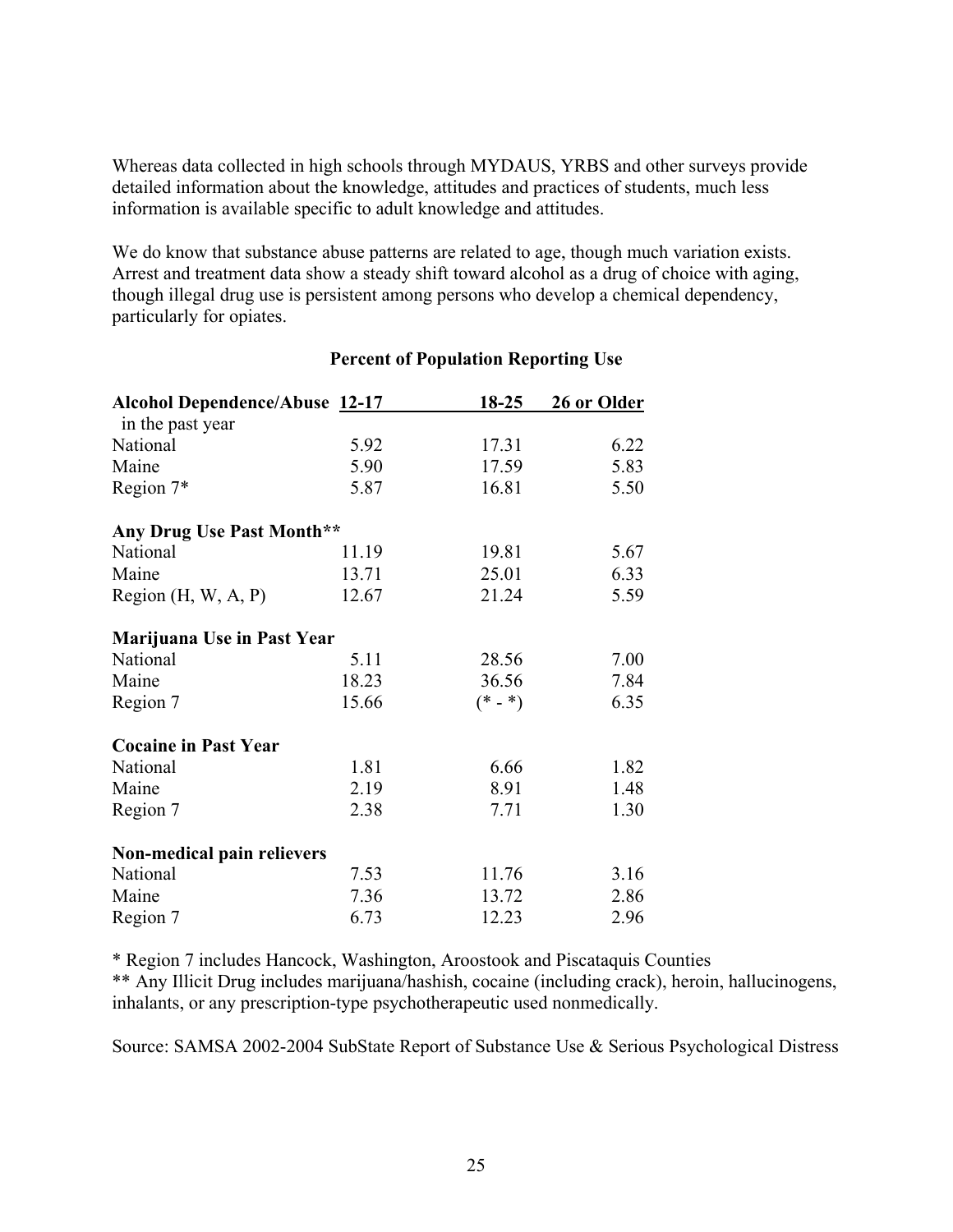#### Quick Facts

- Substance abuse rates peak in the youngadult population between ages 18 and 25, then decline over the life course.
- Adult substance abuse related crime rates closely mirror state patterns
- Alcohol related violations have remained nearly level, but continue to be the highest contributor to violations.
- Adult drug related violations are increasing.
- Arrest Rates are Rising Statewide Drug Related Arrests are Rising Fastest

#### Between 1995 to 2004:

- Arrests for all crimes in Maine increased by 8.7%
- Arrests for drug abuse violations in Maine increased 65%
- Marijuana remains the primary drug of abuse in Maine
- Use and availability of cocaine, heroin, and diverted pharmaceuticals continue to increase.
- Since 1995, arrests for other dangerous non-narcotics violations, including ecstasy and methamphetamine, have increased 248%.

Source: Maine Statistical Analysis Center Muskie School of Public Service Maine Crime and Justice Brief Series: II

Other Adult Data indicating trends.



Arrests for alcohol violations, per 100,000 adults age 18 and over: Hancock County and Maine, 1991-2000



Notes: Data reflect all alcohol violations combined (OUI, liquor law violations and drunkeness). Source: OSA Indicator data. (Department of Public Safety - Uniform crime reporting), 1991-2000.

Arrests for drug violations, per 100,000 adults age 18 and over: Hancock County and Maine, 1991-2000



Notes: Data reflect all drug violations combined (possession, sale, use, growing, manufacturing). Source: OSA Indicator data. (Department of Public Safety - Uniform crime reporting), 1991-2000.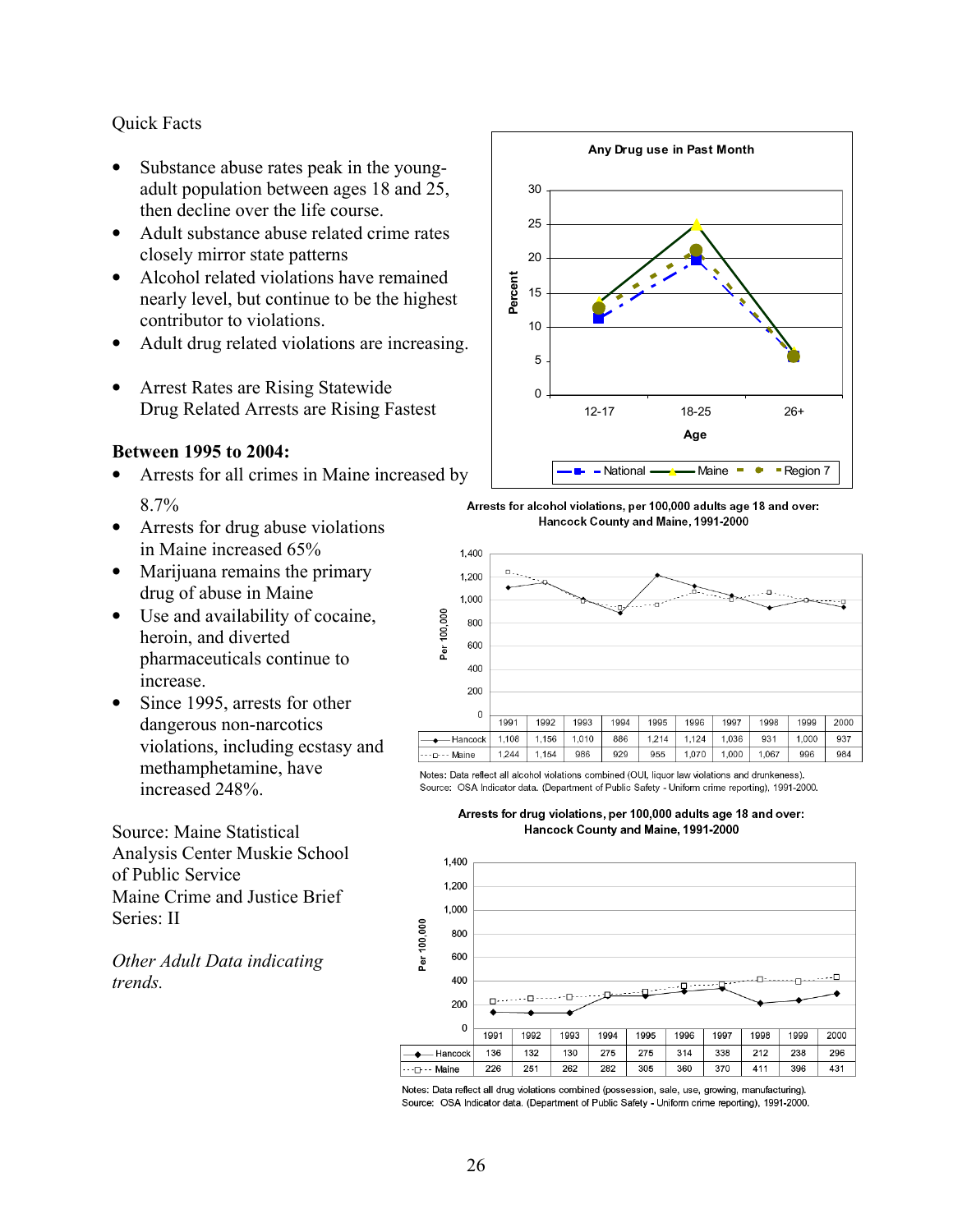# Seniors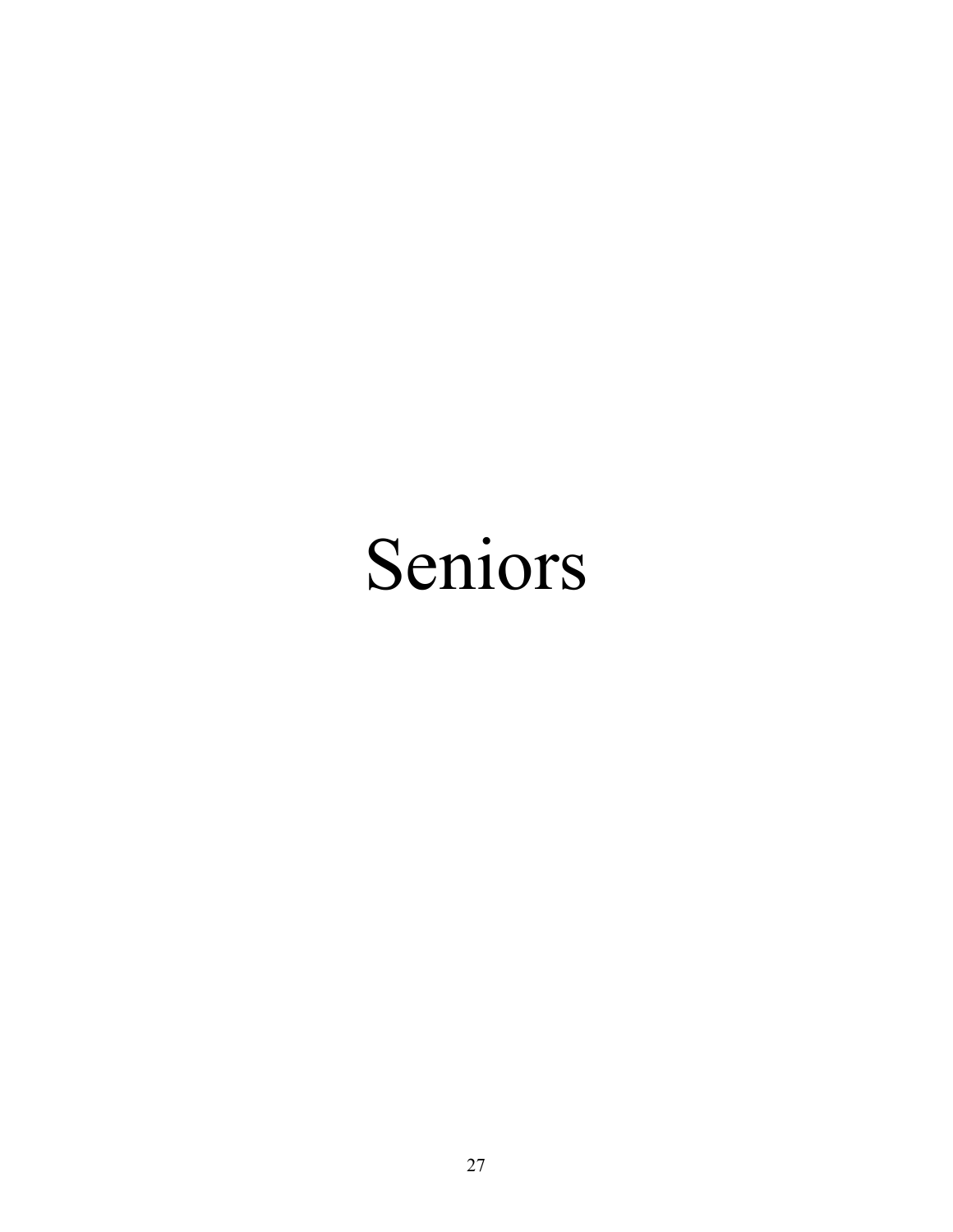#### Protective and Risk Factors Older Adult/Senior

#### Protective Factors

Access to resources, housing, healthcare Social supports Supportive family relationships Knowledge of how to safeguard their health and skills to do so Sense of purpose and identity Lives independently with few supports

#### Risk Factors

Spouse/partner death Income lower so self esteem may be lower and thus social status Lower physical abilities Declining health Loss/reduction of hearing, sight, memory Separated from children by distance Loss of income if had to go into a retirement home or senior housing unit Loss of social supports and activities Isolation/lack of independence Lack of transportation

Source: 2006-Central East Addiction Technology Transfer Center-The Danya Institute-Silver Springs, MD 20910 Source: Hancock County and Statewide Needs, Resources, and Readiness Assessment on Older Adult Alcohol Abuse- -University of Maine Center on Aging-August, 2006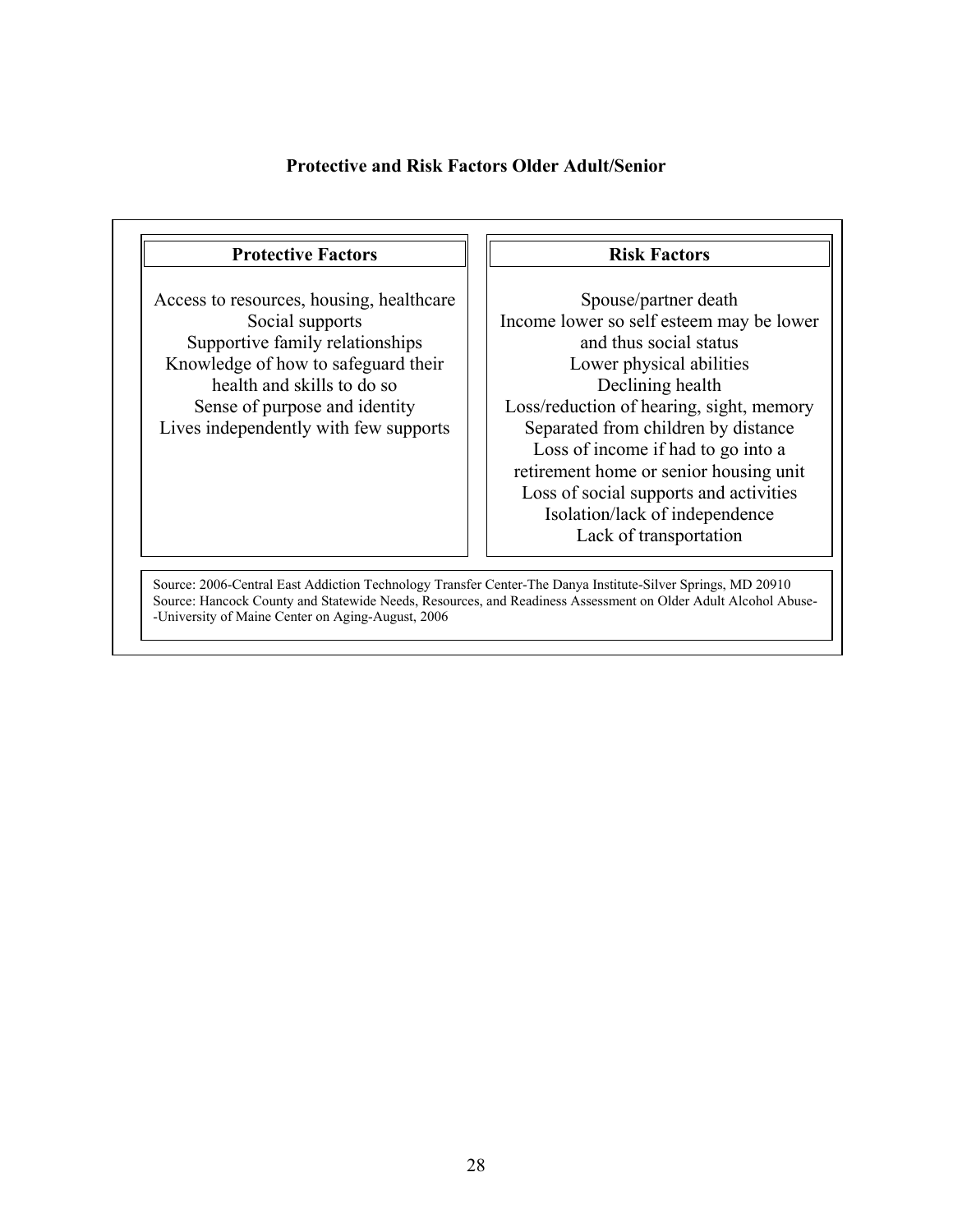## Indicators and Correlates of Substance Abuse –Seniors

Substance abuse patterns for seniors differs significantly from youth and adults. Concerns with most forms of criminal behavior decline along with incidence of use of illegal drugs like heroine, methamphetamine and cocaine.

Alcohol and prescription drugs, both legal for retirees, are most readily available. A University of Maine Center on Aging study indicates that over the age of sixty-five well over 90% of all treatment substance abuse admissions were associated with alcohol.



Substance abuse concerns take different forms for seniors. Local support providers indicate that misuse of prescription drugs is more common than abuse. That is, seniors often follow complex directions for multiple medications. Some drugs conflict, some interfere with alertness and judgment and some are addictive. The onset of organic brain diseases like dementia can contribute to over medication. Another element of concern for seniors is misuse of their medications by family members or care givers, particularly drugs that have a high potential for abuse and dependence.

**Prescriptions** 

- A high percentage of Schedule 2 prescriptions include narcotics and tranquilizers
- Doctor shopping and other techniques are employed by patients to sustain a supply of addictive drugs
- Electronic prescription monitoring is one way to improve tracking.

**Others** 0.83% **Tranquilizers Narcotics Narcotics** Stimulants Total Scripts: 1,977,415 54.73% 34.34% 10.10%

(Source: OSA Kim Johnson Presentation)

Data collection from July 2005 - June 2006

Additional detailed information is available in a recent study by the University of Maine Center on Aging titled "Hancock County and Statewide Needs, Resources, and Readiness Assessment on Older Adult Alcohol Abuse" (2006)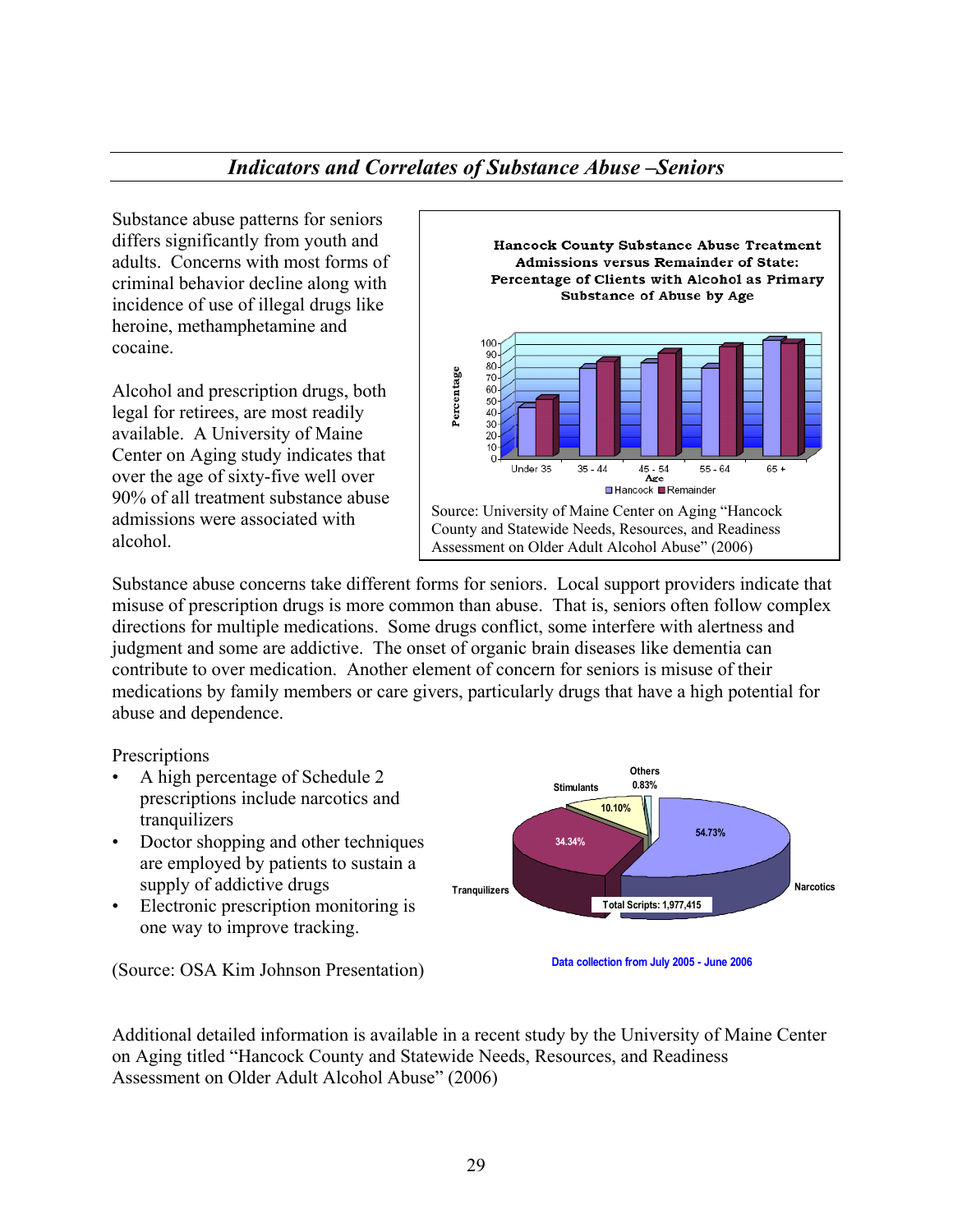# SPEP Outreach Process and Findings

Our four healthy community coalition partners: Bucksport Bay Healthy Communities, Healthy Acadia, Healthy Peninsula and Union River Healthy Communities sponsored meetings throughout Hancock County to present and discuss our "State of the County" research. Each discussion emphasized the connections between local population characteristics, perceived substance abuse causes, patterns and consequences, and local assets for change. Following each presentation, a facilitated discussion was held about what to we can do to prevent substance abuse in Hancock County. The following is a quick summary of responses to the three principle questions addressed in these outreach meetings.

#### What patterns do you see?

- o Age substance abuse patterns vary across age groups
- o Alcohol is a primary concern
- $\circ$  Culture substance abuse is integrated in the culture, particularly among some groups
- o Economic status unemployment contributes to SA, but SA affects all economic strata.
- $\circ$  Pain medications over prescribed in some instances, and under prescribed in others
- $\circ$  Relationships within families and social groups are important determinants of SA
- o Stress is a recurrent problem and may account for self medication and substance abuse

#### What are the Causes?

- o Access alcohol and drugs are very easy to obtain, even illegal drugs
- $\circ$  Boredom is a problem, particularly for youth and young adults
- $\circ$  Family norms substance abuse is often handed down from parents to children
- o Isolation Neglect associated with substance abuse, particularly for youth and elderly
- o Media (TV/Movies) sends many pro-abuse messages and pharmaceutical promotions
- o Pain Management / Workplace Injuries can lead to opiate addiction
- o Social Norms widespread misperception among youth about actual prevalence of abuse
- o Stress is a recurrent problem and may account for self medication and substance abuse

#### What can we do?

- o AA and other twelve step programs
- o Access- restricting access to drugs
- o Access increasing access to alternatives
- o Access increasing access to care
- o Attitudes need to discourage pro-abuse attitudes
- o Awareness of Programs in Schools
- o Communication parent to parent and parent-child
- o Cost increase prices of alcohol
- o Culture and socialization
- o Education start early
- o Enforcement requires additional resources, should be fair and consistent across groups
- o Family needs to play a major role
- o Media needs to be more balanced
- $\circ$  Transportation a key factor in dealing with boredom and access to alternatives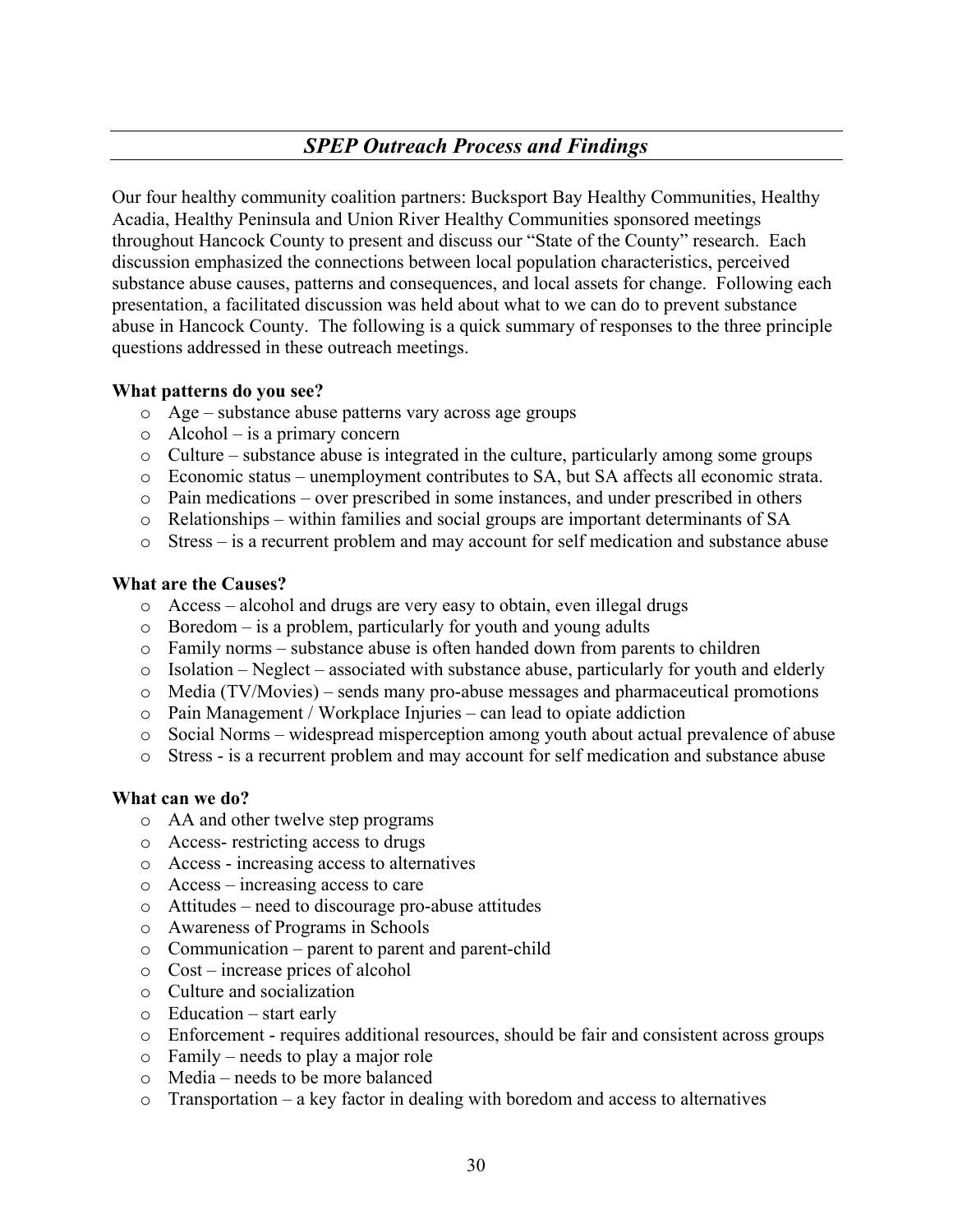# A Plan for Substance Abuse Prevention

**Overview** 

We now turn from describing the state of the county to a plan for action to prevent future substance abuse across our population. This plan is very ambitious, with six goals, a larger number of "intervening variables", strategies, critical resources and finally a process for engaging key partners.

|                                                                                                                                                                                                                                                                             | <b>Vision for Hancock County</b>                                                                                                                                                                                                                                                                                                                                          |
|-----------------------------------------------------------------------------------------------------------------------------------------------------------------------------------------------------------------------------------------------------------------------------|---------------------------------------------------------------------------------------------------------------------------------------------------------------------------------------------------------------------------------------------------------------------------------------------------------------------------------------------------------------------------|
| Vision: "Substance abuse in Hancock"                                                                                                                                                                                                                                        | <b>Maine Office of Substance Abuse</b>                                                                                                                                                                                                                                                                                                                                    |
| County is prevented though a myriad of<br>healthy alternatives available to all.<br>People here choose a lifestyle without<br>substance abuse."                                                                                                                             | Vision: "A public untouched by substance abuse."<br>Mission: "To prevent and reduce substance abuse<br>and related problems by providing                                                                                                                                                                                                                                  |
| Mission: "The Hancock County"<br>Coalition will support prevention and<br>intervention programs at the county and<br>local level, emphasizing education,<br>awareness campaigns, program<br>coordination and enforcement to<br>achieve positive public health<br>outcomes." | leadership, education, and support to<br>communities and institutions throughout<br>Maine." $*$<br><b>Guiding Principles:</b><br>$\triangleright$ Substance abuse prevention should be<br>integrated with other Maine health<br>prevention and wellness promotion<br><i>activities.</i>                                                                                   |
| Hancock County reflects Maine as a<br>whole. The Vision, Mission and<br>Guiding Principles stated by the Maine<br>Office of Substance Abuse are<br>ambitious, but highly relevant for this<br>county. Like OSA, the Hancock<br>County Coalition will work to support        | $\triangleright$ Maine's substance abuse system should be<br>data-driven, from the identification of<br>problems and priorities, to monitoring and<br>surveillance, to evaluating outcomes.<br>$\triangleright$ Communities should be key partners in this<br>initiative, and have flexibility in how they<br>develop their substance abuse prevention<br>infrastructure. |
| county and local organizations in their<br>efforts to prevent abuse of tobacco,<br>alcohol, prescription and illegal drugs.                                                                                                                                                 | *Maine Office of Substance Abuse. State<br>Prevention Plan. October 2004.                                                                                                                                                                                                                                                                                                 |
| A key to success will be setting<br>attainable objectives with measurable results.                                                                                                                                                                                          |                                                                                                                                                                                                                                                                                                                                                                           |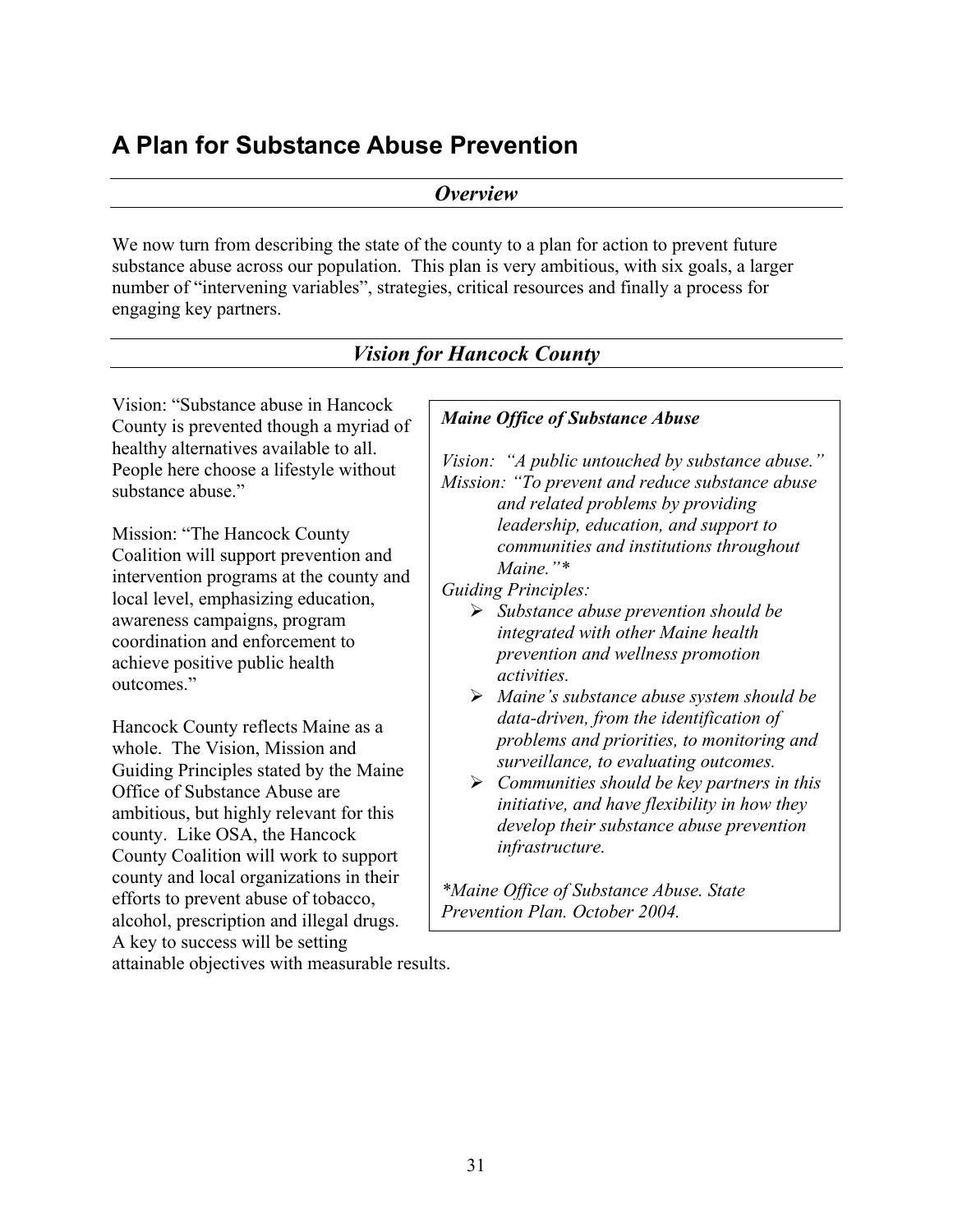# Goals, Intervening Variables and Strategies

The Hancock County coalition identified six areas of concern for substance abuse prevention. Listed in order of priority, these are 1) Underage Drinking, 2) High Risk Drinking, 3) Elder Alcohol Use and Abuse, 4) Illegal Drug Use, 5) Prescription Drug Abuse and 6) Marijuana Abuse.

The time frame for this plan is five years, and action on so many fronts in just five years will depend upon collaboration with a great many local, county and state partners. Current resource constraints will require Hancock County HMP and law enforcement agencies to address the top three priority areas first. As resources become available the remaining priorities will be included in the county action plan.

The Hancock County Plan employs a state-recommended format for goals, objectives and strategies. This format employs the following elements:

- Priority issues or problems relating to substance abuse
- Intervening variables: factors that have a track record for preventing substance abuse
- Strategies: activities designed to leverage intervening variables for prevention
- Resources: Organizations and programs that can assist in implementing strategies.

Three broad intervention strategies emerge for each of the six proposed prevention areas:

- Infrastructure building up our substance abuse infrastructure through organizational development, capacity building and material support
- Implementation putting science-based activities into action.
- Integration building synergies across Hancock County's many substance abuse prevention, interdiction, enforcement and treatment organizations through better communication and coordination.

#### Resource Matrix for Hancock County

The number of potential resources are too numerous to include in the summary charts for each intervening variable. In addition, most of our local and regional organizations are engaged on several fronts related to substance abuse prevention. Rather than present these organizations over and over for each specific strategy, this report includes a summary table or matrix that connects local and regional resources to the specific intervening variables. This table will be useful in preparing implementing programs to address single or multiple intervening variables. The matrix will be discussed in detail following our exposition of goals, intervening variables and strategies.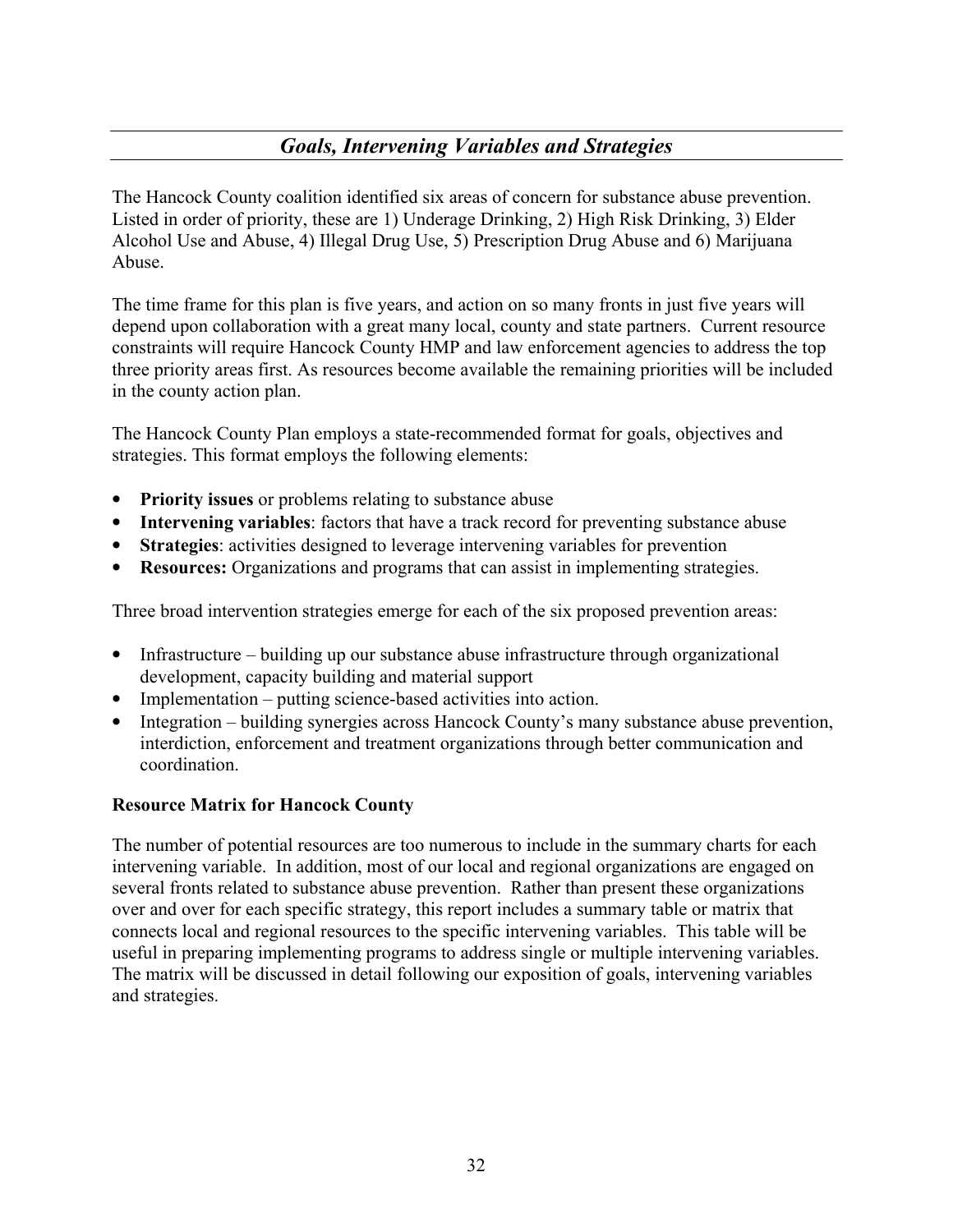#### 1. Underage Drinking

Preventing underage drinking is the highest priority in Hancock County. Regional and local data suggest that underage drinking and correlated problems like dropping-out of school and criminal activity have been growing in the county. The underage drinking task force, law enforcement, schools and local voluntary organizations are working together and are prepared to do more if we make this a priority and identify ongoing support for their programs.

The planning team identified six intervening variables that merit action to prevent underage drinking. The two charts below indicate these variables as well as strategies for each. The first panel outlines a three-prong model for prevention that increases knowledge, encourage nonpunitive school policy and reduces retail access to alcohol. The second panel emphasizes broadening community involvement through collaboration with local organizations, adult modeling through media, linking safety to sobriety and workplace education, and seeking community collaboration in reducing youth social-access to alcohol. These strategies have been documented to work in a variety of environments, and many are used in Hancock County.

## Goal

In five years the Hancock County SPEP collaborators will implement evidenced-based programs, strategies, and marketing campaigns that will result in a reduction of MYDAUS/YRBS 30-Day Prior Use of Alcohol by youth from grades  $6 - 12$  by  $10\%$ .

#### **Objectives**

1. Hancock County members of the Downeast Public Health District and law enforcement agencies in Hancock County will convene and review all OSA SPF-SIG Workplan Objectives by 1/1/008 to determine commonalities and opportunities for coordination of programs and strategies.

2. An action plan that details regional and local programs and strategies to reduce underage drinking along with signed memorandums of understanding with key stakeholders will be developed and implemented by 4/1/08.

3. Members of the Hancock County SPEP Collaborative will meet quarterly to monitor and evaluate the progress of the action plan and make any necessary changes based upon information from the stakeholders.

4. Members will re-evaluate action plan programs and strategies based upon the results of the 2010 MYDAUS/YRBS results.

5. By 2012 SPEP collaborators will conduct a quantitative and qualitative evaluation on meeting the target goal of reducing underage drinking by 10%.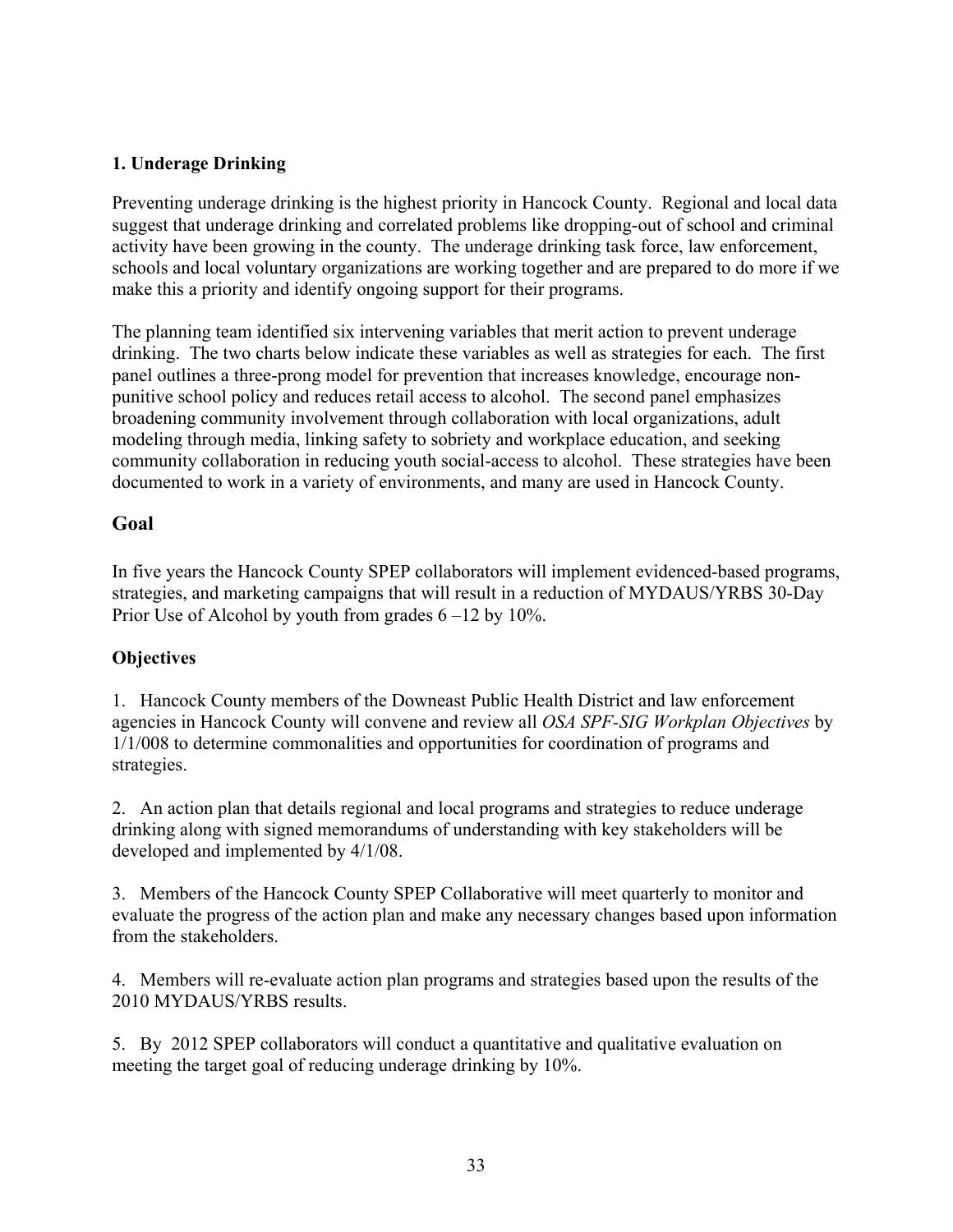

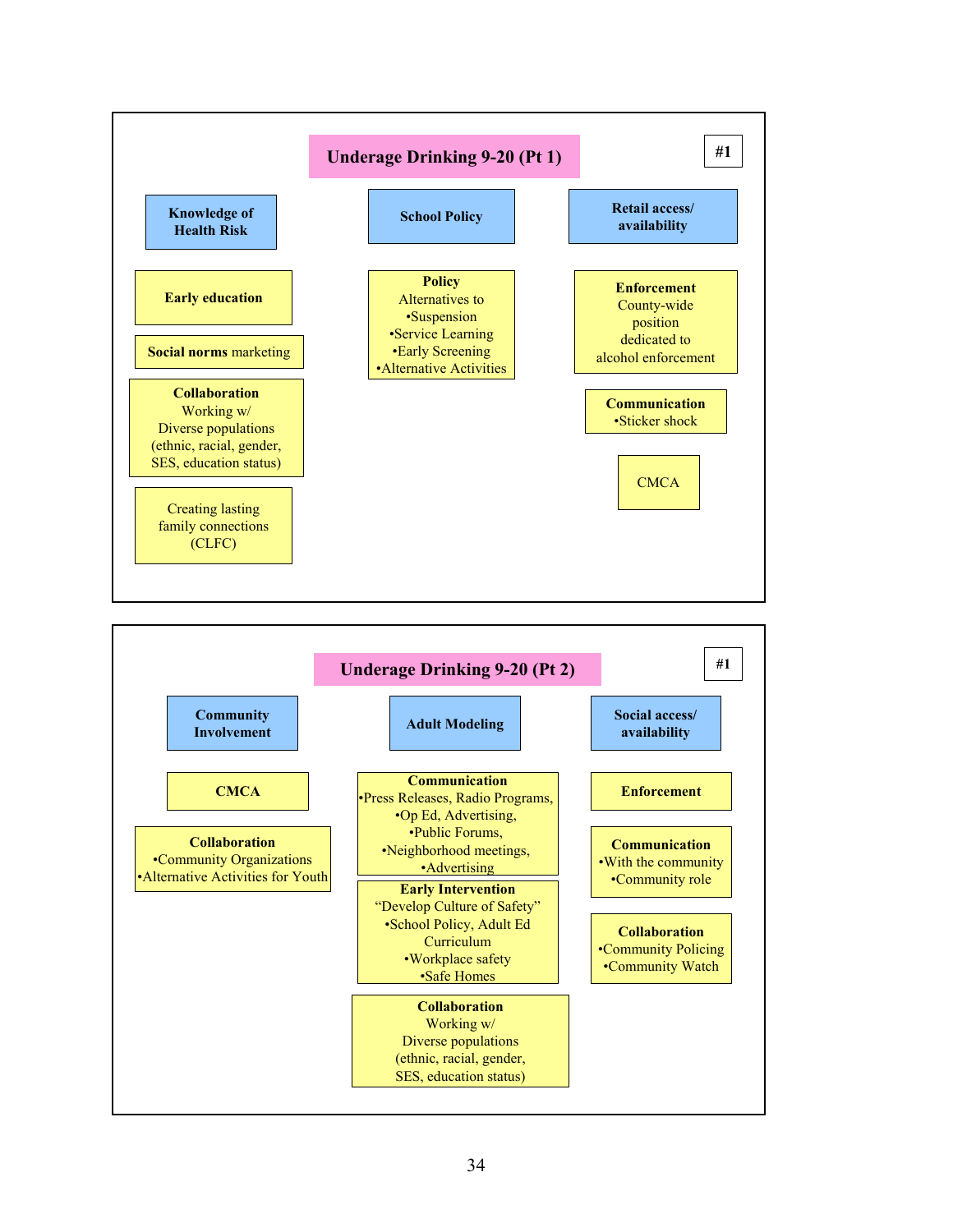### 2. High Risk Drinking

The second priority noted by our team was curbing high risk drinking. This problem is directly related to legal and health consequences including driving under the influence, public intoxication, injuries through accidents and fighting, unprotected sex and health consequences of alcohol. Three intervening variables are noted in the following chart to address knowledge, normative behavior and law enforcement.

## Goal

In five years the Hancock County SPEP collaborators will implement evidenced-based programs, strategies, and marketing campaigns that will result in a reduction of the binge drinking rate bu 10% as determined by the National Survey on Drug Use and Health.

#### **Objectives**

1. Hancock County members of the Downeast Public Health District and law enforcement agencies in Hancock County will convene and review all OSA SPF-SIG Workplan Objectives by 1/1/008 to determine commonalities and opportunities for coordination of programs and strategies.

2. An action plan that details regional and local programs and strategies to reduce high risk drinking along with signed memorandums of understanding with key stakeholders will be developed and implemented by 4/1/08.

3. Members of the Hancock County SPEP Collaborative will meet quarterly to monitor and evaluate the progress of the action plan and make any necessary changes based upon information from the stakeholders.

4. Members will re-evaluate the action plan programs and strategies based upon the results of the 2010 National Survey on Drug Use and Health.

5. By 2012 SPEP collaborators will conduct a quantitative and qualitative evaluation on meeting the target goal of reducing binge drinking by 10%.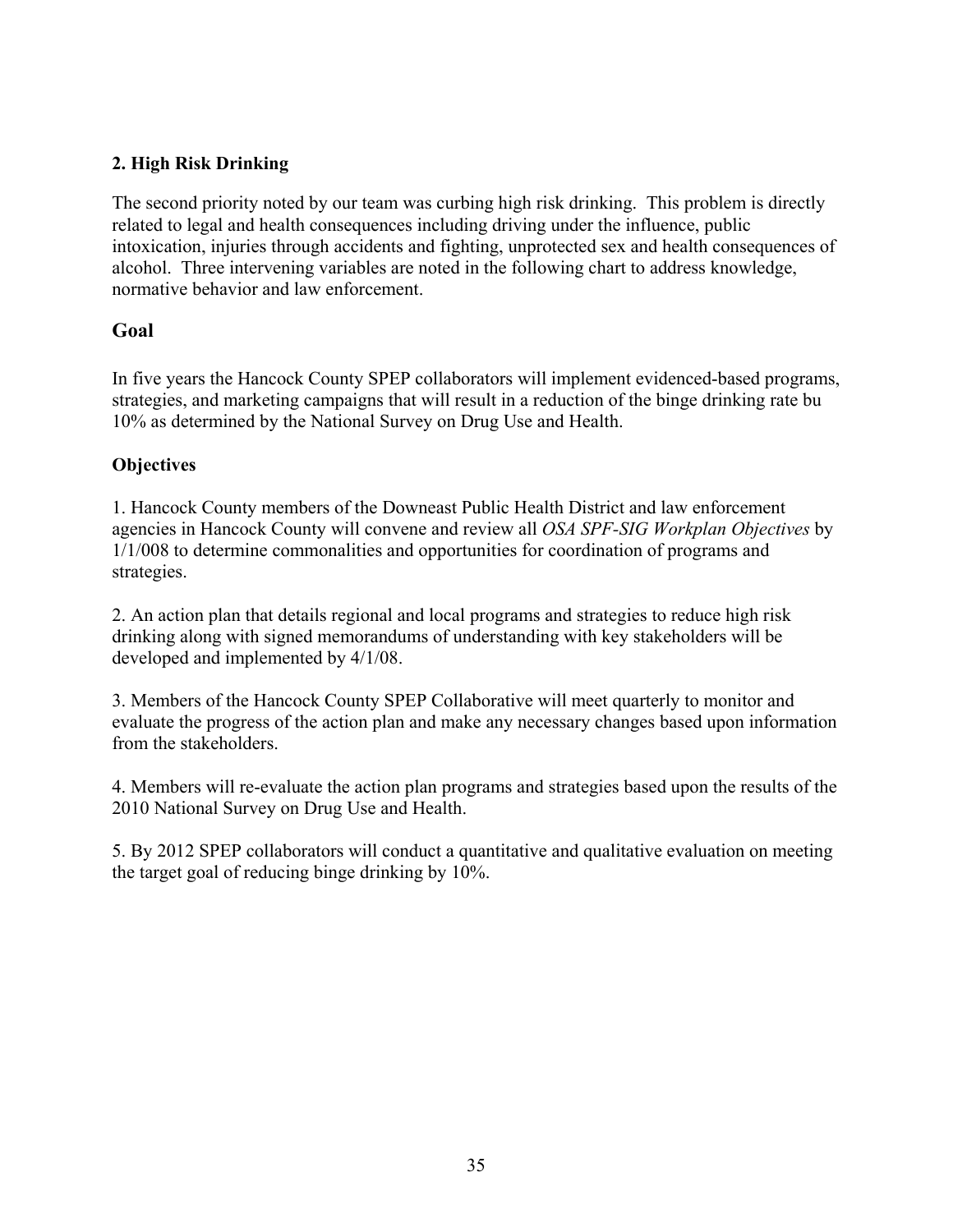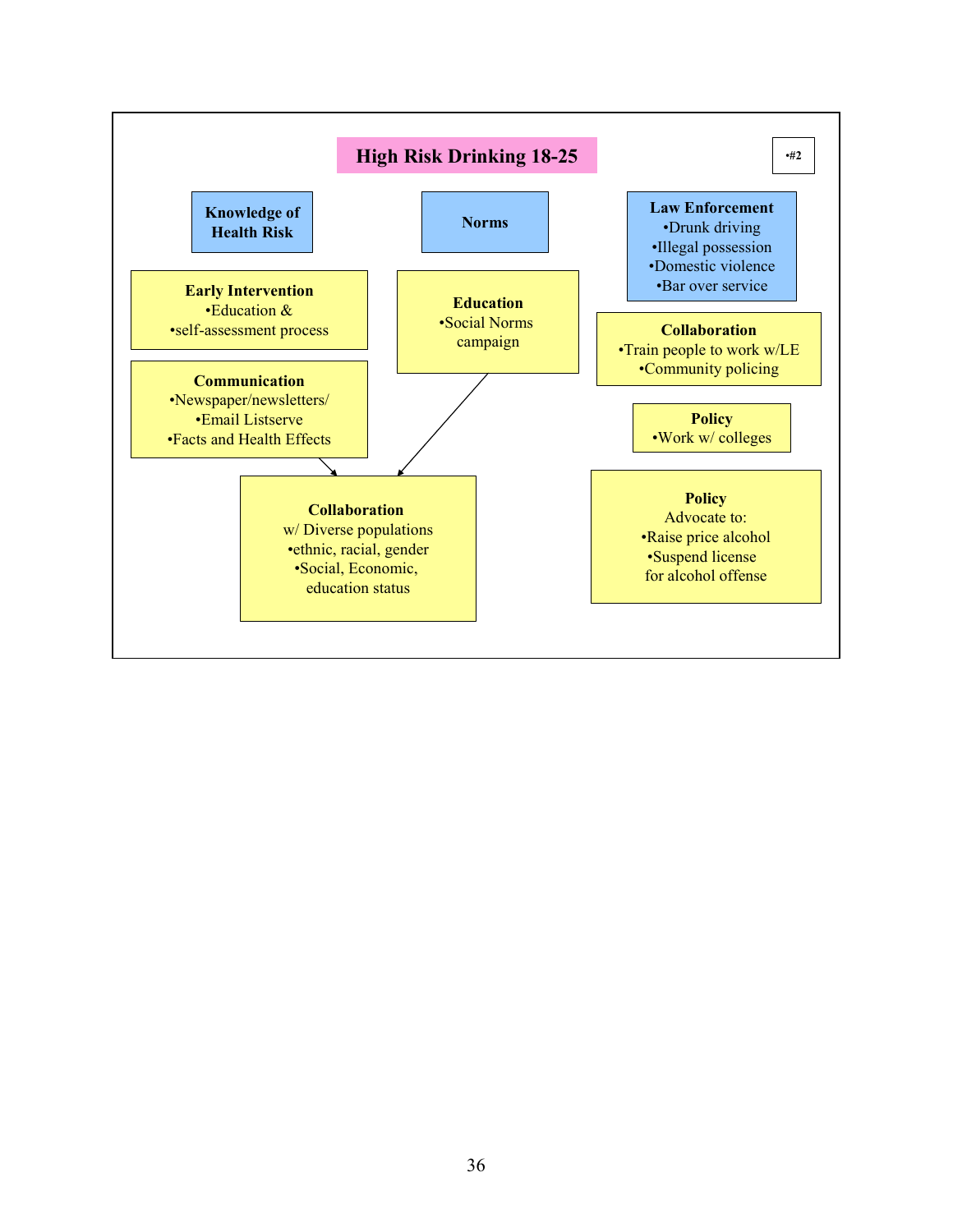#### 3. Elder Alcohol Abuse

Elder Alcohol Use and Abuse, illegal drug use and prescription drug abuse carry approximately equal weight. Elder Alcohol Use/Abuse is listed as our third priority because we have a distinct set of resources to address these needs that need not conflict with progress on other fronts. Like the other priorities, some benefit will be derived from improving awareness or knowledge of the problem, particularly in the broader support community. This planning team supports building awareness through education and communication and coordinated efforts to conduct early intervention screenings. Critical support networks are particularly important for elderly that are confronting major changes in their lives.

#### Goal

In five years the Hancock County SPEP collaborators will implement evidenced-based programs, strategies, and marketing campaigns that will result in a reduction of the binge/chronic heavy drinking rate for adults over 64 years of age by 10%. As determined by the EMHS Household Survey

#### **Objectives**

1. Hancock County members of the Downeast Public Health District and law enforcement agencies in Hancock County will convene and review all OSA SPF-SIG Workplan Objectives by 1/1/008 to determine commonalities and opportunities for coordination of programs and strategies.

2. An action plan that details regional and local programs and strategies to reduce binge/chronic heavy drinking among the elderly along with signed memorandums of understanding with key stakeholders will be developed and implemented by 4/1/08.

3. Members of the Hancock County SPEP Collaborative will meet quarterly to monitor and evaluate the progress of the action plan and make any necessary changes based upon information from the stakeholders.

4. Members will re-evaluate action plan programs and strategies based upon the results of the Eastern Maine Household Survey results.

5. By 2012 SPEP collaborators will conduct a quantitative and qualitative evaluation on meeting the target goal of reducing binge/chronic heavy drinking by 10%.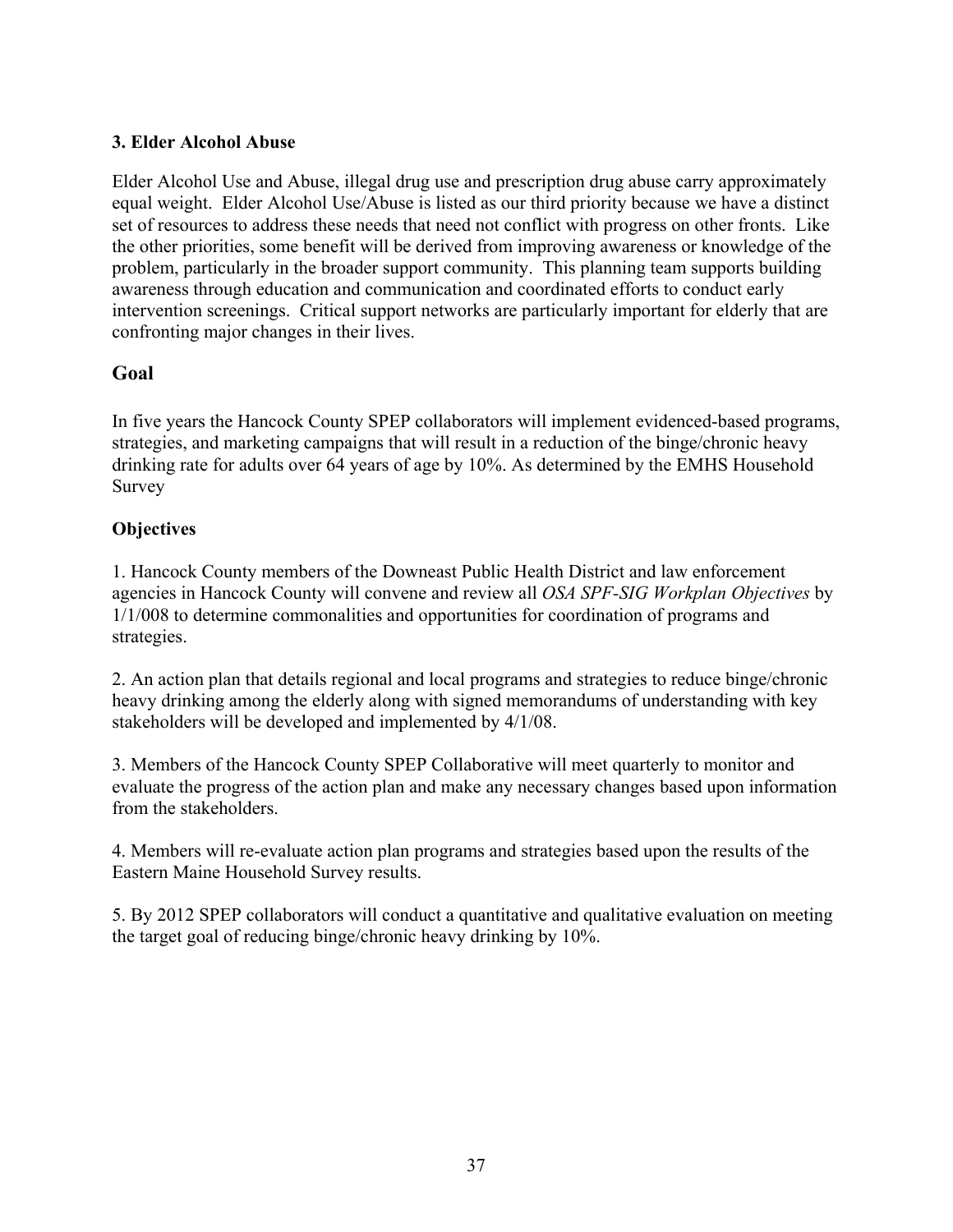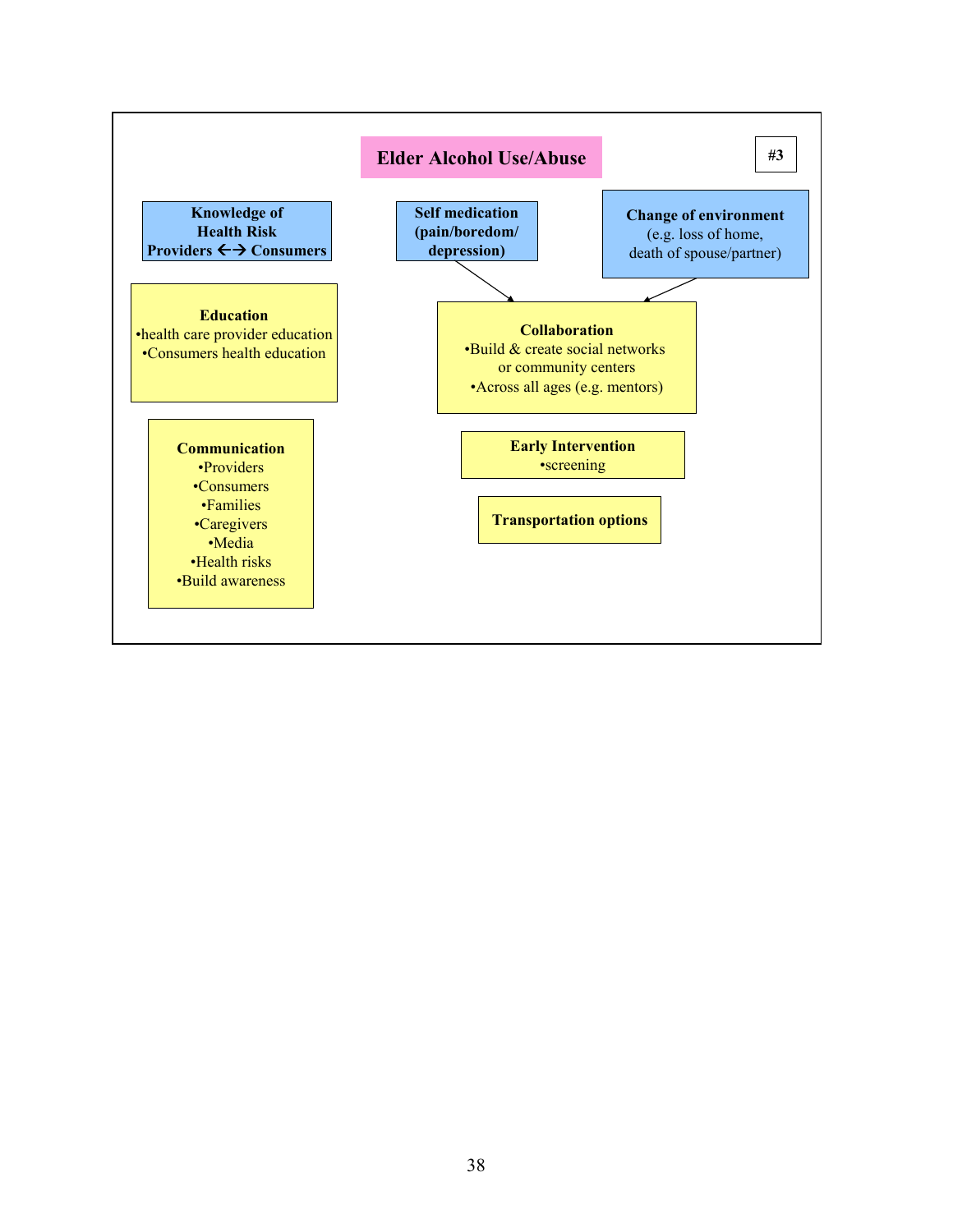#### 4. Illegal Drug Use

Though Hancock County is rural and located relatively far from the nation's epicenters of illegal drug activity, the county has been deeply affected by drug trafficking, abuse and addiction. In recent years the high prevalence of Oxycontin abuse in Washington and Hancock Counties has introduced a new generation to opiate addiction. Our local newspapers now regularly report arrests for trafficking and use of heroin as well as opiate-based pharmaceuticals. Efforts to expand methadone maintenance programs have met with local resistance, but forced greater awareness that the problem is serious.

Prevention strategies need to include education, interdiction, law enforcement and treatment. Interdiction and enforcement activities seek to reduce access to illegal drugs, while human services and education reduce demand, reduce social acceptance of illegal drugs and provide abusers with resources to quit using drugs.

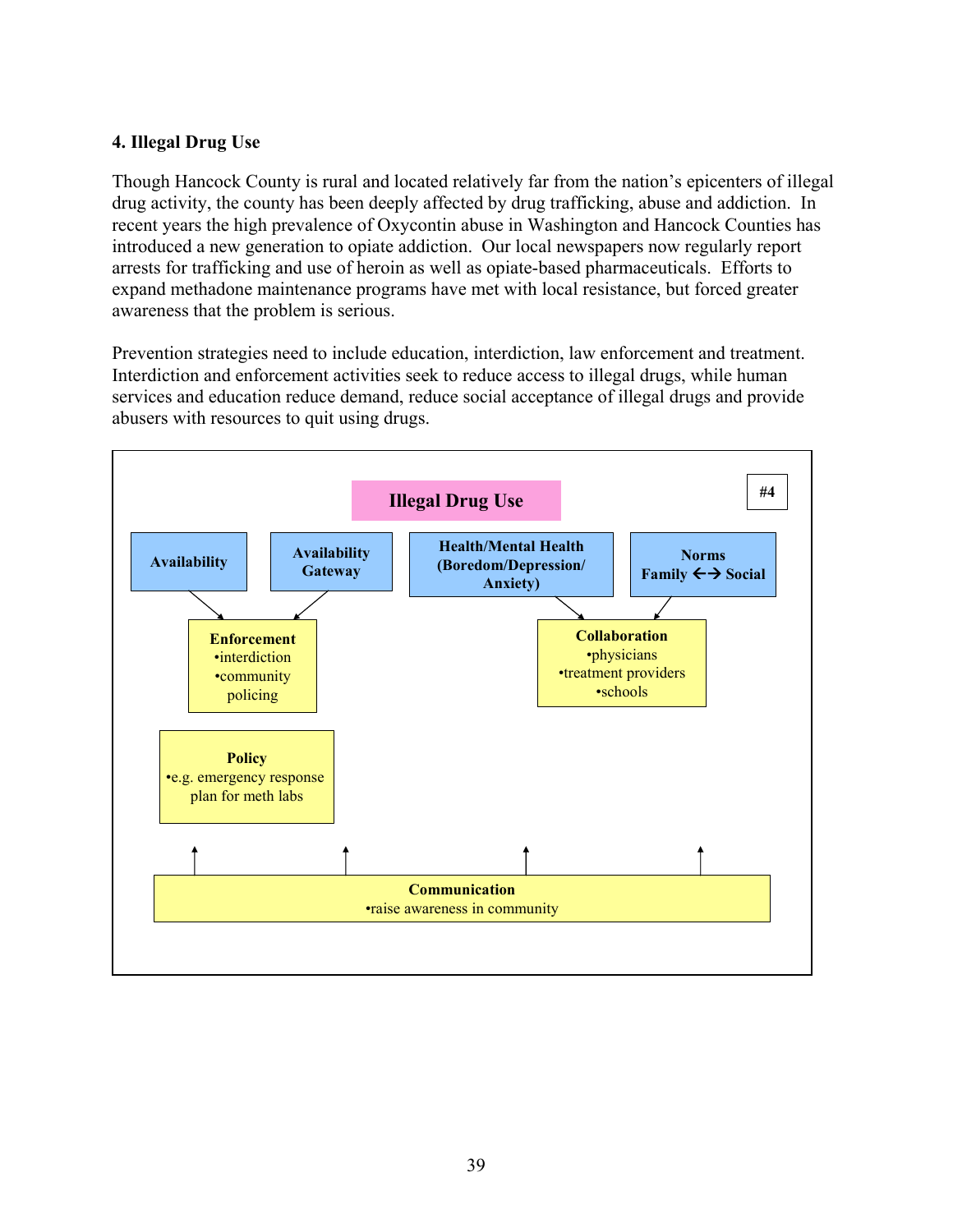#### 5. Prescription Drug Misuse

National and state data indicate that abuse of prescription drugs is increasing, particularly among youth and young adults. The Hancock County Plan calls for a three-prong strategy for preventing this abuse, emphasizing increasing young adult's knowledge about the risks and consequences of abusing prescription drugs, community and law enforcement efforts and use of mass communications to build community awareness. Finally, this plan supports a statewide investigation of pharmaceutical advertising that may contribute to prescription drug abuse.

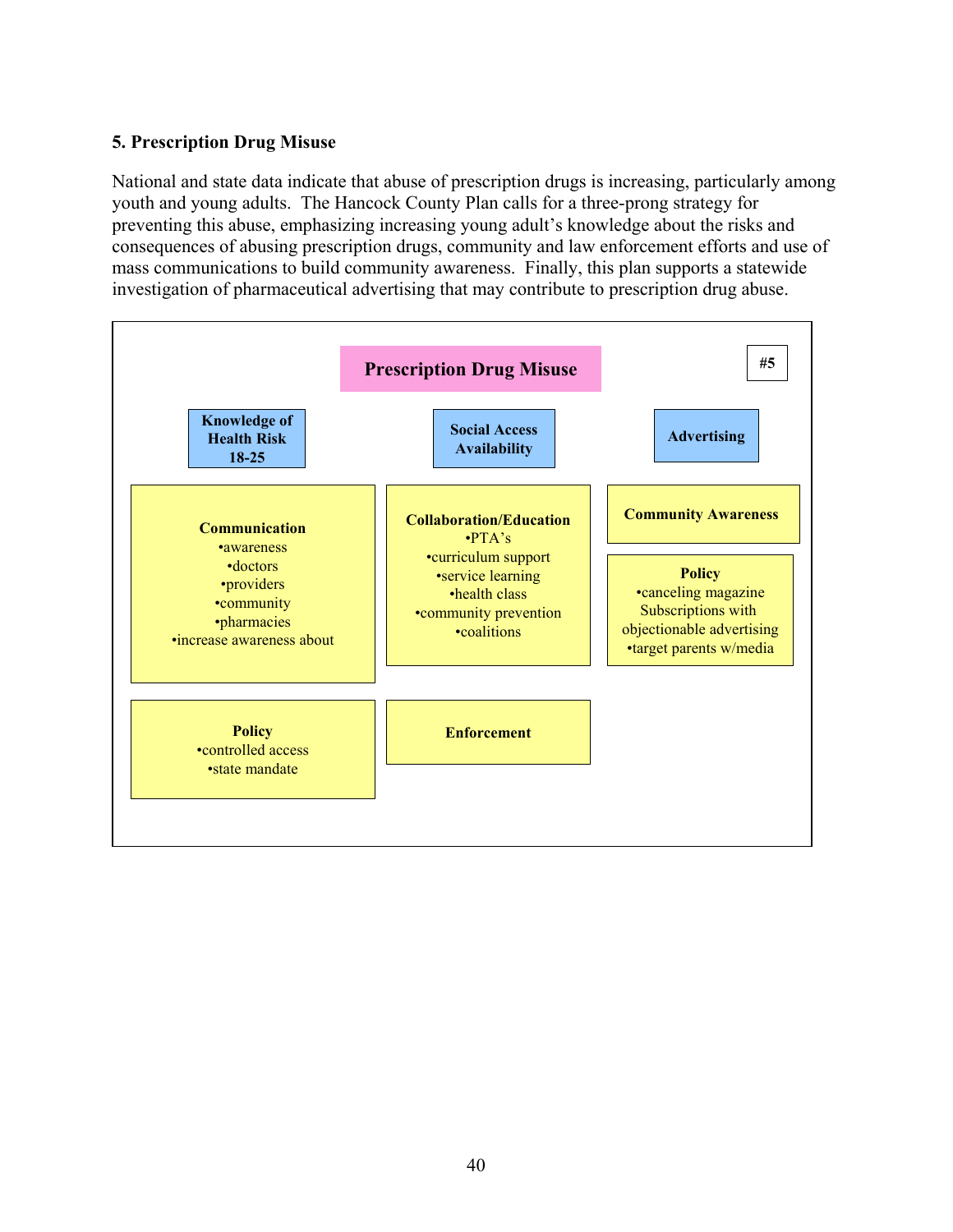#### 6. Marijuana Prevention

Marijuana is considered to be a concern that requires a different strategy-mix from other illegal drugs. As with alcohol, marijuana has gained greater social acceptance than most drugs. The planning team proposes to increase knowledge of the health consequences of marijuana, emphasize social norms and reduce marijuana availability through parents and peers. This combination of information, motivation and reduced access will require collaboration between schools, parent groups and law enforcement.

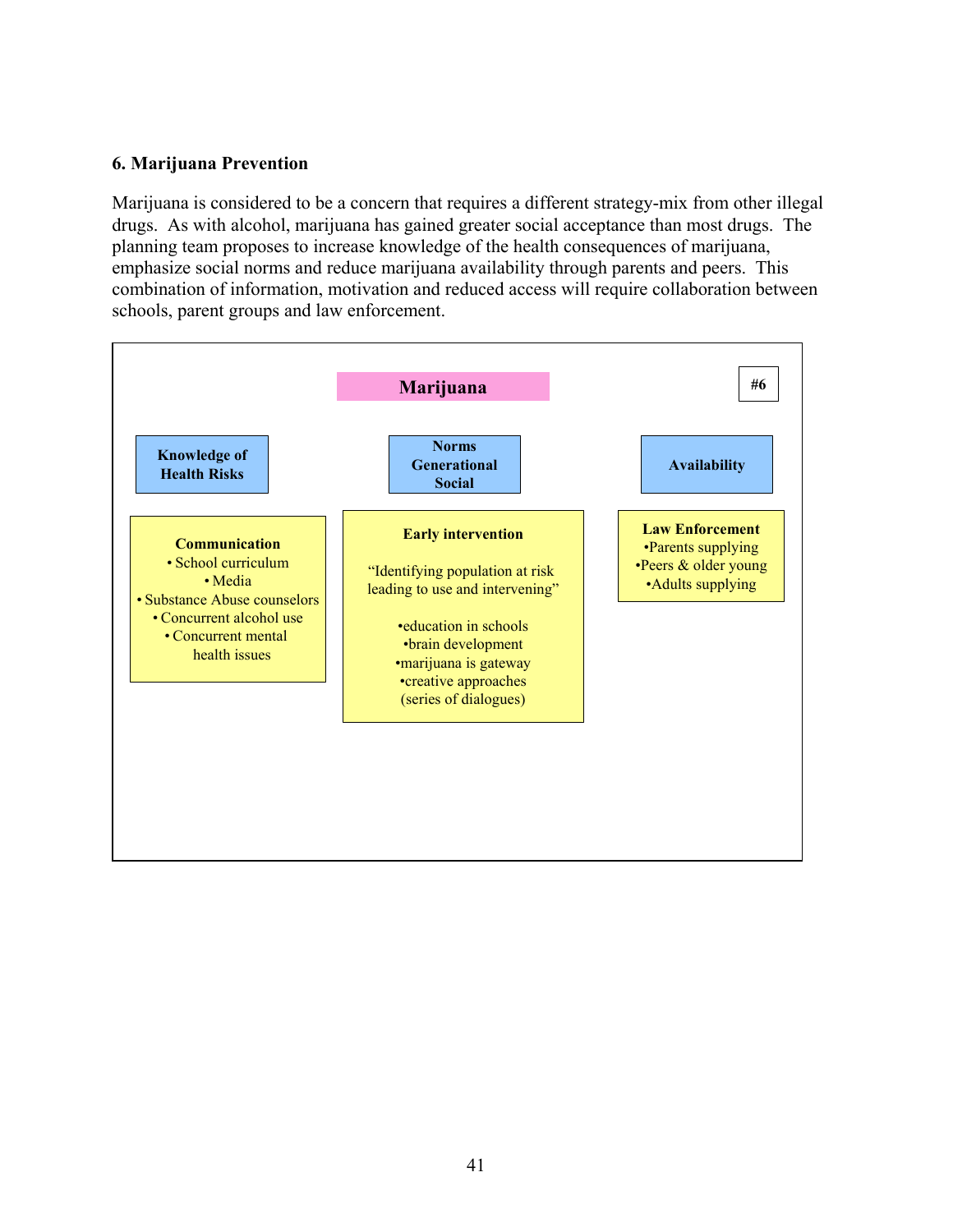# Connecting Resources to Strategies

The Hancock County planning team identified over seventy-five organizations or groups of organizations that are our can be substance abuse prevention resources. Substance abuse prevention is not the primary mission of most organizations, but work that they do is related and significant.

#### Types of Organizations

These organizations can be classified in a variety of ways. For instance, many operate through specific channels. We noted five broad categories:

- 1. Community based organizations
- 2. Education
- 3. Health and Substance Abuse
- 4. Law Enforcement and emergency services
- 5. Media and Business

#### Age Groups

Many of our resource organizations are also focused on particular age groups. As with the State of the County section of this plan, we noted the following age groups:

- 1. Youth
- 2. Young Adult
- 3. Adult
- 4. Seniors

#### Intervening Variables

The final dimension for our substance abuse resource organizations is to connect each with particular intervening variables and substance abuse prevention strategies.

- 1) Underage Drinking 9-20 Years Old
	- a) Knowledge of Health Risk
	- b) School Policy
	- c) Retail Access/Availability
	- d) Community Involvement
	- e) Adult Modeling
	- f) Social Access/Availability
- 2) High Risk Drinking 18-25 Year Olds
	- a) Knowledge of Health Risk
	- b) Norms
	- c) Law Enforcement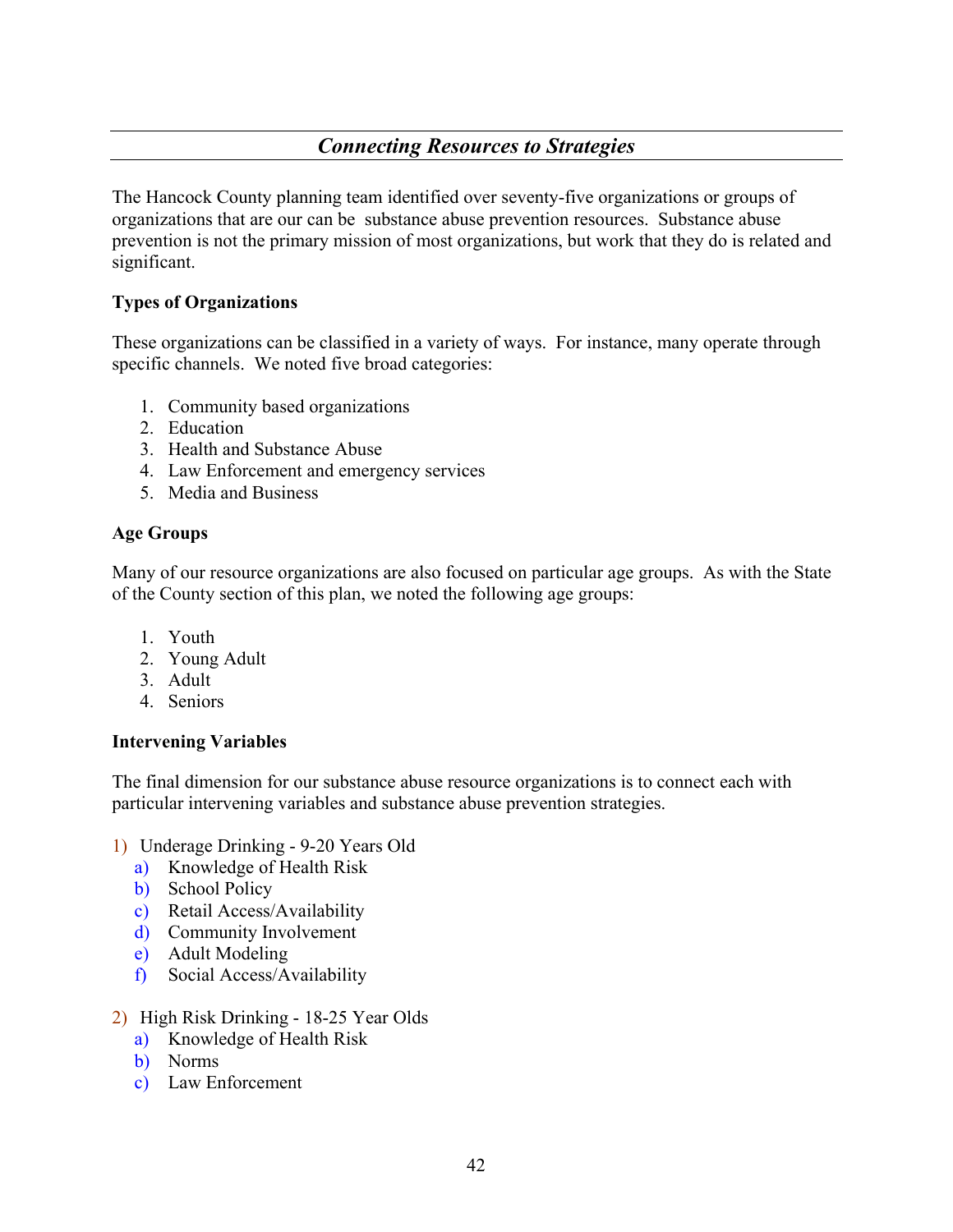- 3) Elder Alcohol Use and Abuse
	- a) Knowledge of Health Risks
	- b) Self Medication
	- c) Change of Environment
- 4) Illegal Drug Use
	- a) Availability and Gateway Factors
	- b) Health/Mental Health
	- c) Norms
- 5) Prescription Drug Misuse
	- a) Knowledge of Health Risk
	- b) Social Access/Availability
	- c) Advertising
- 6) Marijuana
	- a) Knowledge of Health Risks
	- b) Norms
	- c) Availability

#### **Resources**

We have connected our 75+ organizations or types of organizations, as classified by type of intervention and age group of interest, to the intervening variables in a matrix included in the appendices. The purpose of the matrix is to provide planners and prevention leaders with a quick means for identifying potential partners to create or promote particular strategies. A sample of the full matrix is included below:

#### Cultural Competency

The Hancock County Substance Abuse Prevention program will benefit as our resource partners adopt new practices to meet growing diversity in our population. Characteristics associated with the capacity to work in a diverse cultural environment include:

- Value Diversity accepting, respecting and celebrating cultural diversity
- Cultural Self–Assessment learn how to work in a more diverse cultural environment
- Consciousness of the Dynamics of Cultural Interactions recognizing how history and culture affect our relationships
- Institutionalization of Cultural Knowledge creating a sustainable basis for cultural awareness
- Adapt to diversity changing how we do things to respect our diverse cultures.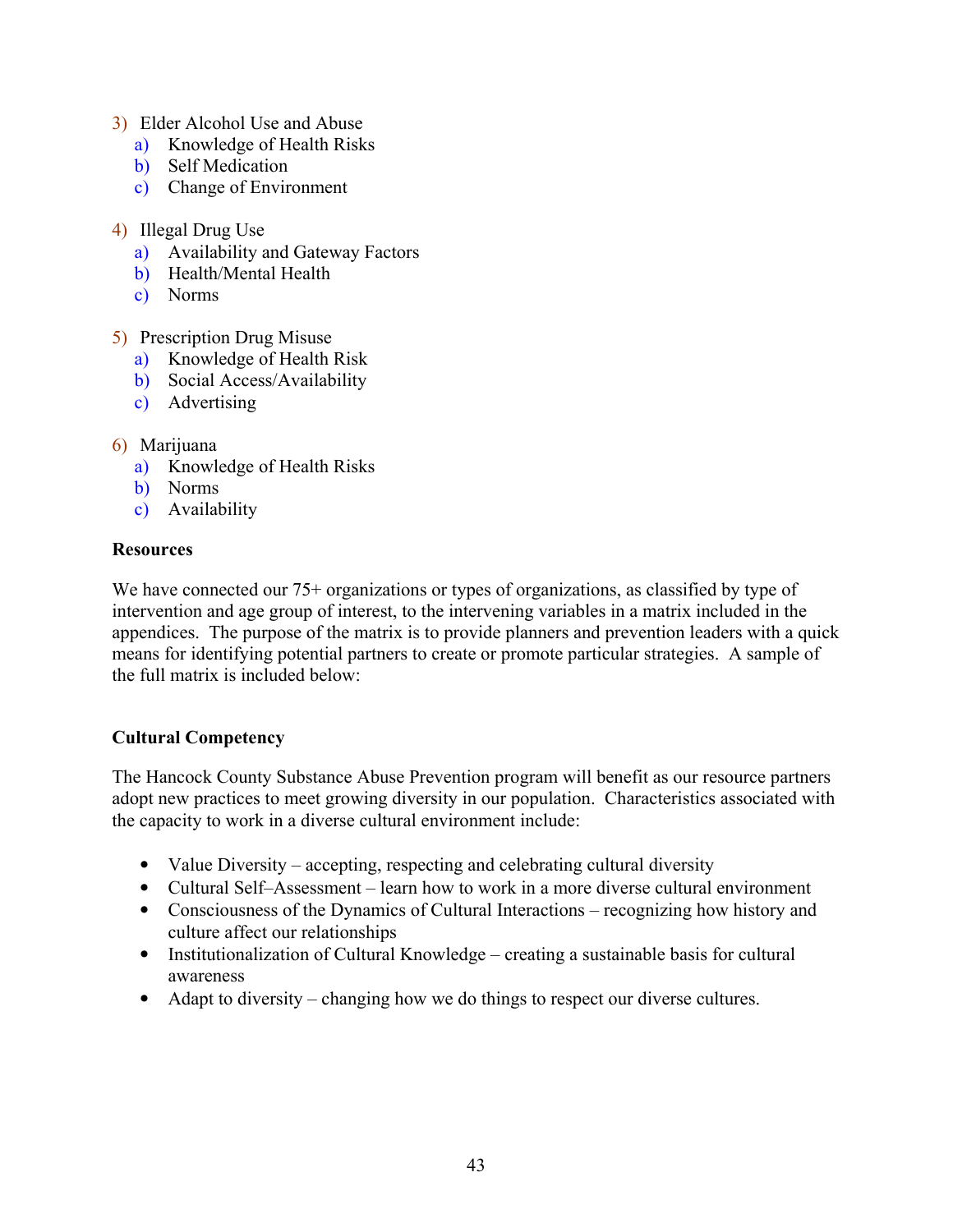| <b>Hancock County Substance Abuse Prevention</b> |  |
|--------------------------------------------------|--|
| Doconnoo Motriv                                  |  |

| <b>Resource Matrix</b>                                                | Organization              |               |                           |                    |                 | Cohort      |              |             |               | <b>High Risk Drinking</b> |              |             |
|-----------------------------------------------------------------------|---------------------------|---------------|---------------------------|--------------------|-----------------|-------------|--------------|-------------|---------------|---------------------------|--------------|-------------|
|                                                                       |                           |               |                           |                    | Media           |             |              |             |               |                           |              |             |
|                                                                       | Community                 | Educa<br>tion | Health                    | Law                | and             |             | Young        |             |               |                           |              |             |
| <b>Resource</b><br>AA/NA                                              | Organization              |               | & SA<br>X                 | <b>Enforcement</b> | <b>Business</b> | Youth       | <b>Adult</b> | Adult       | <b>Senior</b> | Knowledge                 | <b>Norms</b> | Law         |
|                                                                       |                           |               | $\mathbf X$               |                    |                 |             | $\mathbf X$  | $\mathbf X$ | $\mathbf X$   | $\mathbf X$               |              |             |
| Acadia Family Center                                                  |                           |               | $\boldsymbol{\mathrm{X}}$ |                    |                 |             | $\mathbf X$  | $\mathbf X$ | $\mathbf X$   |                           |              |             |
| Acadia Recovery Center                                                |                           |               |                           |                    |                 | $\mathbf X$ | $\mathbf X$  | $\mathbf X$ | $\mathbf X$   | $\mathbf X$               |              |             |
| Care Volunteer Clearing House - Bucksport                             | $\boldsymbol{\mathrm{X}}$ |               |                           |                    |                 |             |              |             | X             |                           |              |             |
| Caregiver Resource Center                                             | $\mathbf X$               |               |                           |                    |                 |             |              |             |               |                           |              |             |
| Chambers, Trade Organizations, Workplace<br>Wellness, Rotary          | $\mathbf X$               |               |                           |                    |                 |             |              | $\mathbf X$ |               | $\mathbf X$               | $\mathbf X$  | X           |
| Community Organizations, Friends and<br>Neighbors, Neighborhood Watch | $\mathbf X$               |               |                           |                    |                 | $\mathbf X$ | $\mathbf X$  | $\mathbf X$ | $\mathbf X$   |                           |              | $\mathbf X$ |
| <b>District Attorney</b>                                              |                           |               |                           | X                  |                 | $\mathbf X$ | $\mathbf X$  | $\mathbf X$ |               |                           |              | $\mathbf X$ |
| Downeast Sexual Assault (Palmer)                                      |                           |               | $\boldsymbol{\mathrm{X}}$ |                    |                 |             | $\mathbf X$  |             |               |                           | $\mathbf X$  |             |
| Early childhood networks                                              | $\mathbf X$               | $\mathbf X$   |                           |                    |                 | $\mathbf X$ | $\mathbf X$  |             |               |                           |              |             |
| <b>Education</b> in the schools                                       |                           | $\mathbf X$   |                           |                    |                 | $\mathbf X$ |              |             |               |                           |              |             |
| Elder programs, provider network, Friendship<br>Cottage               | $\mathbf X$               |               |                           |                    |                 |             |              |             | $\mathbf X$   |                           |              |             |
| <b>Emergency Responders</b>                                           |                           |               |                           | X                  |                 | X           | $\mathbf X$  | $\mathbf X$ | $\mathbf X$   |                           |              |             |
| Food pantries                                                         | $\mathbf X$               |               |                           |                    |                 |             | $\mathbf X$  | $\mathbf X$ | $\mathbf X$   |                           |              |             |
| Hancock County Commissioners (Budget<br>Committee)                    |                           |               |                           | $\mathbf X$        |                 | X           | $\mathbf X$  | $\mathbf X$ | $\mathbf X$   |                           |              | $\mathbf X$ |
| Hancock County Drug Task Force / Drug Court                           |                           |               |                           | $\mathbf X$        |                 | $\mathbf X$ | $\mathbf X$  |             |               |                           |              |             |
|                                                                       |                           |               |                           |                    |                 |             |              |             |               |                           |              |             |
| Hancock County Emergency Management<br>Agency                         |                           |               |                           | X                  |                 | X           | $\mathbf X$  | $\mathbf X$ | $\mathbf X$   |                           |              |             |
| Hancock County Home Care                                              |                           |               | X                         |                    |                 |             |              |             | $\mathbf X$   |                           |              |             |
| Hancock County Jail Volunteers                                        |                           |               |                           | $\mathbf X$        |                 |             | $\mathbf X$  | X           |               |                           |              | $\mathbf X$ |
| Hancock County Medical Association                                    |                           |               | $\mathbf X$               |                    |                 | X           | $\mathbf X$  | $\mathbf X$ | X             |                           |              |             |
| <b>Hancock County Planning Commission</b>                             | $\mathbf X$               |               |                           |                    |                 | $\mathbf X$ | $\mathbf X$  | $\mathbf X$ | $\mathbf X$   |                           |              |             |
| Hancock County Underage Drinking Task Force                           |                           |               | $\mathbf X$               | $\mathbf X$        |                 | $\mathbf X$ |              |             |               |                           |              |             |
|                                                                       |                           |               |                           |                    |                 |             |              |             |               |                           |              |             |
| Health Doctors, Providers, Nursing Associations,<br>Home Health       |                           |               | X                         |                    |                 | X           | $\mathbf X$  | X           | X             | $\mathbf X$               | $\mathbf X$  |             |
| Health Link                                                           |                           |               | $\mathbf X$               |                    |                 |             |              | $\mathbf X$ | X             |                           |              |             |
| HOME, etc.                                                            | $\mathbf X$               |               |                           |                    |                 | X           | $\mathbf X$  | $\mathbf X$ | $\mathbf X$   |                           |              |             |
| Hospice                                                               |                           |               | X                         |                    |                 |             |              | $\mathbf X$ | $\mathbf X$   |                           |              |             |
| <b>Individual Substance Abuse Providers</b>                           |                           |               | $\mathbf X$               |                    |                 | X           | X            | $\mathbf X$ | $\mathbf X$   |                           | $\mathbf X$  |             |
|                                                                       |                           |               |                           |                    |                 |             |              |             |               |                           |              |             |
| Law enforcement Drug Enforcement/Underage<br>Drinking Task Forces     |                           |               |                           | $\mathbf X$        |                 | $\mathbf X$ | $\mathbf X$  | $\mathbf X$ | $\mathbf X$   |                           |              |             |
| Leagues - bowling, golf, fitness programs                             | $\mathbf X$               |               | $\mathbf X$               |                    | X               | $\mathbf X$ | $\mathbf X$  | $\mathbf X$ | $\mathbf X$   |                           |              |             |
| Legislative Delegation                                                |                           |               | $\mathbf X$               | $\mathbf X$        |                 | $\mathbf X$ | $\mathbf X$  | $\mathbf X$ | $\mathbf X$   |                           |              | $\mathbf X$ |
| Libraries                                                             | $\mathbf X$               |               |                           |                    |                 | $\mathbf X$ | $\mathbf X$  | $\mathbf X$ | $\mathbf X$   |                           |              |             |
| <b>Lighthouse Corporation</b>                                         | $\mathbf X$               |               |                           |                    |                 |             |              |             |               |                           |              |             |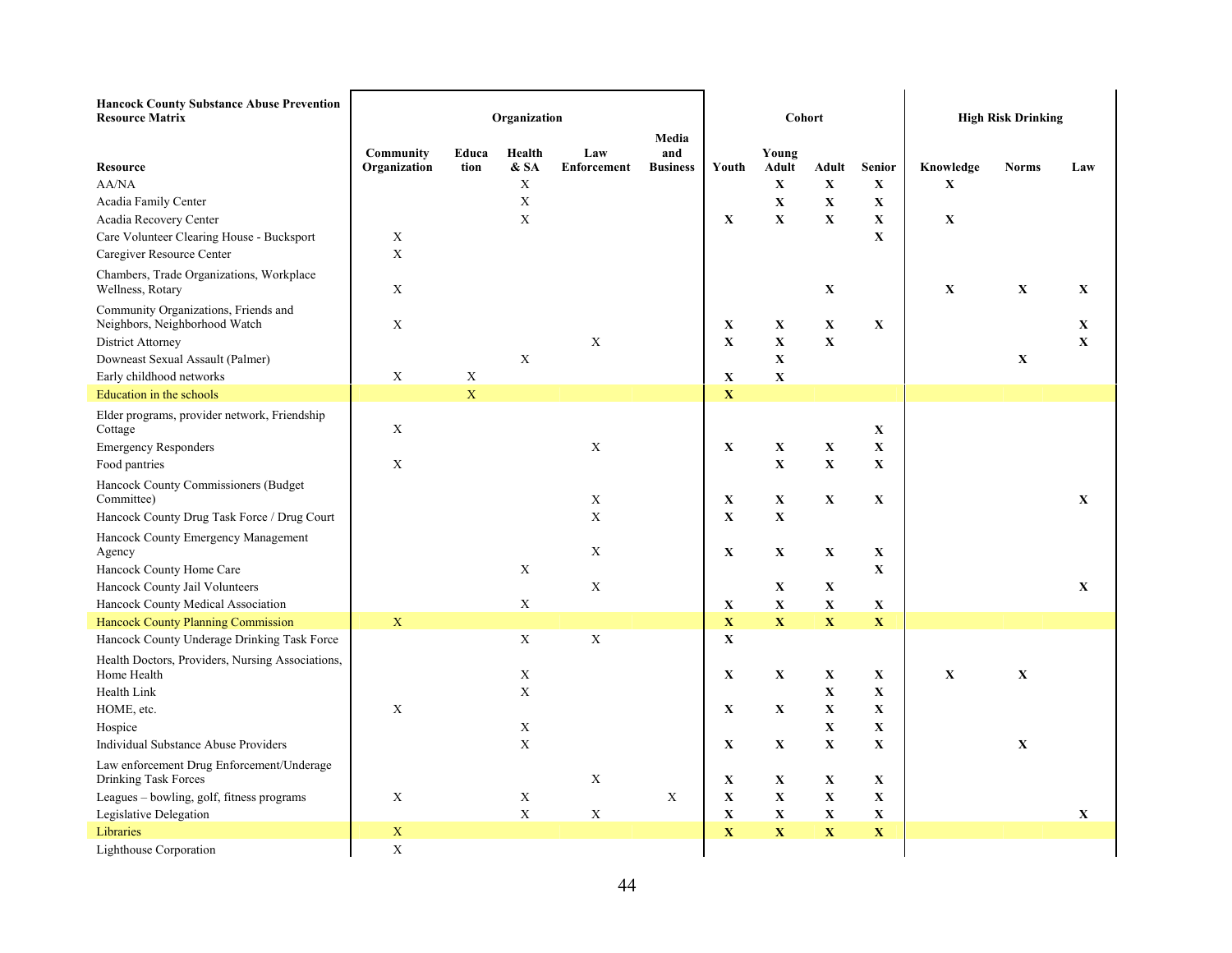| Maine Center on Aging<br>Maternal and Child health workers/parents<br>MDI Drug and Alcohol Group<br>Media and Press<br>Ministerial associations (Emily Taylor)<br>NE Harbor Nursing Association<br>Next Step<br>Nursing Association | $\mathbf X$ |                            | $\mathbf X$<br>$\bar{X}$<br>$\mathbf X$<br>$\mathbf X$<br>$\mathbf X$<br>$\mathbf X$ | $\mathbf X$ | $\mathbf X$<br>$\mathbf X$<br>$\mathbf X$<br>$\mathbf X$<br>$\mathbf X$<br>$\mathbf X$<br>$\mathbf X$ | $\mathbf X$<br>$\mathbf X$<br>$\mathbf X$<br>$\mathbf X$<br>$\mathbf X$<br>$\mathbf X$<br>$\mathbf X$ | $\mathbf X$<br>$\mathbf X$<br>$\mathbf X$<br>$\mathbf X$<br>$\mathbf X$ | $\mathbf X$<br>X<br>$\mathbf X$<br>$\mathbf X$<br>$\mathbf X$<br>$\mathbf X$ | $\mathbf X$<br>$\mathbf X$<br>$\mathbf X$ | X<br>$\mathbf X$           | $\mathbf X$                |
|-------------------------------------------------------------------------------------------------------------------------------------------------------------------------------------------------------------------------------------|-------------|----------------------------|--------------------------------------------------------------------------------------|-------------|-------------------------------------------------------------------------------------------------------|-------------------------------------------------------------------------------------------------------|-------------------------------------------------------------------------|------------------------------------------------------------------------------|-------------------------------------------|----------------------------|----------------------------|
| <b>Nursing Homes</b>                                                                                                                                                                                                                |             |                            | $\mathbf X$                                                                          |             |                                                                                                       |                                                                                                       |                                                                         | $\mathbf X$                                                                  |                                           |                            |                            |
| Open Door Recovery<br>Office of Substance Abuse<br>Parents - Organized groups<br>Pharmacies - Prescription Disposal Program                                                                                                         | $\mathbf X$ |                            | $\mathbf X$<br>$\mathbf X$<br>$\mathbf X$                                            |             | $\mathbf X$<br>$\mathbf X$<br>$\mathbf X$<br>$\mathbf X$                                              | $\mathbf X$<br>$\mathbf X$<br>$\mathbf X$                                                             | $\mathbf X$<br>$\mathbf X$<br>X                                         | $\mathbf X$<br>X                                                             | $\mathbf X$                               | $\mathbf X$<br>$\mathbf X$ |                            |
| Retailers, Restaurants, Bars, Hotels<br>School COA                                                                                                                                                                                  |             | X                          |                                                                                      | $\mathbf X$ |                                                                                                       | $\mathbf X$<br>$\mathbf X$                                                                            | $\mathbf X$                                                             | $\mathbf X$                                                                  | $\mathbf X$                               | $\mathbf X$                | $\mathbf X$<br>$\mathbf X$ |
| School coaches, faculty, staff, board-curriculum,<br>service learning<br>School Ellsworth Higher Education Center                                                                                                                   |             | X<br>$\mathbf X$           |                                                                                      |             | X                                                                                                     | $\mathbf X$                                                                                           | $\mathbf X$                                                             |                                                                              |                                           |                            | X                          |
| School leadership / Policies - Consistency                                                                                                                                                                                          |             | $\mathbf X$                |                                                                                      |             | $\mathbf X$                                                                                           |                                                                                                       |                                                                         |                                                                              |                                           |                            |                            |
| School MMA                                                                                                                                                                                                                          |             | $\bar{X}$                  |                                                                                      |             |                                                                                                       | $\mathbf X$                                                                                           |                                                                         |                                                                              |                                           |                            | $\mathbf X$                |
| School nurses, policy leaders, coaches<br>School nurses/curriculum development                                                                                                                                                      |             | $\mathbf X$<br>$\mathbf X$ |                                                                                      |             | X<br>$\mathbf X$                                                                                      |                                                                                                       |                                                                         |                                                                              |                                           |                            |                            |
| School Parent/Teacher Organizations Take<br>Home Pamphlet                                                                                                                                                                           |             | X                          |                                                                                      |             | $\mathbf X$                                                                                           |                                                                                                       |                                                                         |                                                                              |                                           |                            |                            |
| School PTA                                                                                                                                                                                                                          |             | $\mathbf X$                |                                                                                      |             | $\mathbf X$                                                                                           |                                                                                                       |                                                                         |                                                                              |                                           |                            |                            |
| School Resources Officers - School Policies                                                                                                                                                                                         |             | $\mathbf X$                |                                                                                      |             | $\mathbf X$                                                                                           |                                                                                                       |                                                                         |                                                                              |                                           |                            |                            |
| School Social Norms curriculum                                                                                                                                                                                                      |             | $\mathbf X$                |                                                                                      |             | $\mathbf X$                                                                                           |                                                                                                       |                                                                         |                                                                              |                                           |                            |                            |
| School Volunteer Programs - Senior Mentors                                                                                                                                                                                          |             | $\mathbf X$                |                                                                                      |             | $\mathbf X$                                                                                           |                                                                                                       |                                                                         | $\mathbf X$                                                                  |                                           |                            |                            |
| Senior Centers / Meals for Me                                                                                                                                                                                                       | X           |                            |                                                                                      |             |                                                                                                       |                                                                                                       |                                                                         | $\mathbf X$                                                                  |                                           |                            |                            |
| Senior College                                                                                                                                                                                                                      |             | $\mathbf X$                |                                                                                      |             |                                                                                                       |                                                                                                       |                                                                         | $\mathbf X$                                                                  |                                           |                            |                            |
| <b>Senior Housing</b>                                                                                                                                                                                                               | $\mathbf X$ |                            |                                                                                      |             |                                                                                                       |                                                                                                       |                                                                         | $\mathbf X$                                                                  |                                           |                            |                            |
| Shelters                                                                                                                                                                                                                            | X           |                            |                                                                                      |             | $\mathbf X$                                                                                           | $\mathbf X$                                                                                           | $\mathbf X$                                                             | $\mathbf X$                                                                  |                                           |                            |                            |
| Subsidized Housing programs                                                                                                                                                                                                         | X           |                            |                                                                                      |             |                                                                                                       | $\mathbf X$                                                                                           | $\mathbf X$                                                             | $\mathbf X$                                                                  |                                           |                            |                            |
| <b>Substance Abuse Counselors</b>                                                                                                                                                                                                   |             |                            | $\mathbf X$                                                                          |             | $\mathbf X$                                                                                           | $\mathbf X$                                                                                           | $\mathbf X$                                                             | $\mathbf X$                                                                  |                                           |                            |                            |
| Town Officers/Code Enforcement                                                                                                                                                                                                      | $\mathbf X$ |                            |                                                                                      |             |                                                                                                       | $\mathbf X$                                                                                           | $\mathbf X$                                                             |                                                                              |                                           |                            |                            |
| Transportation (Island Connect, Comm Connect,<br>DTI, WHCA)                                                                                                                                                                         | $\mathbf X$ |                            |                                                                                      |             | $\mathbf X$                                                                                           |                                                                                                       |                                                                         | $\mathbf X$                                                                  |                                           |                            |                            |
| <b>Visiting Nurses</b>                                                                                                                                                                                                              |             |                            | X                                                                                    |             |                                                                                                       |                                                                                                       |                                                                         | $\mathbf X$                                                                  |                                           |                            |                            |
| WHCA (RX, Etc.)                                                                                                                                                                                                                     | $\mathbf X$ |                            | $\mathbf X$                                                                          |             |                                                                                                       |                                                                                                       | $\mathbf X$                                                             | $\mathbf X$                                                                  |                                           |                            |                            |
| <b>YMCA</b>                                                                                                                                                                                                                         | $\mathbf X$ |                            |                                                                                      |             | $\mathbf X$                                                                                           |                                                                                                       |                                                                         |                                                                              |                                           |                            |                            |
| Young Adult Employment Services                                                                                                                                                                                                     |             |                            |                                                                                      | X           |                                                                                                       | $\mathbf X$                                                                                           |                                                                         |                                                                              | $\mathbf X$                               | $\mathbf X$                |                            |
| Youth Advocacy Networks                                                                                                                                                                                                             | $\mathbf X$ |                            |                                                                                      |             | $\mathbf X$                                                                                           |                                                                                                       |                                                                         |                                                                              |                                           |                            |                            |
| Youth organizations                                                                                                                                                                                                                 | $\mathbf X$ |                            |                                                                                      |             | $\mathbf X$                                                                                           |                                                                                                       |                                                                         |                                                                              |                                           |                            |                            |
| Youth programs Camps, YMCA, YAP, BBS                                                                                                                                                                                                | $\mathbf X$ | $\mathbf X$                |                                                                                      |             | $\mathbf X$                                                                                           | $\mathbf X$                                                                                           | $\mathbf X$                                                             | $\mathbf X$                                                                  |                                           |                            |                            |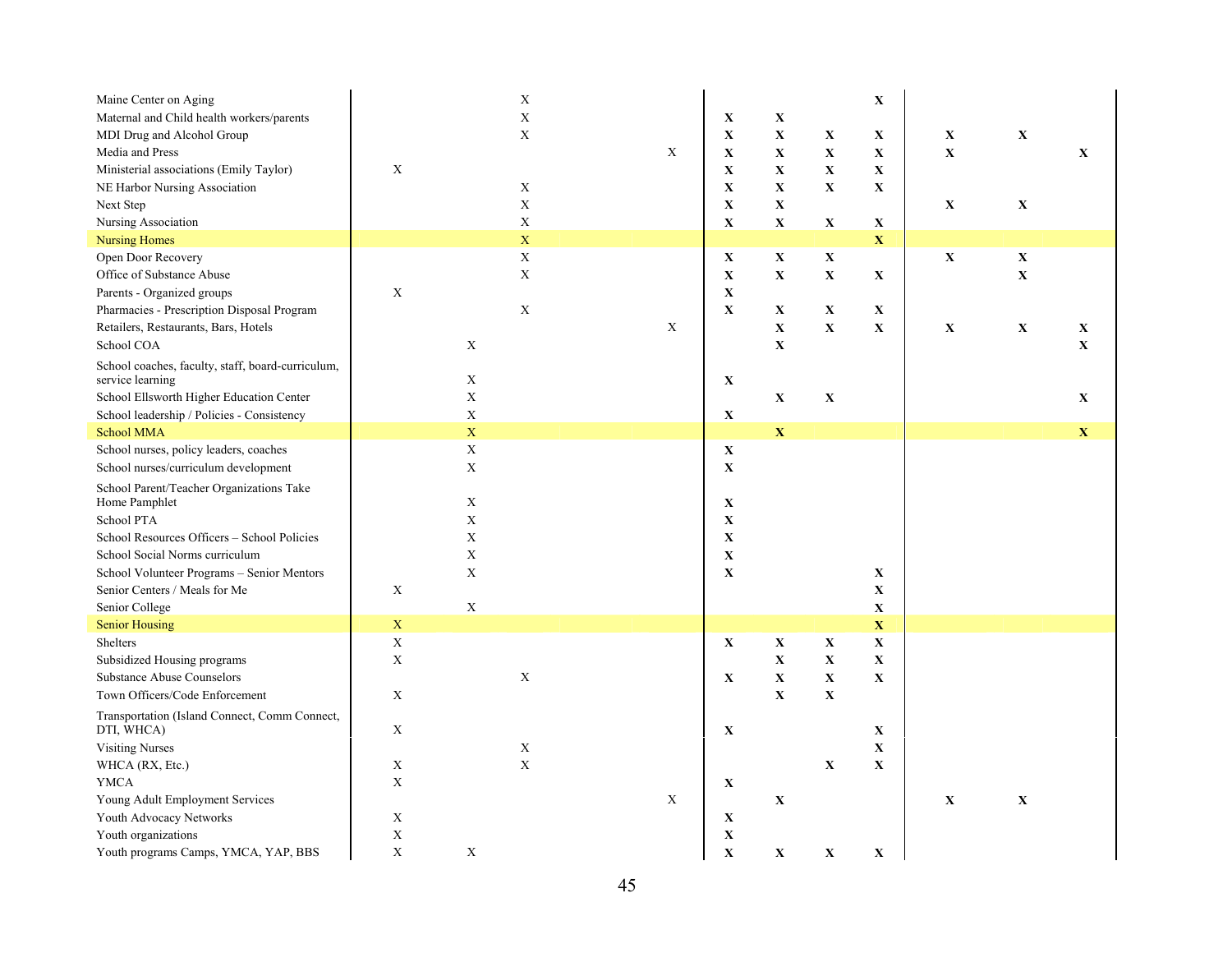| <b>Hancock County Substance Abuse Prevention</b><br><b>Resource Matrix</b>                                                                     |                                                          |                         | <b>Underage Drinking</b> | <b>Elder Alcohol Abuse</b> |                                  |                  |                  |                           |                                         |
|------------------------------------------------------------------------------------------------------------------------------------------------|----------------------------------------------------------|-------------------------|--------------------------|----------------------------|----------------------------------|------------------|------------------|---------------------------|-----------------------------------------|
| <b>Resource</b><br>AA/NA<br>Acadia Family Center                                                                                               | <b>Knowledge of</b><br><b>Health Risk</b><br>$\mathbf X$ | School<br><b>Policy</b> | Retail<br>Access         | Community<br>$\mathbf X$   | Adult<br>Modeling<br>$\mathbf X$ | Social<br>Access | Knowledge<br>X   | <b>Self</b><br>Medication | Change of<br>Environment<br>$\mathbf X$ |
| Acadia Recovery Center<br>Care Volunteer Clearing House - Bucksport<br>Caregiver Resource Center                                               |                                                          |                         |                          |                            |                                  |                  | $\mathbf X$      |                           | $\mathbf X$                             |
| Chambers, Trade Organizations, Workplace<br>Wellness, Rotary                                                                                   |                                                          |                         |                          | X                          | $\mathbf X$                      |                  | X                |                           | X                                       |
| Community Organizations, Friends and Neighbors,<br>Neighborhood Watch                                                                          |                                                          |                         |                          | $\mathbf X$                |                                  |                  |                  |                           | $\mathbf X$                             |
| <b>District Attorney</b><br>Downeast Sexual Assault (Palmer)<br>Early childhood networks                                                       |                                                          |                         |                          |                            | $\mathbf X$                      | $\mathbf X$      |                  |                           |                                         |
| Education in the schools                                                                                                                       |                                                          |                         |                          |                            |                                  |                  |                  |                           |                                         |
| Elder programs, provider network, Friendship<br>Cottage                                                                                        |                                                          |                         |                          |                            |                                  |                  | $\mathbf X$      |                           |                                         |
| <b>Emergency Responders</b>                                                                                                                    |                                                          |                         |                          |                            | $\mathbf X$                      |                  |                  |                           |                                         |
| Food pantries                                                                                                                                  | $\mathbf X$                                              |                         |                          |                            |                                  |                  | X                |                           |                                         |
| Hancock County Commissioners (Budget<br>Committee)                                                                                             |                                                          |                         |                          |                            |                                  |                  |                  |                           |                                         |
| Hancock County Drug Task Force / Drug Court                                                                                                    |                                                          |                         |                          |                            |                                  |                  |                  |                           |                                         |
| Hancock County Emergency Management Agency<br>Hancock County Home Care<br>Hancock County Jail Volunteers<br>Hancock County Medical Association |                                                          |                         |                          |                            |                                  |                  | X<br>$\mathbf X$ |                           |                                         |
| Hancock County Planning Commission                                                                                                             |                                                          |                         |                          |                            |                                  |                  |                  |                           |                                         |
| Hancock County Underage Drinking Task Force                                                                                                    |                                                          |                         | $\mathbf X$              |                            |                                  |                  |                  |                           |                                         |
| Health Doctors, Providers, Nursing Associations,<br>Home Health                                                                                | $\mathbf X$                                              |                         |                          |                            | $\mathbf X$                      |                  |                  | $\mathbf X$               |                                         |
| Health Link                                                                                                                                    |                                                          |                         |                          |                            |                                  |                  |                  |                           | $\mathbf X$                             |
| HOME, etc.                                                                                                                                     | $\mathbf X$                                              |                         |                          |                            |                                  |                  |                  |                           |                                         |
| Hospice                                                                                                                                        |                                                          |                         |                          |                            |                                  |                  | X                |                           |                                         |
| <b>Individual Substance Abuse Providers</b>                                                                                                    |                                                          |                         |                          |                            |                                  |                  |                  |                           |                                         |
| Law enforcement Drug Enforcement/Underage<br>Drinking Task Forces                                                                              |                                                          |                         | $\mathbf X$              |                            |                                  | $\mathbf X$      |                  |                           |                                         |
| Leagues – bowling, golf, fitness programs                                                                                                      |                                                          |                         |                          |                            |                                  |                  |                  |                           | $\mathbf X$                             |
| Legislative Delegation                                                                                                                         |                                                          |                         |                          |                            |                                  |                  |                  |                           |                                         |
| Libraries                                                                                                                                      |                                                          |                         |                          |                            |                                  |                  |                  |                           |                                         |
| <b>Lighthouse Corporation</b>                                                                                                                  |                                                          |                         |                          |                            |                                  |                  |                  |                           |                                         |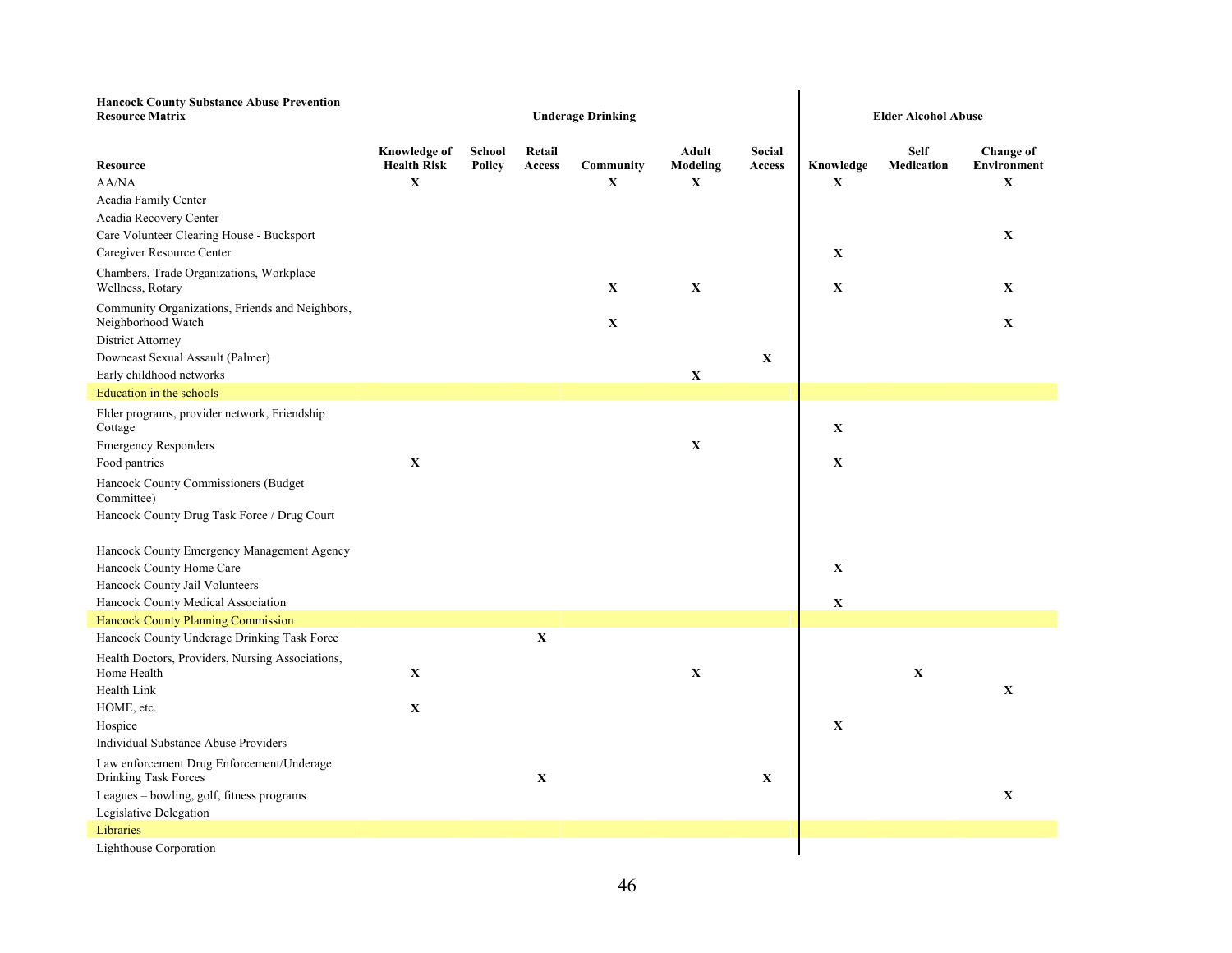| Maine Center on Aging                                       |             |             |             |             |   |             |             |             |              |
|-------------------------------------------------------------|-------------|-------------|-------------|-------------|---|-------------|-------------|-------------|--------------|
| Maternal and Child health workers/parents                   |             |             |             |             | X |             |             |             |              |
| MDI Drug and Alcohol Group                                  |             |             |             |             |   |             |             |             |              |
| Media and Press                                             |             |             | $\mathbf X$ |             |   | $\mathbf X$ |             |             | $\mathbf X$  |
| Ministerial associations (Emily Taylor)                     |             |             |             |             |   |             |             |             |              |
| NE Harbor Nursing Association                               |             |             |             |             |   |             |             |             | $\mathbf X$  |
| Next Step                                                   |             |             |             |             |   |             |             |             |              |
| Nursing Association                                         |             |             |             |             |   |             | $\mathbf X$ |             |              |
| <b>Nursing Homes</b>                                        |             |             |             |             |   |             |             |             | $\mathbf X$  |
| Open Door Recovery                                          |             |             |             |             |   |             |             |             |              |
| Office of Substance Abuse                                   |             |             |             |             |   |             |             |             |              |
| Parents - Organized groups                                  |             | $\mathbf X$ |             |             |   |             |             |             |              |
| Pharmacies - Prescription Disposal Program                  |             |             |             |             |   |             |             |             |              |
| Retailers, Restaurants, Bars, Hotels                        |             |             | $\mathbf X$ |             |   |             |             | $\mathbf X$ |              |
| School COA                                                  |             |             |             |             |   |             |             |             |              |
| School coaches, faculty, staff, board-curriculum,           |             |             |             |             |   |             |             |             |              |
| service learning                                            | $\mathbf X$ | $\mathbf X$ |             |             |   |             |             |             |              |
| School Ellsworth Higher Education Center                    |             |             |             |             |   |             |             |             |              |
| School leadership / Policies - Consistency<br>School MMA    |             |             |             |             |   |             |             |             |              |
| School nurses, policy leaders, coaches                      |             |             |             |             |   |             |             |             |              |
| School nurses/curriculum development                        |             |             |             |             |   |             |             |             |              |
| School Parent/Teacher Organizations Take Home<br>Pamphlet   |             |             |             |             |   |             |             |             |              |
| School PTA                                                  |             |             |             |             |   |             |             |             |              |
| School Resources Officers - School Policies                 |             |             |             |             |   |             |             |             |              |
| School Social Norms curriculum                              |             |             |             |             |   |             |             |             |              |
| School Volunteer Programs – Senior Mentors                  |             |             |             |             |   |             |             |             | $\mathbf X$  |
| Senior Centers / Meals for Me                               |             |             |             |             |   |             |             |             | X            |
| Senior College                                              |             |             |             |             |   |             |             |             | $\mathbf X$  |
| <b>Senior Housing</b>                                       |             |             |             |             |   |             |             |             | $\mathbf X$  |
| Shelters                                                    |             |             |             |             |   |             |             |             |              |
| Subsidized Housing programs                                 |             |             |             |             |   |             |             |             | $\mathbf X$  |
| <b>Substance Abuse Counselors</b>                           |             |             |             |             |   |             |             |             |              |
| Town Officers/Code Enforcement                              |             |             |             |             |   |             |             |             |              |
| Transportation (Island Connect, Comm Connect,<br>DTI, WHCA) |             |             |             |             |   |             |             |             | $\mathbf X$  |
| <b>Visiting Nurses</b>                                      |             |             |             |             |   |             | X           |             |              |
| WHCA (RX, Etc.)                                             |             |             |             |             |   |             |             |             | X            |
| <b>YMCA</b>                                                 | $\mathbf X$ |             |             |             |   |             |             |             | $\mathbf{X}$ |
| Young Adult Employment Services                             |             |             |             |             |   |             |             |             |              |
| Youth Advocacy Networks                                     |             | $\mathbf X$ |             |             |   | $\mathbf X$ |             |             |              |
| Youth organizations                                         |             |             |             | $\mathbf X$ |   |             |             |             |              |
| Youth programs Camps, YMCA, YAP, BBS                        |             |             |             | $\mathbf X$ |   |             |             |             | $\mathbf X$  |
|                                                             |             |             |             |             |   |             |             |             |              |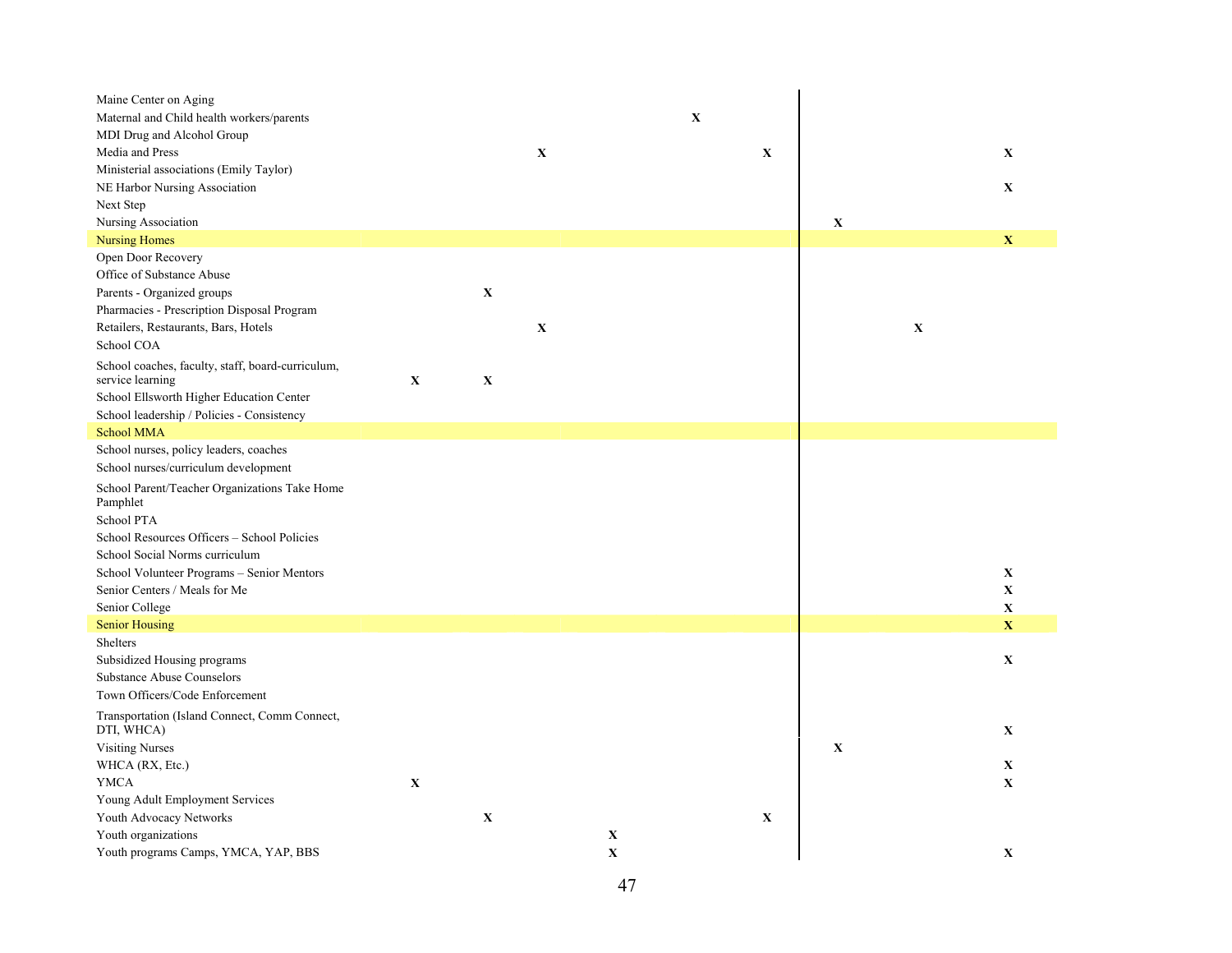| <b>Hancock County Substance Abuse Prevention Resource</b><br>Matrix                                                                                                                                    | <b>Illegal Drug Use</b> |                                                              |              |                            | <b>Prescription Drug Abuse</b> |             | Marijuana                |              |                     |  |
|--------------------------------------------------------------------------------------------------------------------------------------------------------------------------------------------------------|-------------------------|--------------------------------------------------------------|--------------|----------------------------|--------------------------------|-------------|--------------------------|--------------|---------------------|--|
| <b>Resource</b><br>AA/NA<br>Acadia Family Center<br>Acadia Recovery Center<br>Care Volunteer Clearing House - Bucksport<br>Caregiver Resource Center                                                   | <b>Availability</b>     | <b>Health/Mental</b><br>Health<br>$\mathbf X$<br>$\mathbf X$ | <b>Norms</b> | Knowledge<br>$\mathbf X$   | Social<br>Access               | Advertising | Knowledge<br>$\mathbf X$ | <b>Norms</b> | <b>Availability</b> |  |
| Chambers, Trade Organizations, Workplace Wellness,<br>Rotary                                                                                                                                           |                         |                                                              |              | $\mathbf X$                |                                |             | $\mathbf X$              |              | X                   |  |
| Community Organizations, Friends and Neighbors,<br>Neighborhood Watch<br>District Attorney<br>Downeast Sexual Assault (Palmer)<br>Early childhood networks                                             | $\mathbf X$             |                                                              |              |                            | $\mathbf X$                    |             |                          |              |                     |  |
| Education in the schools                                                                                                                                                                               | $\mathbf X$             |                                                              |              |                            |                                |             |                          |              |                     |  |
| Elder programs, provider network, Friendship Cottage<br><b>Emergency Responders</b><br>Food pantries<br>Hancock County Commissioners (Budget Committee)<br>Hancock County Drug Task Force / Drug Court | $\mathbf X$             |                                                              |              | $\mathbf X$<br>$\mathbf X$ |                                | $\mathbf X$ |                          |              |                     |  |
| Hancock County Emergency Management Agency<br>Hancock County Home Care<br>Hancock County Jail Volunteers<br>Hancock County Medical Association                                                         | $\mathbf X$             |                                                              |              |                            |                                |             |                          |              |                     |  |
| Hancock County Planning Commission                                                                                                                                                                     | $\mathbf X$             |                                                              |              |                            | $\mathbf X$                    |             |                          |              |                     |  |
| Hancock County Underage Drinking Task Force<br>Health Doctors, Providers, Nursing Associations, Home<br>Health<br>Health Link<br>HOME, etc.<br>Hospice                                                 |                         | $\mathbf X$                                                  |              | $\mathbf X$                |                                |             |                          |              |                     |  |
| <b>Individual Substance Abuse Providers</b>                                                                                                                                                            |                         |                                                              |              |                            |                                |             |                          |              |                     |  |
| Law enforcement Drug Enforcement/Underage Drinking<br><b>Task Forces</b><br>Leagues - bowling, golf, fitness programs<br>Legislative Delegation                                                        | $\mathbf X$             |                                                              |              |                            | $\mathbf X$                    | $\mathbf X$ |                          | $\mathbf X$  | $\mathbf X$         |  |
| Libraries                                                                                                                                                                                              |                         |                                                              |              | X                          |                                |             |                          |              |                     |  |
| Lighthouse Corporation                                                                                                                                                                                 |                         |                                                              | $\mathbf X$  |                            |                                |             |                          |              |                     |  |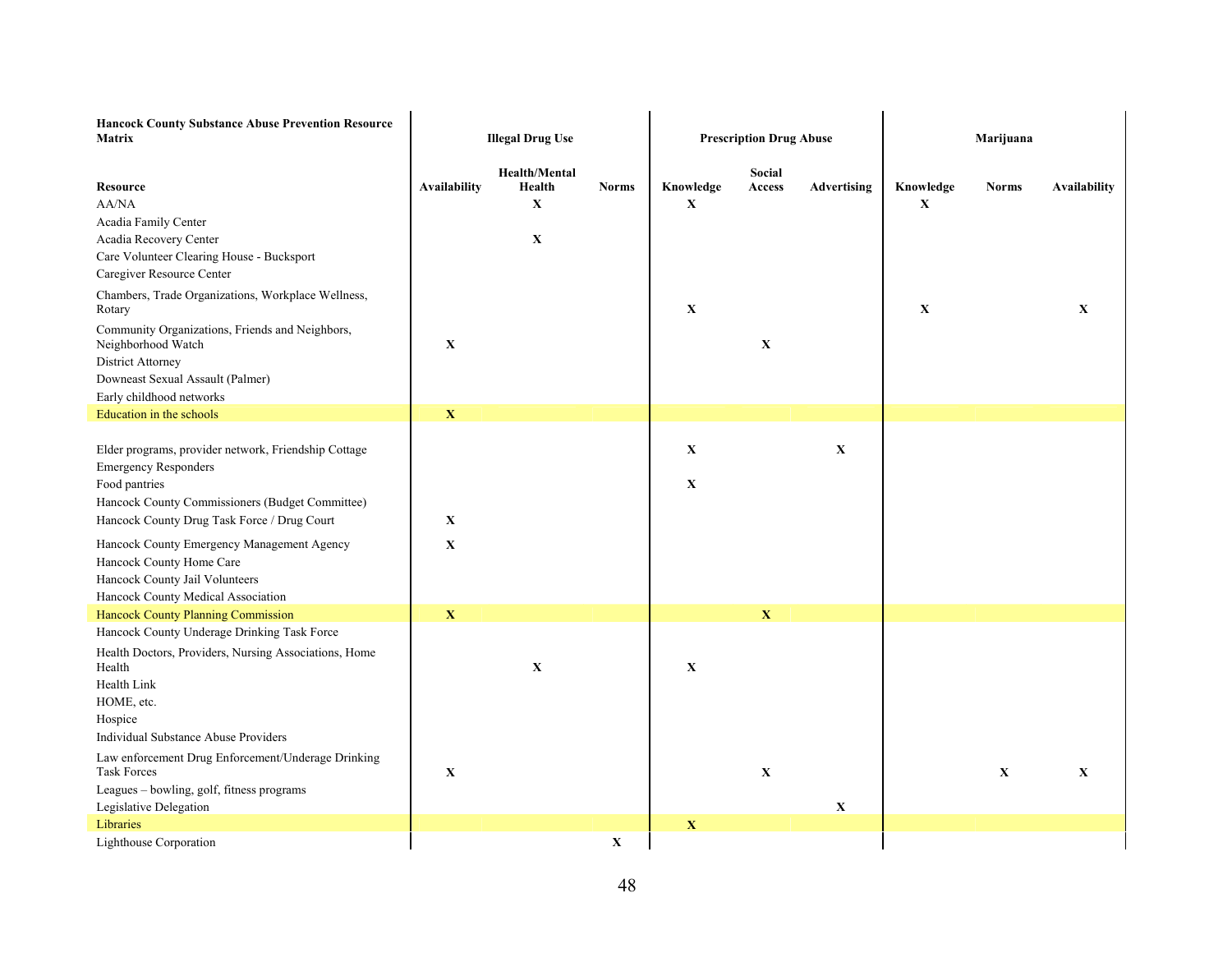| Maine Center on Aging<br>Maternal and Child health workers/parents<br>MDI Drug and Alcohol Group<br>Media and Press<br>Ministerial associations (Emily Taylor)<br>NE Harbor Nursing Association<br>Next Step<br>Nursing Association                    |             |                            | $\mathbf X$ | $\mathbf X$<br>$\mathbf X$ |              |             |             |
|--------------------------------------------------------------------------------------------------------------------------------------------------------------------------------------------------------------------------------------------------------|-------------|----------------------------|-------------|----------------------------|--------------|-------------|-------------|
| <b>Nursing Homes</b><br>Open Door Recovery                                                                                                                                                                                                             |             | $\mathbf X$                |             |                            |              | $\mathbf X$ |             |
| Office of Substance Abuse<br>Parents - Organized groups<br>Pharmacies - Prescription Disposal Program<br>Retailers, Restaurants, Bars, Hotels<br>School COA                                                                                            | $\mathbf X$ |                            |             | $\mathbf X$                | $\mathbf X$  |             |             |
| School coaches, faculty, staff, board-curriculum, service<br>learning<br>School Ellsworth Higher Education Center<br>School leadership / Policies - Consistency                                                                                        |             |                            |             |                            |              |             | $\mathbf X$ |
| <b>School MMA</b>                                                                                                                                                                                                                                      |             |                            |             |                            |              |             |             |
| School nurses, policy leaders, coaches<br>School nurses/curriculum development                                                                                                                                                                         |             | $\mathbf X$                |             | $\mathbf X$                |              |             |             |
| School Parent/Teacher Organizations Take Home Pamphlet<br>School PTA<br>School Resources Officers - School Policies<br>School Social Norms curriculum<br>School Volunteer Programs - Senior Mentors<br>Senior Centers / Meals for Me<br>Senior College | X           |                            | $\mathbf X$ |                            | $\mathbf{X}$ |             | $\mathbf X$ |
| <b>Senior Housing</b>                                                                                                                                                                                                                                  |             |                            |             |                            |              |             |             |
| Shelters<br>Subsidized Housing programs<br><b>Substance Abuse Counselors</b><br>Town Officers/Code Enforcement                                                                                                                                         | $\mathbf X$ | $\mathbf X$<br>$\mathbf X$ |             |                            |              | $\mathbf X$ |             |
| Transportation (Island Connect, Comm Connect, DTI,<br>WHCA)<br><b>Visiting Nurses</b><br>WHCA (RX, Etc.)<br><b>YMCA</b><br>Young Adult Employment Services<br>Youth Advocacy Networks<br>Youth organizations<br>Youth programs Camps, YMCA, YAP, BBS   |             |                            |             | $\mathbf X$                | $\mathbf X$  |             |             |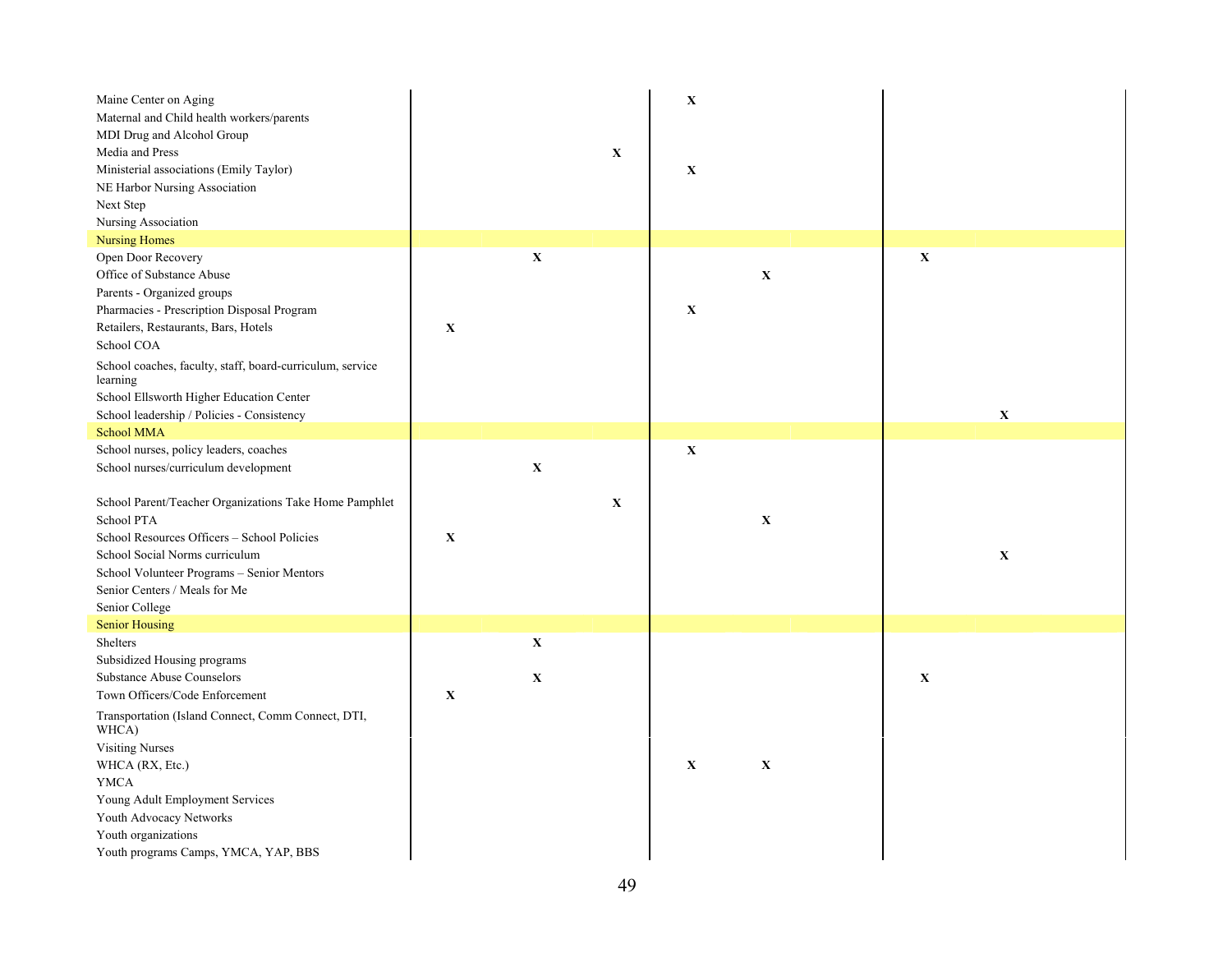## Implementation

#### Creating a Work Plan

This plan identifies broad concerns, goals and strategies. Implementation of the plan will require considerable coordination across numerous organizations. As the state transitions to a regional, and for us two-county, model for public health and substance abuse prevention this general document will help to define important stakeholders and priority concerns.

Uncertainty about the eventual formation of prevention networks makes more detailed planning difficult. Clearly a detailed work plan that identifies specific objectives with a timeline and evaluation criteria is needed in order to marshal resources and orchestrate activities. This critical next step should be pursued during the 2007-2008 fiscal year. The elements of a work plan following the Maine Strategic Prevention Framework (SPF) Logic Model include strategies, short, intermediate and long term outcomes and evaluation criteria.

While this plan falls short of providing a detailed work plan, the team has identified critical partners in our effort to prevent substance abuse. Most of these organizations, included in the resource matrix, will be called-upon as specific opportunities and programs arise. A core group of partners, engaged in the planning effort, are committed to continue the program planning and development effort as described in the following memoranda of understanding. These partners include:

- Hancock County Planning Commission
- Bucksport Bay Healthy Communities
- Healthy Acadia
- Healthy Peninsula
- Union River Healthy Communities
- Hancock County Sheriff's Office

The Healthy Hancock Coalition has served as an umbrella organization coordinating coalitions that in turn include many of the key partners in our effort to prevent substance abuse. A 2005 organizational chart for Healthy Hancock is included in the appendix. Individuals names in the chart change frequently, but the organization structure has remained stable for several years.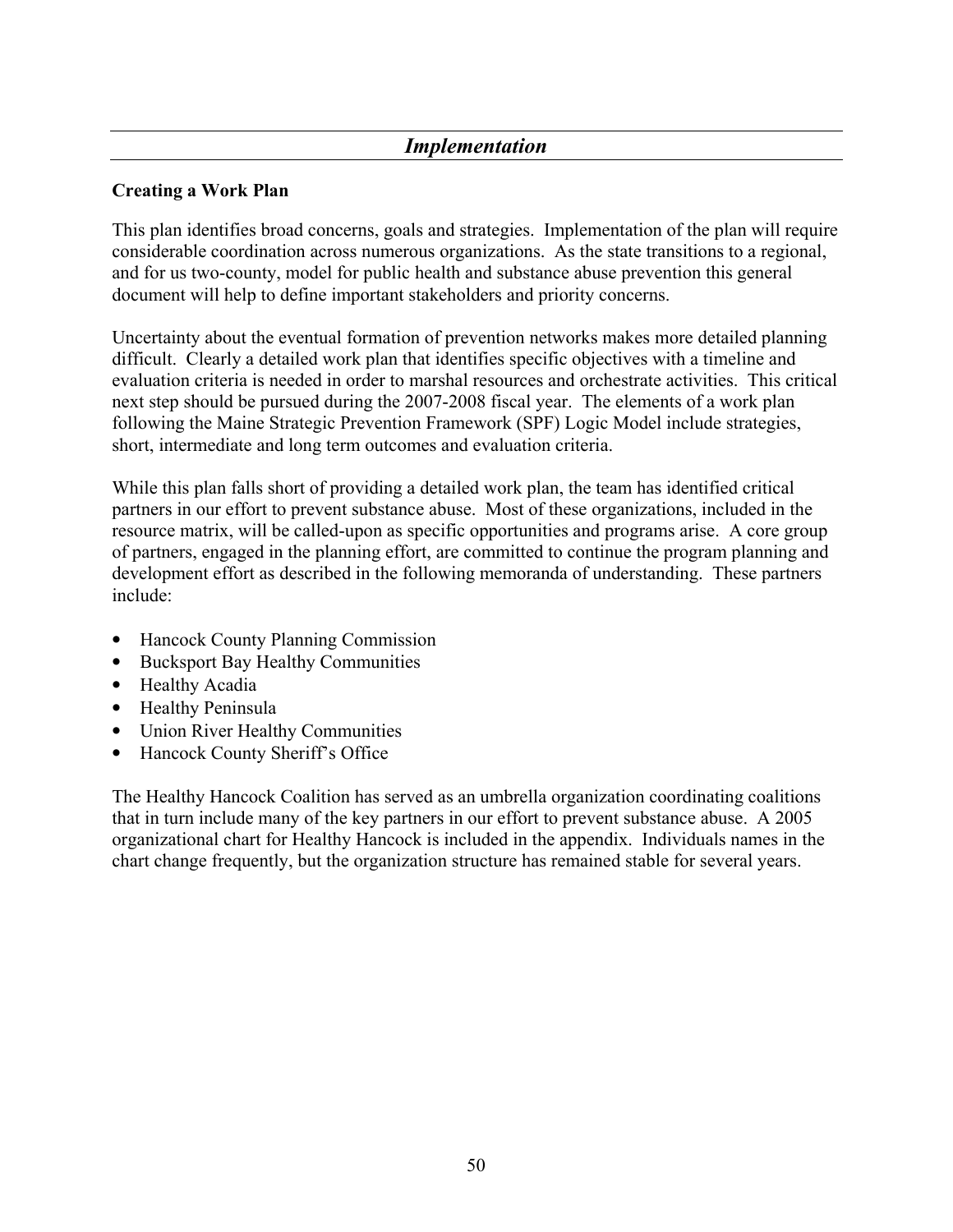### Sample Memoranda of Understanding

#### Agency Organization Name/Title City, State, and Zip Code

#### MEMORANDUM of UNDERSTANDING **BETWEEN** THE AGENCY AND SERVICE PROVIDER

SUBJECT: Agreement to collaborate in substance abuse prevention efforts in Hancock County

- 1. Purpose. This agreement defines the activities of participating organizations with the goal fo preventing substance abuse in Hancock County.
- 2. Reference: List the references that are directly related to the MOU.
- 3. Problem: Statement of the problem, to include a brief background
- 4. Scope. Statement specifying the area of the MOU

5. Understandings, agreements, support and resource needs. List the understandings, agreements, support and resource needs, and responsibilities of and between each of the parties or agencies involved in the MOU.

6. Specify a certain contracting period.

7. Specify monetary and performance terms. Explain payment rates with all rates agreed to by both parties. Designate specific time frames and dollar amounts to be paid upon completion of each identifiable task.

8. Include a monitoring component to determine contract compliance. If the terms of the MOU are not being fulfilled, allow for a termination clause.

9. Effective date

Signed Signed Signed

(Date) (Date)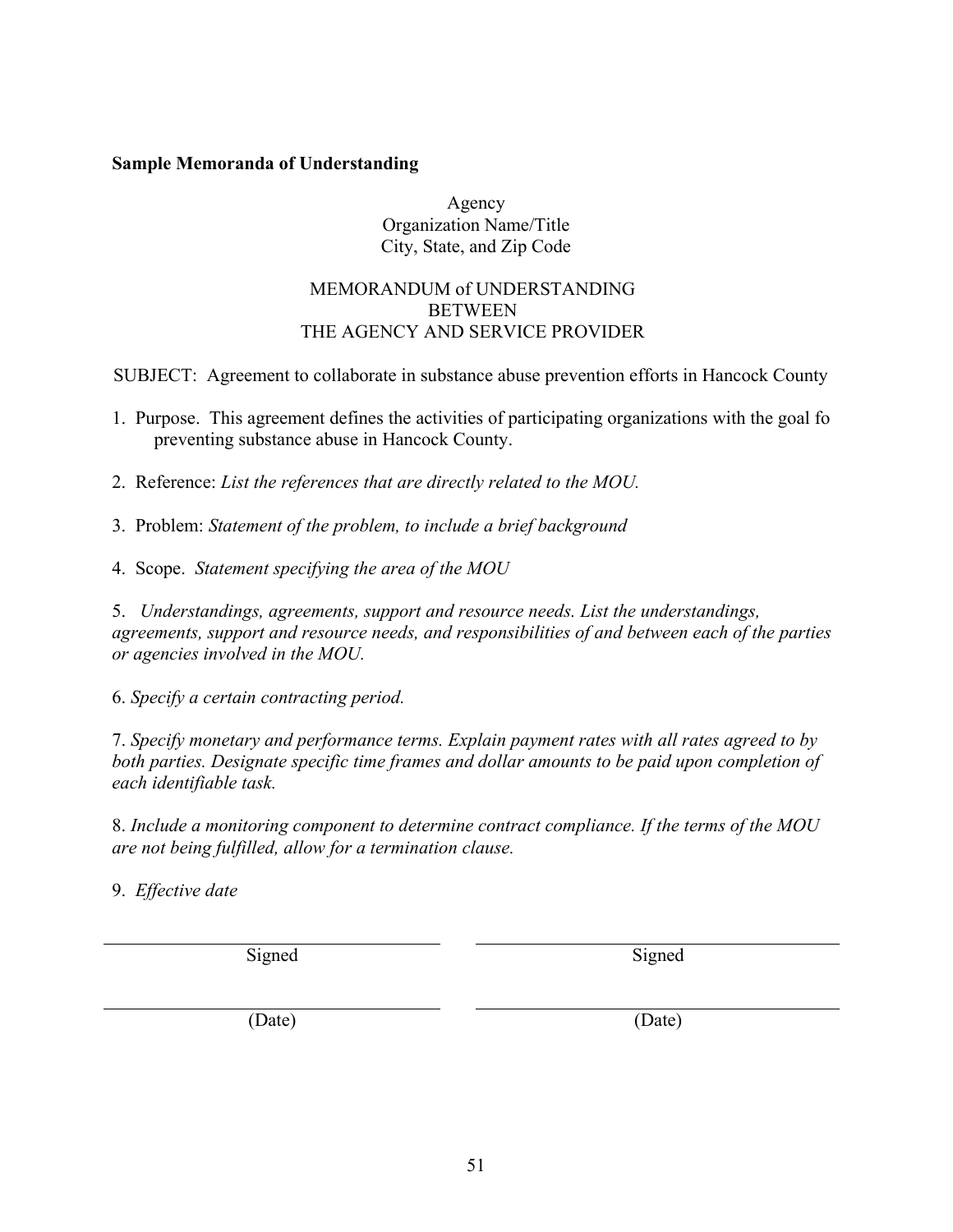# Appendices

Available online

Appendix 1: **Resource Matrix Spreadsheet** (Excel format)

Appendix 2: Three Year Action Plans for Select Partners

Appendix 3: Memoranda of Understanding for Select Partners